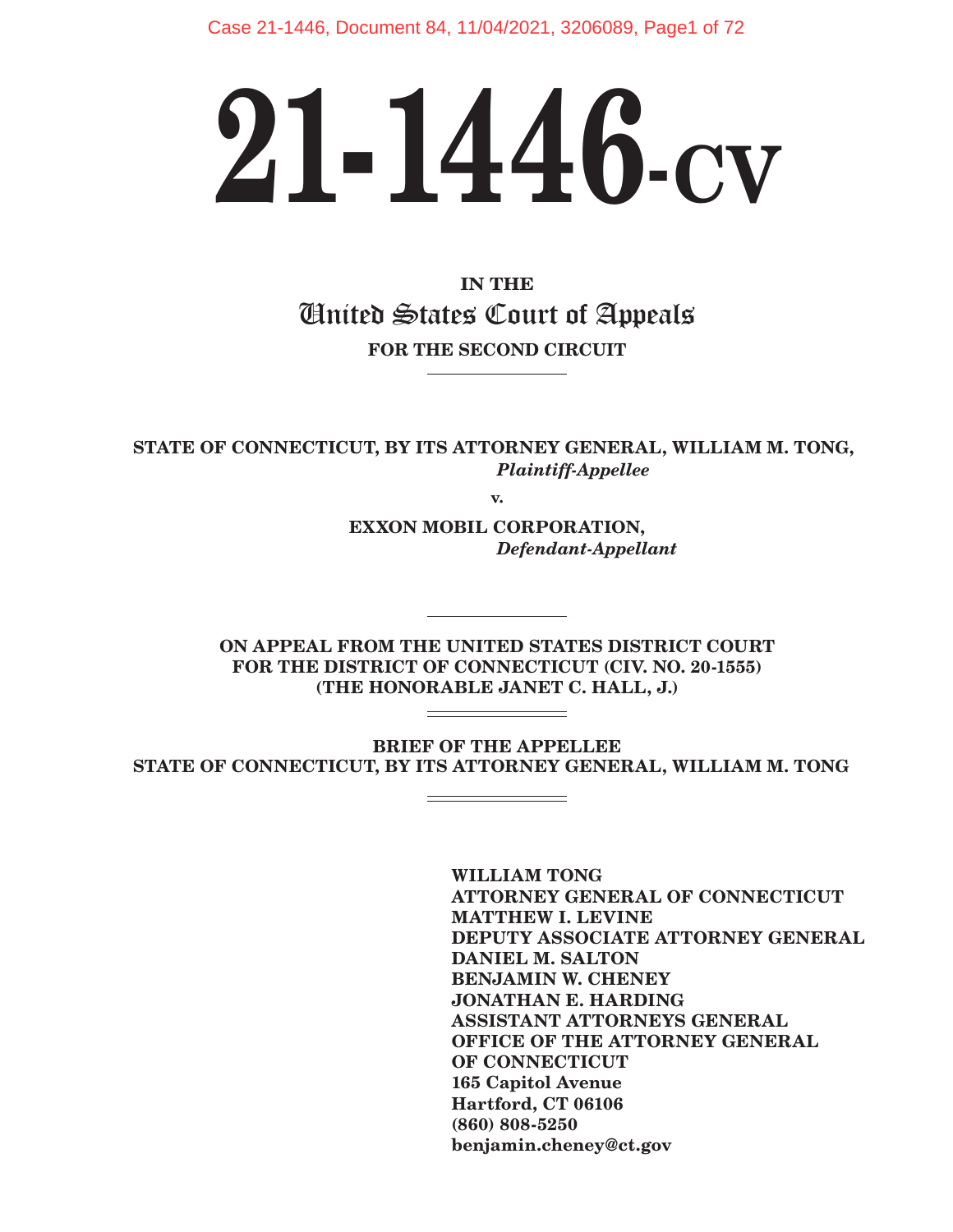# **TABLE OF CONTENTS**

|    |                                                                  |                                                                                                                 | Page |
|----|------------------------------------------------------------------|-----------------------------------------------------------------------------------------------------------------|------|
|    |                                                                  |                                                                                                                 |      |
|    |                                                                  |                                                                                                                 |      |
|    |                                                                  |                                                                                                                 |      |
| 1. |                                                                  | Connecticut Sued ExxonMobil Under                                                                               |      |
| 2. |                                                                  | The District Court Rejected ExxonMobil's Arguments                                                              |      |
| 3. |                                                                  | ExxonMobil's Arguments Have Been Uniformly Rejected  7                                                          |      |
|    |                                                                  |                                                                                                                 |      |
|    |                                                                  |                                                                                                                 |      |
|    |                                                                  | I. The Well-Pleaded Complaint Rule Controls Federal<br>Question Analysis, And Its Application Demands Remand 14 |      |
| A. |                                                                  | Federal Common Law Does Not                                                                                     |      |
|    | 1.                                                               | The State's CUTPA Claims Do Not Arise                                                                           |      |
|    | 2.                                                               | Ordinary Preemption Is Not A Basis For Removal  24                                                              |      |
|    | 3.                                                               |                                                                                                                 |      |
| Β. | The State's Claims Do Not Trigger <i>Grable</i> Jurisdiction  33 |                                                                                                                 |      |
|    | 1.                                                               | No Federal Issue Is "Necessarily Raised"  35                                                                    |      |
|    | 2.                                                               | There Is No "Substantial" Federal Issue  39                                                                     |      |
|    | 3.                                                               |                                                                                                                 |      |
|    |                                                                  |                                                                                                                 |      |
| А. |                                                                  | The Federal Officer Removal Statute Is                                                                          |      |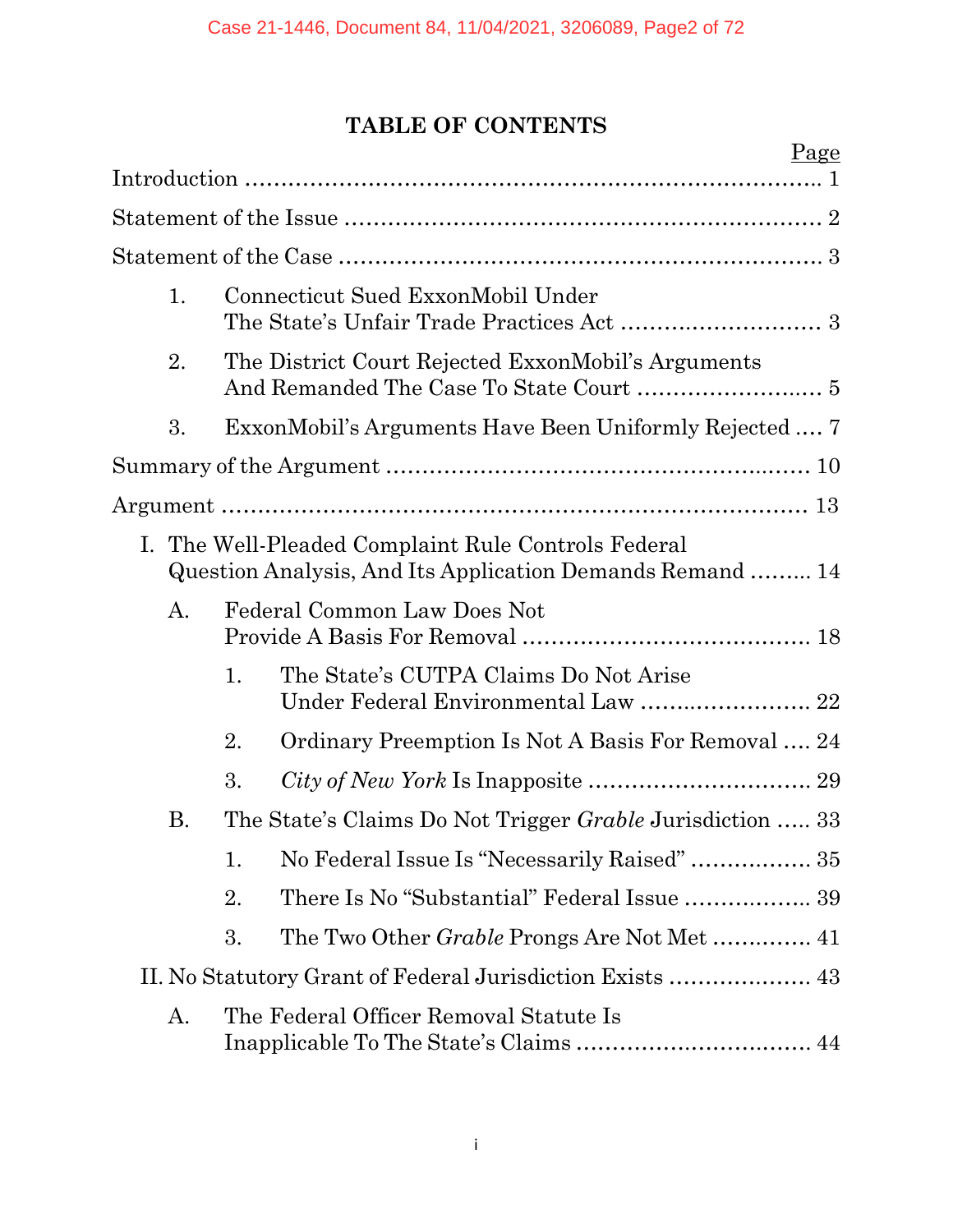# **Table of Contents—continued:**

|    | ExxonMobil Was Not 'Acting Under'<br>1.                                                   |  |  |
|----|-------------------------------------------------------------------------------------------|--|--|
|    | There Is No Nexus Between ExxonMobil's<br>2.<br>Purported Actions Under A Federal Officer |  |  |
| В. | The Outer Continental Shelf Lands Act (OCSLA)                                             |  |  |
|    |                                                                                           |  |  |

## **TABLE OF AUTHORITIES**

| <u>Cases</u>                                                                                      | Page |
|---------------------------------------------------------------------------------------------------|------|
| Agyin v. Razmzan,                                                                                 |      |
| Badilla v. Midwest Air Traffic Control Service, Inc.,                                             |      |
| Baker v. Atlantic Richfield Co.,                                                                  |      |
| Beneficial National Bank v. Anderson,                                                             |      |
| Board of County Commissioners of Boulder County v.<br>Suncor Energy (U.S.A.) Inc. ("Boulder I"),  |      |
| Board of County Commissioners of Boulder County v.<br>Suncor Energy (U.S.A.) Inc. ("Boulder II"), |      |
| Boyle v. United Technologies Corp.,                                                               |      |
| BP P.L.C. v. Mayor & City Council of Baltimore ("Baltimore III"),                                 |      |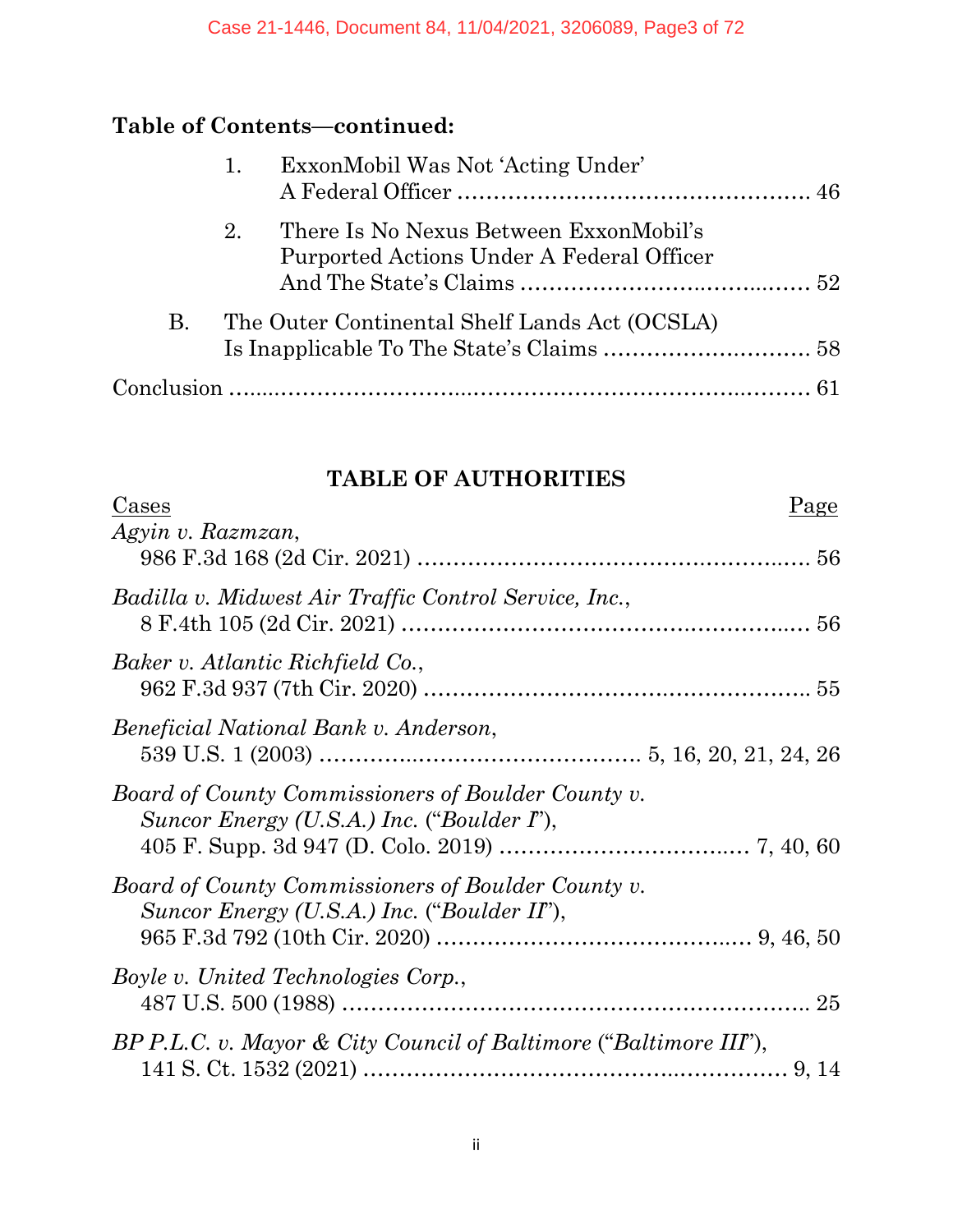| Caldor, Inc. v. Heslin,                                                                                                             |
|-------------------------------------------------------------------------------------------------------------------------------------|
| <i>California v. BP P.L.C.</i> ("Oakland $I$ "),<br>Nos. C 17-06011 WHA, C 17-06012 WHA,                                            |
| Caterpillar v. Williams,                                                                                                            |
| Chevron Corp. v. City of Oakland,                                                                                                   |
| City & County of Honolulu v. Sunoco LP, Case Nos. 20-cv-00163,<br>20-cv-00470, 2021 U.S. Dist. LEXIS 27225 (D. Haw. Feb. 12, 2021)8 |
| City of Hoboken v. Exxon Mobil Corp., Civ. No. 20-cv-14243,<br>2021 U.S. Dist. LEXIS 169925 (D.N.J. Sept. 8, 2021)  8, 25, 40       |
| City of Milwaukee v. Illinois,                                                                                                      |
| City of New York v. Chevron,                                                                                                        |
| City of Rome v. Verizon Communications, Inc.,                                                                                       |
| Connecticut v. Moody's Corp., No. $3:10$ -cv- $546$ ,                                                                               |
| County of San Mateo v. Chevron Corp. ("San Mateo I"),<br>294 F. Supp. 3d 934 (N.D. Cal. 2018)  7, 29, 33, 40, 61                    |
| County of San Mateo v. Chevron Corp. ("San Mateo II"),                                                                              |
| Empire Healthchoice Assurance, Inc. v. McVeigh,                                                                                     |
| EP Operating Limited Partnership v. Placid Oil Co.,                                                                                 |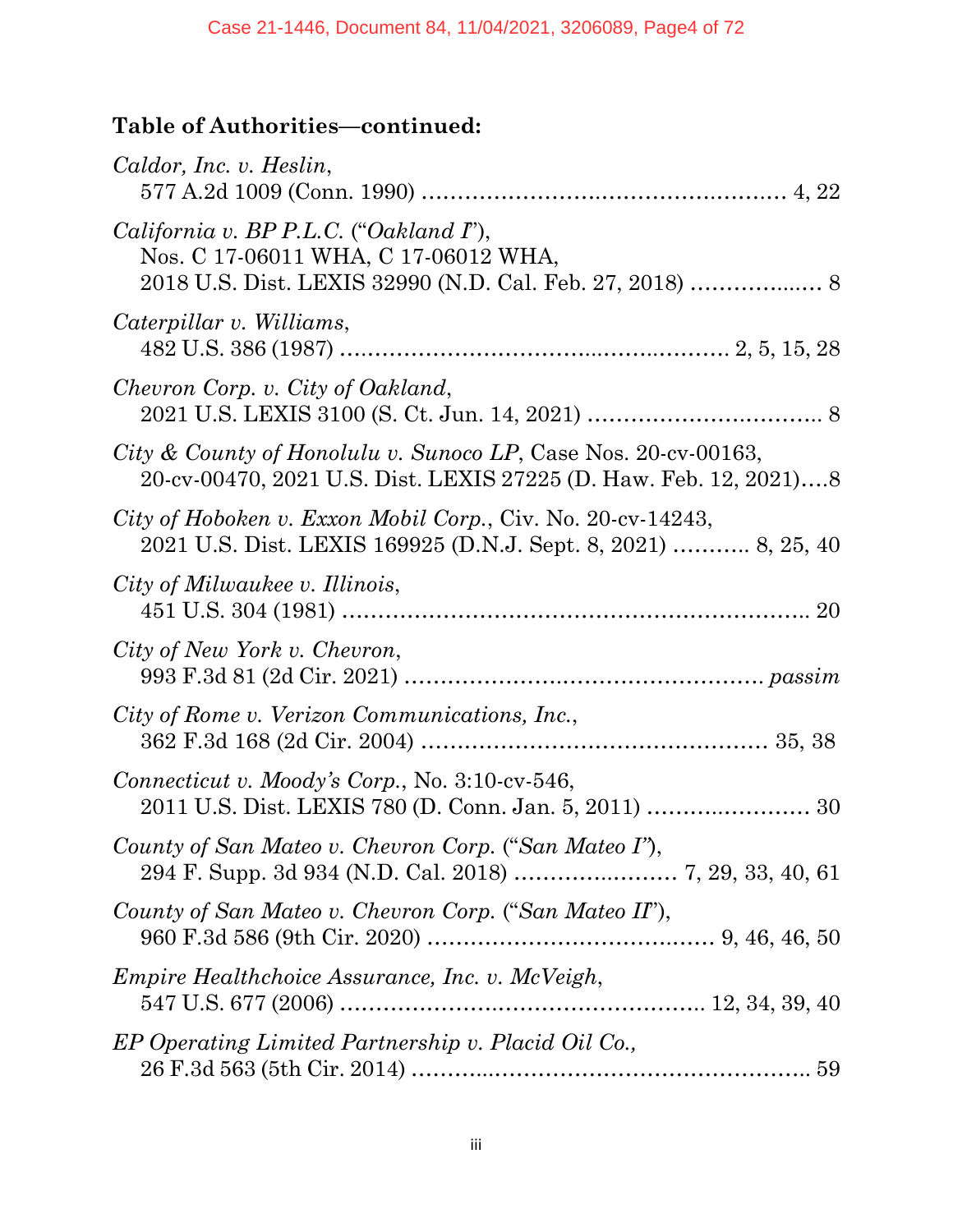| Fax Telecommunications Inc. v. AT&T,                             |  |
|------------------------------------------------------------------|--|
| Fracasse v. People's United Bank,                                |  |
| Franchise Tax Board v. Construction Laborers Vacation Trust,     |  |
| Grable & Sons Metal Products v. Darue Engineering &              |  |
| Grimo v. Blue Cross/Blue Shield,                                 |  |
| Gunn v. Minton,                                                  |  |
| In re Commonwealth's Motion to Appoint Counsel,                  |  |
| In re Deepwater Horizon,                                         |  |
| In re Methyl Tertiary Butyl Ether Products Liability Litigation, |  |
| International Paper Co. v. Ouellette,                            |  |
| Isaacson v. Dow Chemical Co.,                                    |  |
| Latiolais v. Huntington Ingalls, Inc.,                           |  |
| Loussides v. America Online, Inc.,                               |  |
| Marcus v. AT&T Corporation,                                      |  |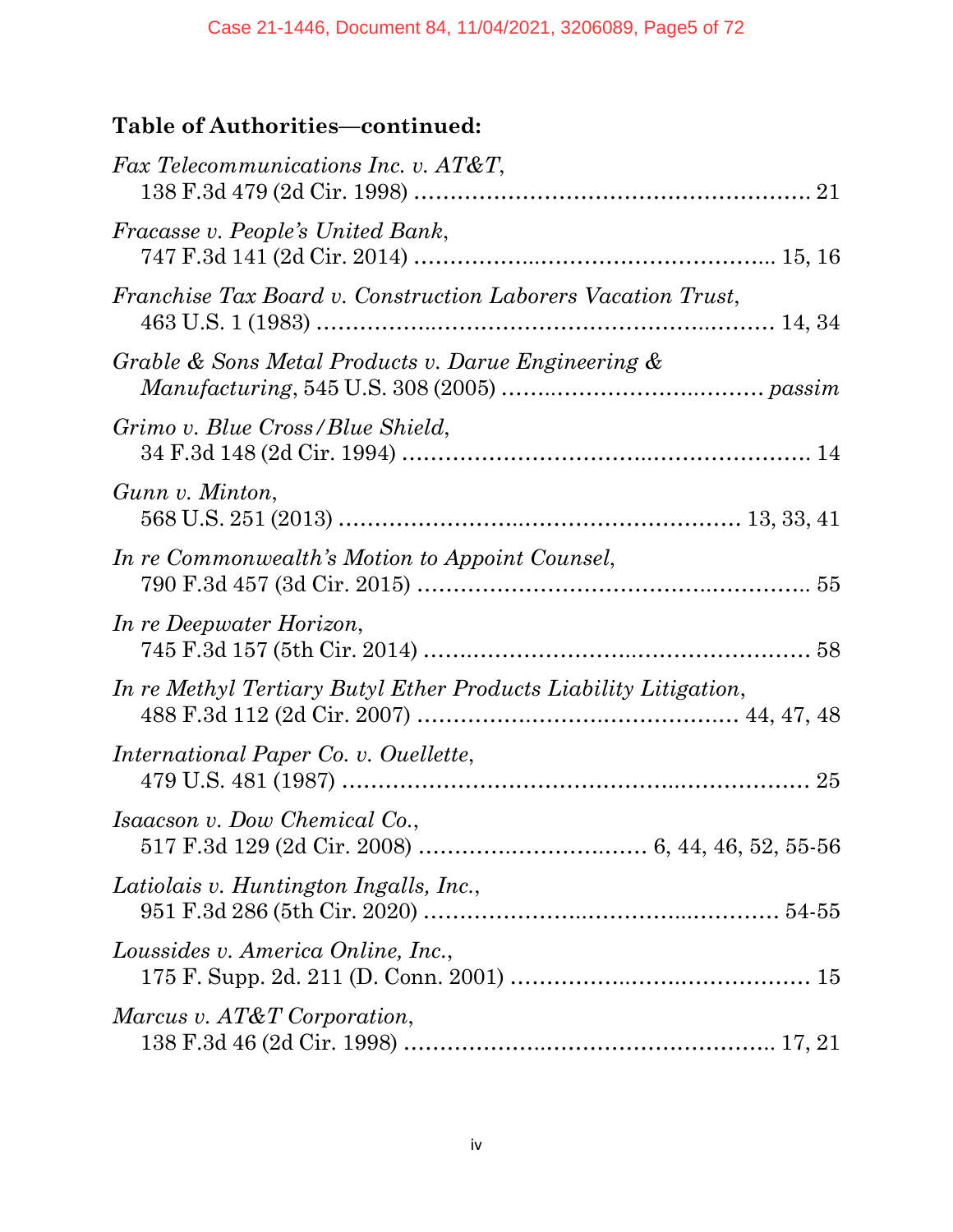| Maryland v. Soper,                                                                                                          |
|-----------------------------------------------------------------------------------------------------------------------------|
| Massachusetts v. Exxon Mobil Corp.,                                                                                         |
| Mayor & City Council of Baltimore v. BP P.L.C. ("Baltimore I"),                                                             |
| Mayor & City Council of Baltimore v. BP P.L.C., ("Baltimore II"),                                                           |
| Minnesota v. American Petroleum Institute, Civ. No. 20-1636,<br>2021 U.S. Dist. LEXIS 62653 (D. Minn. Aug. 20, 2021)  8, 40 |
| NAACP v. AcuSport, Inc.,                                                                                                    |
| New York v. Shinnecock Indian Nation,                                                                                       |
| New York ex rel. Jacobson v. Wells Fargo National Bank N.A.,                                                                |
| Oakland v. BP P.L.C. ("Oakland II"),                                                                                        |
| <i>Republic of Philippines v. Marcos,</i>                                                                                   |
| Rhode Island v. Chevron Corp. ("Rhode Island I"),                                                                           |
| Rhode Island v. Chevron Corp. ("Rhode Island II"),                                                                          |
| Rivet v. Regions Bank,                                                                                                      |
| Romano v. Kazacos,                                                                                                          |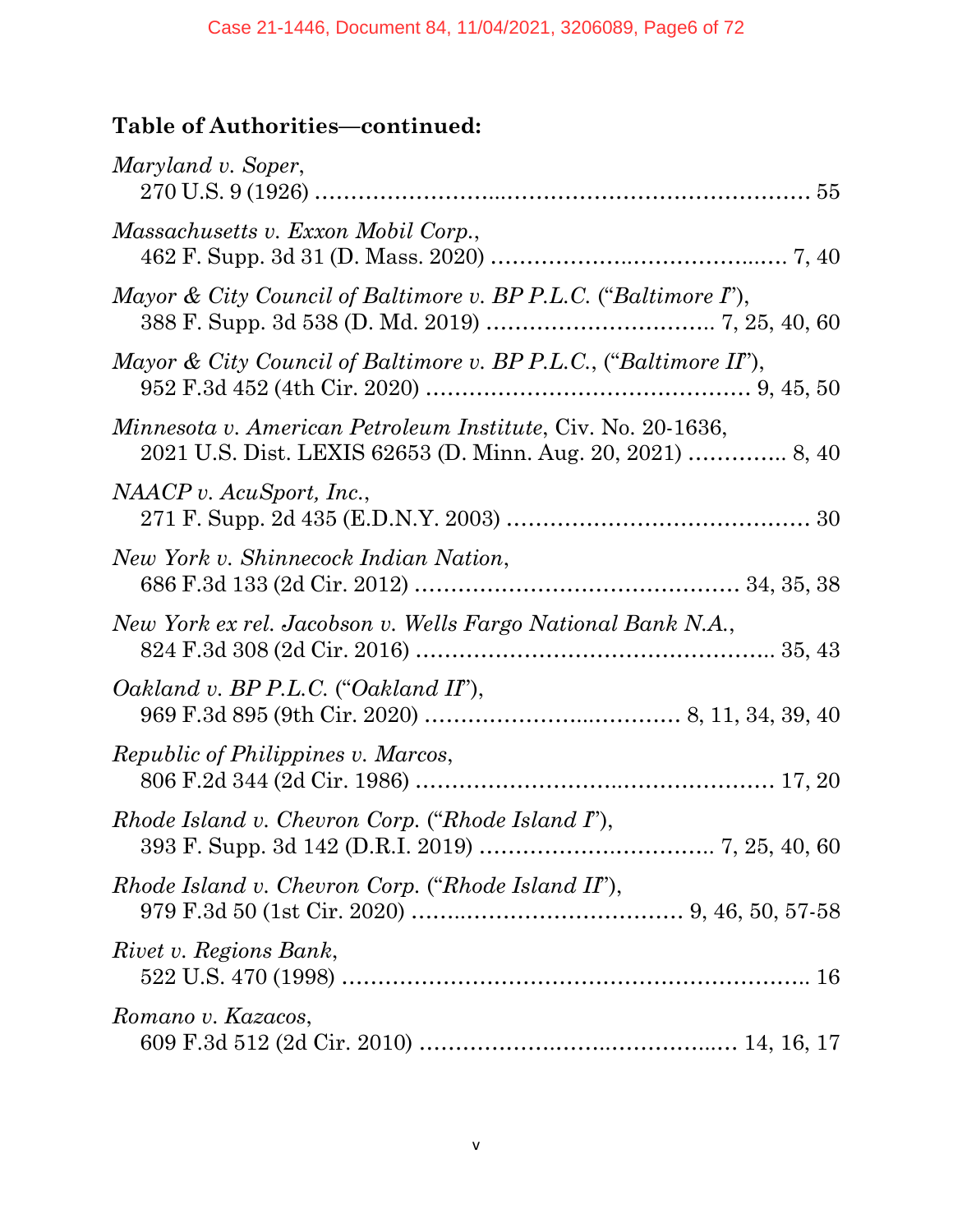| Sawyer v. Foster Wheeler LLC,                                     |       |
|-------------------------------------------------------------------|-------|
| Somlyo v. J. Lu-Rob Enterprises, Inc.,                            |       |
| Sportsmen's Boating Corp. v. Hensley,                             |       |
| Sullivan v. American Airlines, Inc.,                              |       |
| Town of New Hartford v. Connecticut Resources Recovery Authority, |       |
| Ulbrich v. Groth,                                                 |       |
| United States v. Shell Oil Co.,                                   |       |
| Veneruso v. Mount Vernon Health Center,                           |       |
| <i>Watson v. Phillip Morris Co.,</i>                              |       |
| Whitehurst v. 1199SEIU United Healthcare Workers East,            |       |
| Willingham v. Morgan,                                             | 45-46 |
| <b>Statutes and Constitutions</b>                                 |       |
|                                                                   |       |
| Federal Trade Commission Act,                                     |       |
|                                                                   |       |
| Removal Clarification Act of 2011,                                |       |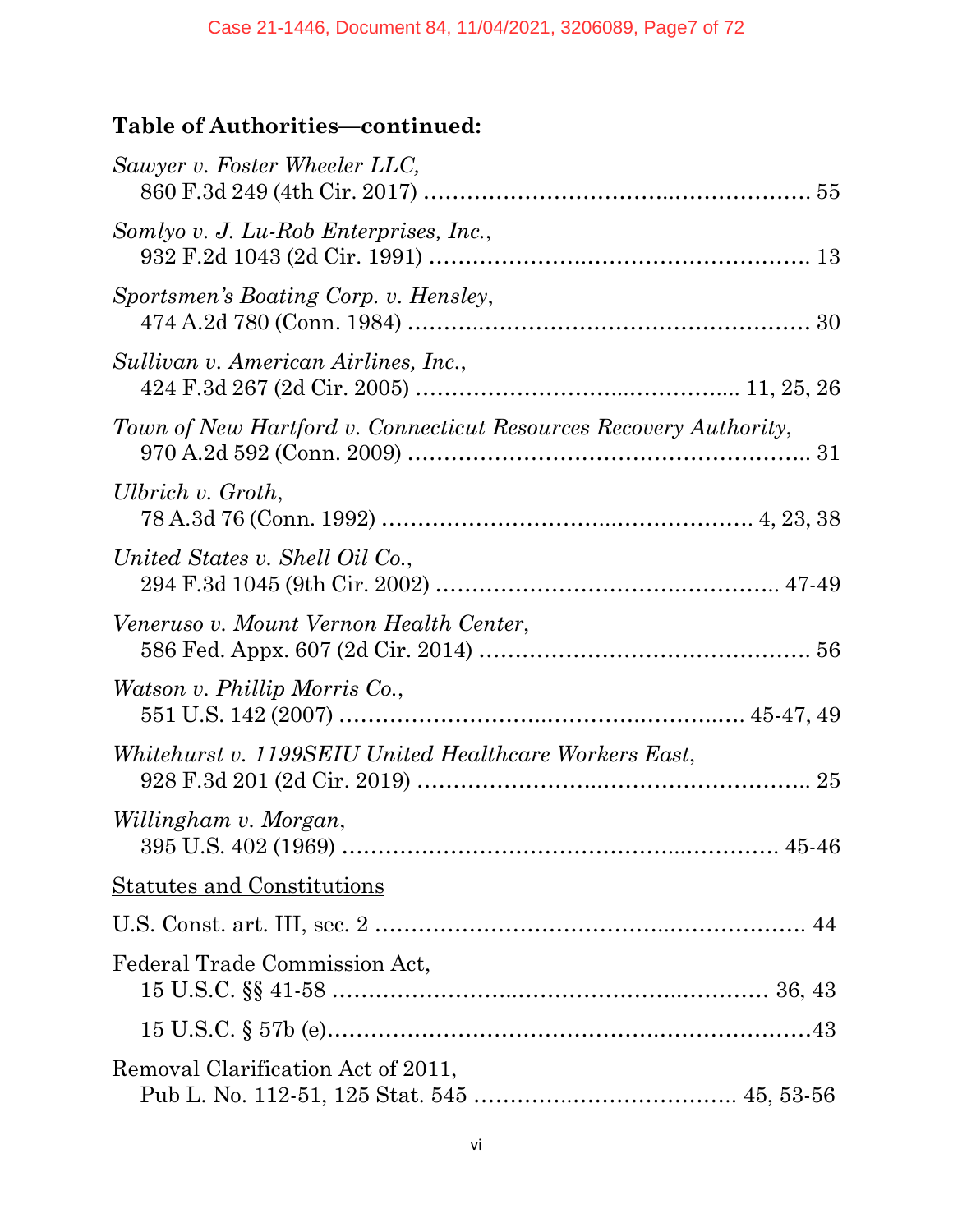| $28 \text{ U.S.C} \S 1441 \text{ (a)} \dots 13$ |  |
|-------------------------------------------------|--|
|                                                 |  |
|                                                 |  |
| Outer Continental Shelf Lands Act (OCSLA),      |  |
|                                                 |  |
| Connecticut Unfair Trade Practices Act (CUTPA), |  |
|                                                 |  |
|                                                 |  |
|                                                 |  |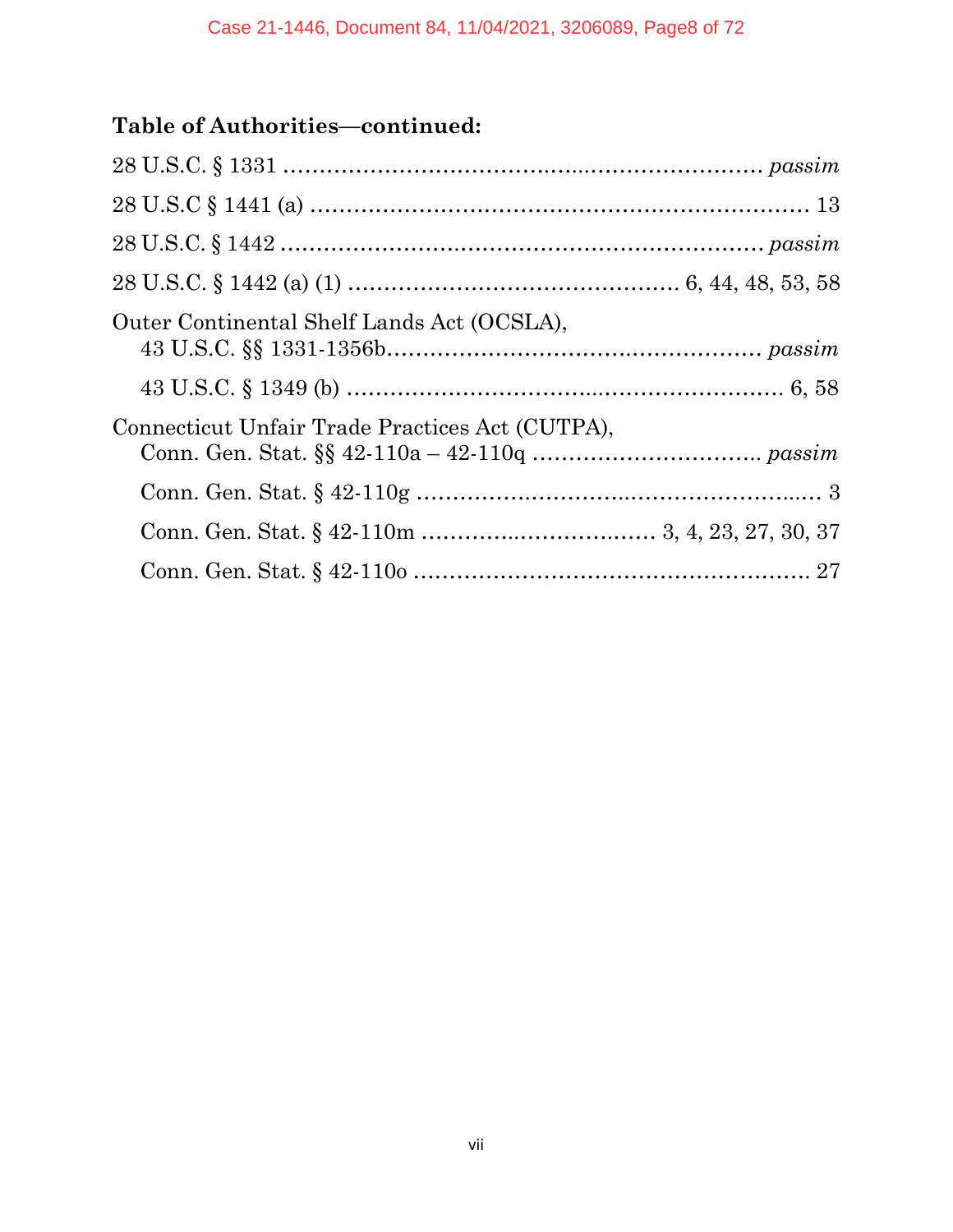#### **INTRODUCTION**

This is a straightforward enforcement action by a sovereign State invoking its statutory police power, and it belongs in state court. The conduct the State is policing in this action is ExxonMobil's deceptive commercial speech in a disinformation campaign that has persisted for decades. When pressed in legal proceedings, ExxonMobil admits that "[e]very action that we have taken . . . results in the emissions of greenhouse gases that contribute to climate change . . . ." J.A. 187. Yet such candor was and is absent from ExxonMobil's commercial statements, replaced instead with false claims of environmentally friendly practices and misrepresentations about established climate science. Thus, the State of Connecticut filed a Complaint in Connecticut Superior Court alleging that, in conducting an ongoing decades-long campaign to deceive Connecticut consumers, ExxonMobil has engaged in deceptive and unfair business practices that violate the Connecticut Unfair Trade Practices Act (CUTPA).

Deceptive and unfair business practices—in and of themselves are unlawful in Connecticut; no consequence of a deceptive or unfair act is required to establish liability. Conn. Gen. Stat.  $\S$  42-110a – 42-110q.

1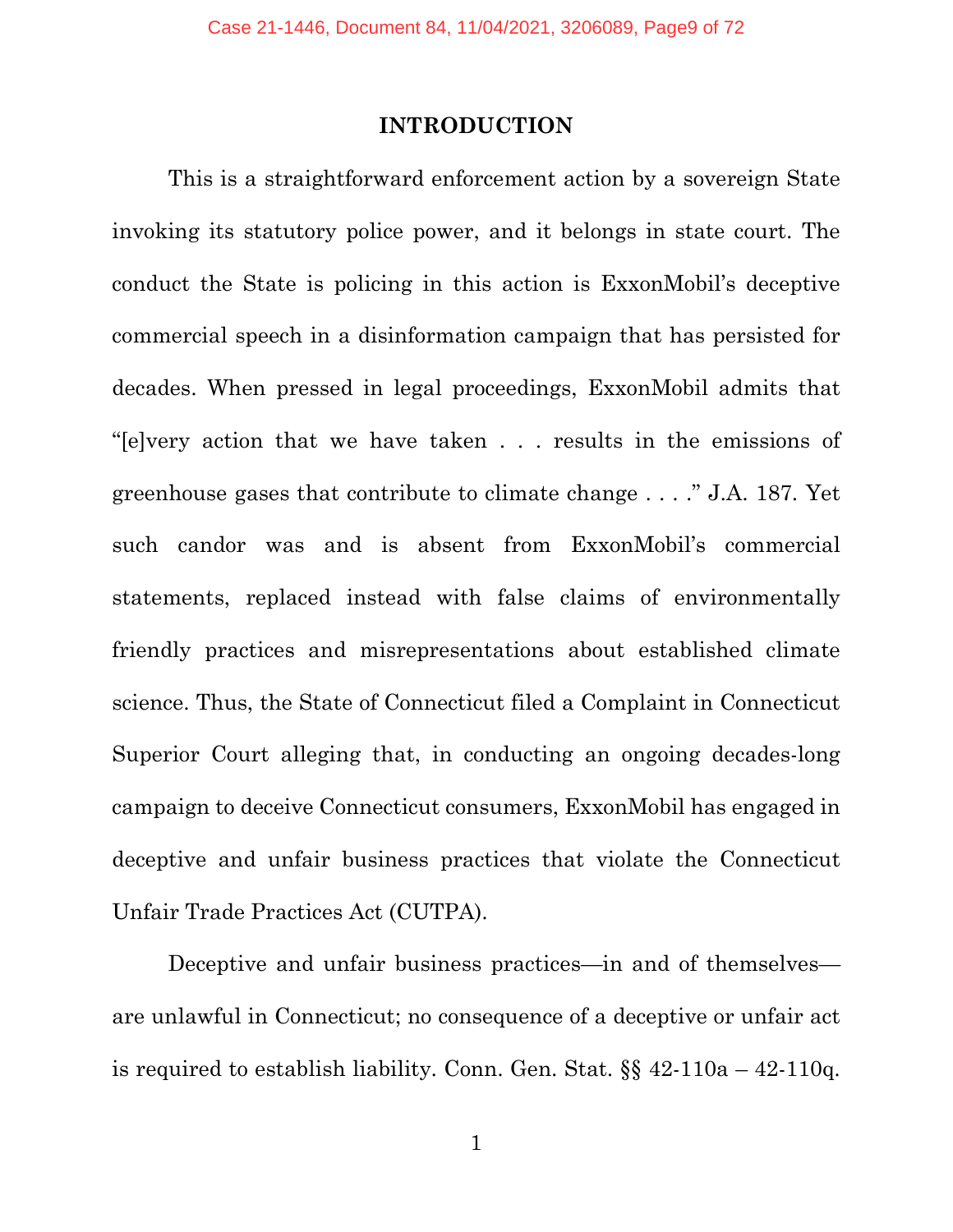Climate change is only relevant to this case because it is the *topic* of ExxonMobil's unlawful acts and practices. As the district court correctly concluded, the *topic* of an unfair or deceptive business practice does not change the law governing its adjudication. *See* J.A. 224 ("The fact that the alleged lies were *about* the impact of fossil fuels on the Earth's climate does not empower the court to rewrite the Complaint and substitute other claims for [the State's] CUTPA claims.").

As "master of the claim," *Caterpillar v. Williams*, 482 U.S. 386, 392 (1987), the State has the right to decide what action to bring. The district court (*Hall, J.*) followed that rule and properly declined ExxonMobil's invitation to transform the State's complaint into something it is not. *See*  J.A. 182 ("I will not transform this complaint the way you want me to."). Its decision should be affirmed.

#### **STATEMENT OF THE ISSUE**

Whether the district court properly remanded the State's CUTPA action to Connecticut Superior Court.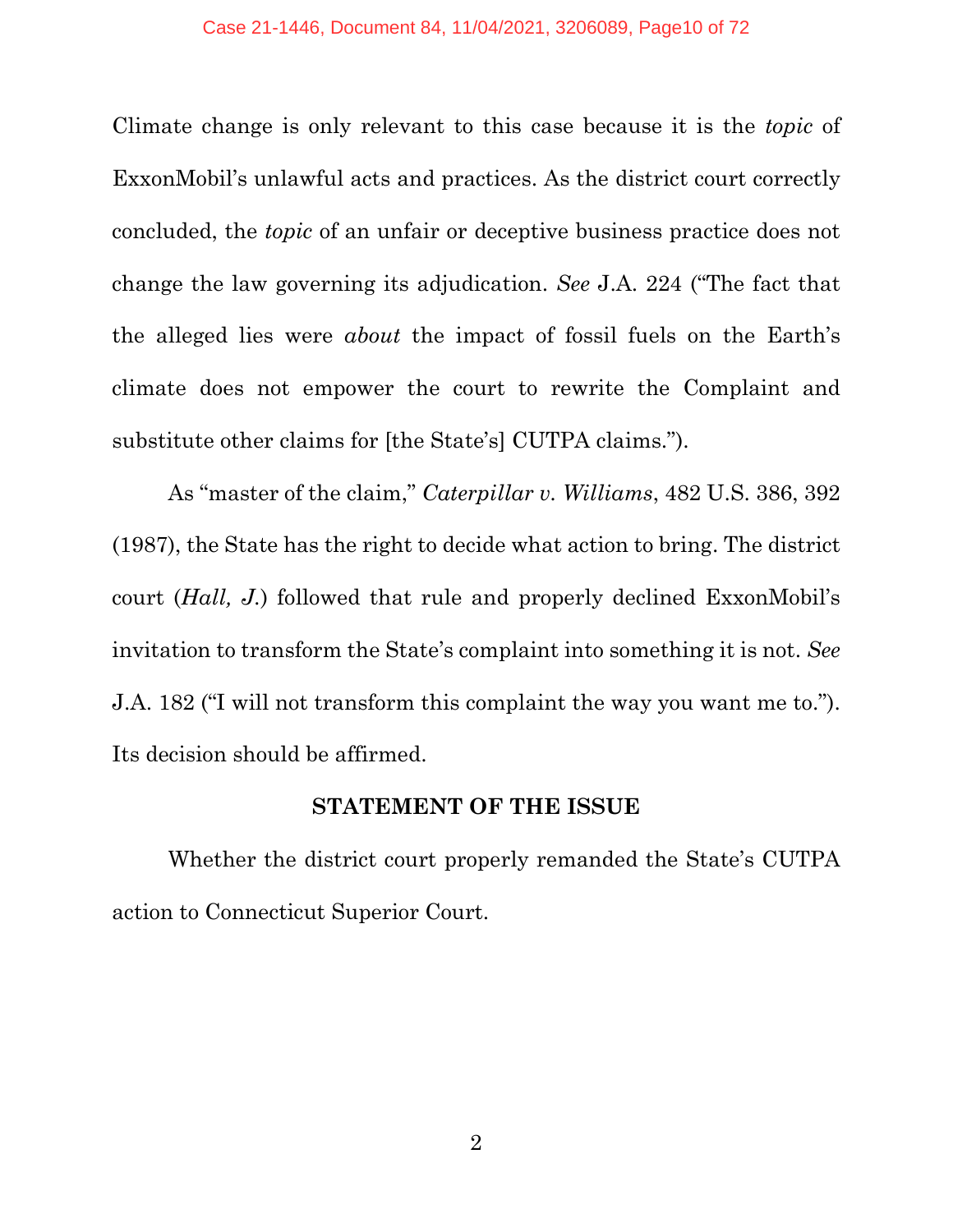#### **STATEMENT OF THE CASE**

## *1. Connecticut Sued ExxonMobil Under The State's Unfair Trade Practices Act.*

On September 14, 2020, plaintiff-appellee State of Connecticut filed an eight count Complaint against defendant-appellant ExxonMobil Corporation. *See* J.A. 8-52. The State alleged that ExxonMobil has engaged in a decades-long campaign of deception about the relationship between its business practices and climate change, and the Complaint asserted one cause of action: violations of CUTPA. Specifically, the State alleged that ExxonMobil propagated disinformation and published untruthful advertorials that were both deceptive (count one) and unfair (count three), ExxonMobil continues to publish advertisements that are both deceptive (count five) and unfair (count seven), and that the violations in each aforementioned count were done willfully (counts two, four, six, eight). J.A. 43-50.

In its prayer for relief, the State did not request damages. Indeed, CUTPA does not authorize the recovery of damages in enforcement actions brought by the State. *Compare* Conn. Gen. Stat. § 42-110g (permitting "[a]ny person . . . to recover actual damages") *with id.* § 42- 110m (damages not included as permissible recovery in suit by Attorney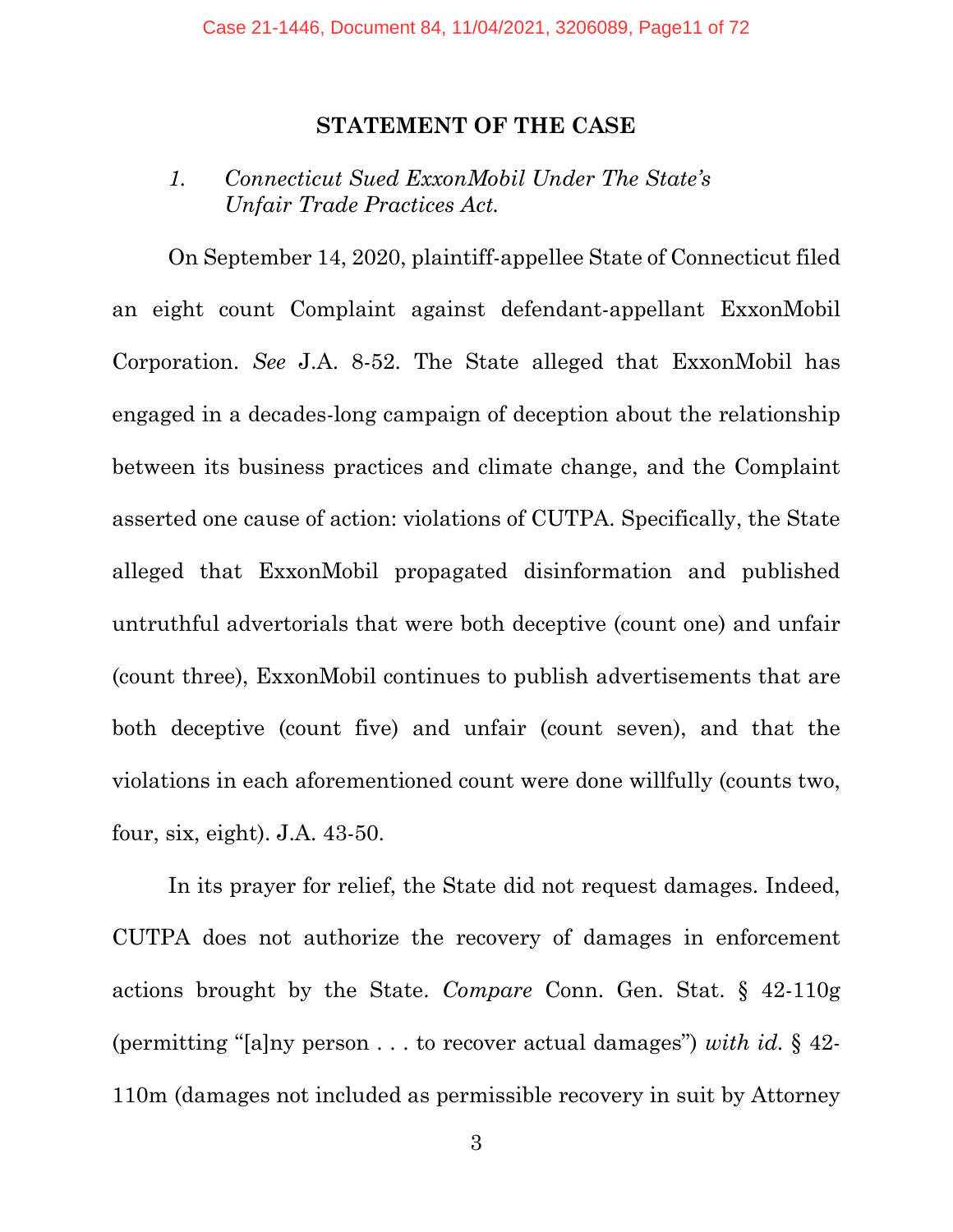General). Instead, the State requested only what CUTPA provides the government, including equitable relief, restitution, disgorgement, civil penalties, and—most importantly—an injunction ordering ExxonMobil to cease its deceitful practices. *See* J.A. 51-52. As with any form of relief in any case, the State will have to prove "the causal relationship" between ExxonMobil's CUTPA violations and each particular remedy sought. *See* J.A. 152-53. However, unlike proving liability in a tort action, neither causation nor injury is an essential element for establishing CUTPA liability. *See* Conn. Gen. Stat. § 42-110m; *Caldor, Inc. v. Heslin*, 577 A.2d 1009, 1013 (Conn. 1990); *Ulbrich v. Groth*, 78 A.3d 76, 100 (Conn. 1992).

ExxonMobil timely removed this action to district court. *See* J.A. 53-110. The State moved to remand the case back to state court. *See* J.A. 111-12; D. Ct. Dkt. 36. ExxonMobil filed an opposition to the State's motion to remand, D. Ct. Dkt. 37, and the State replied, D. Ct. Dkt. 38. The district court heard oral argument. *See* J.A. 144-216. Soon thereafter, the district court issued an opinion rejecting ExxonMobil's arguments for removal and remanding the case back to state court. *See* J.A. 217-248.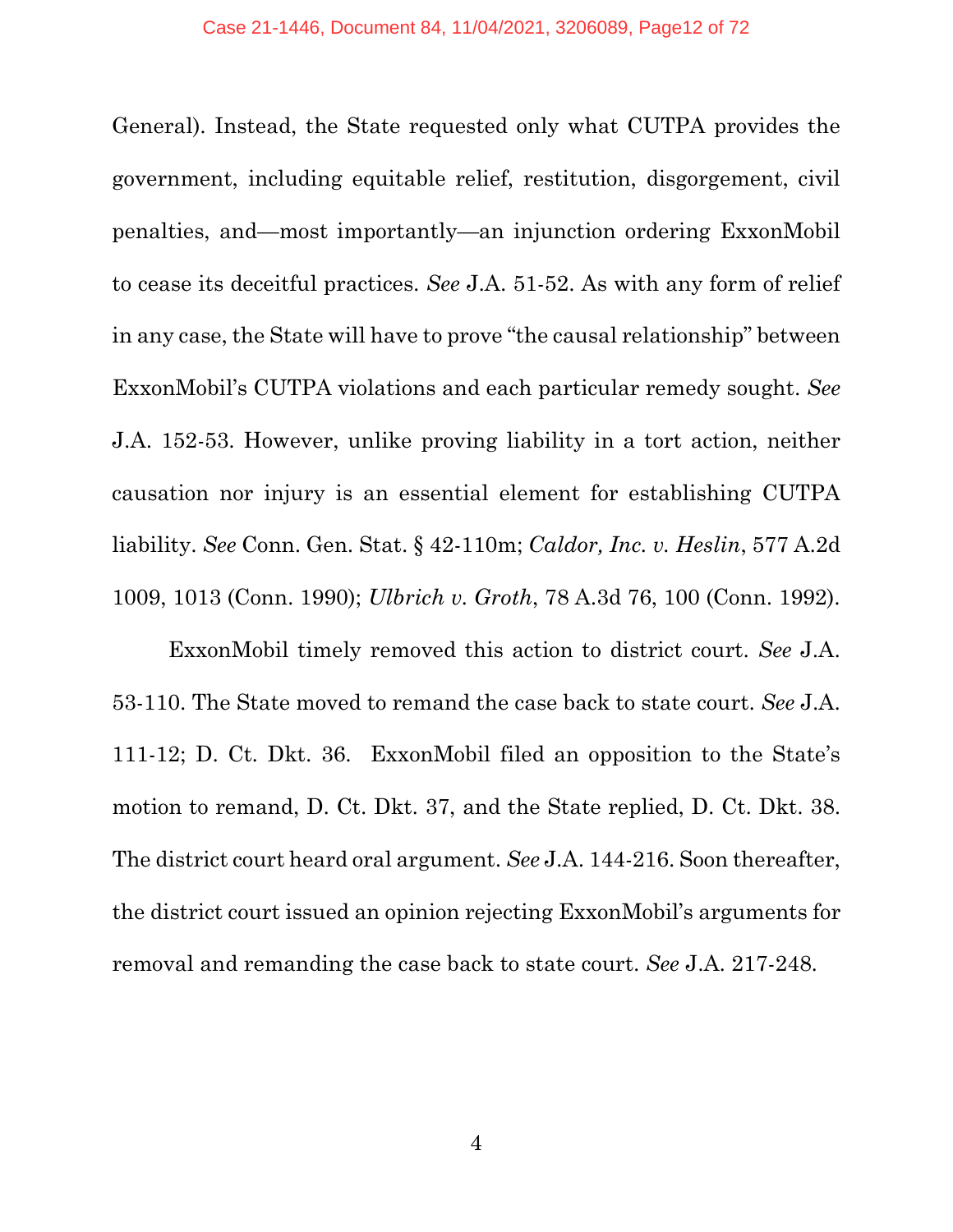## *2. The District Court Rejected ExxonMobil's Arguments And Remanded The Case To State Court.*

The district court noted that ExxonMobil's primary arguments, which would require transforming the State's claims into something they are not, are "in tension with Supreme Court precedents concerning removal." J.A. 221. Specifically, the district court found ExxonMobil's arguments irreconcilable with the well-pleaded complaint rule because the State is the "master of the claim" and "may avoid federal jurisdiction by exclusive reliance on state law," in this case, CUTPA. *See* J.A. 222-24 (quoting *Caterpillar*, 482 U.S. at 392).

First, the district court rejected ExxonMobil's proposal that federal common law should provide an alternate route to removal, because removal of state law claims "merely on the ground that federal common law has *displaced* such claims" is incompatible with Supreme Court precedent. J.A. 232 (emphasis added). The district court properly noted the "material difference between a state claim that [presents] a federal question defense . . . and a state claim that has been replaced by a federal cause of action with extraordinary preemptive force: only the latter suffices for removal." J.A. 231 (citing *Beneficial National Bank v.*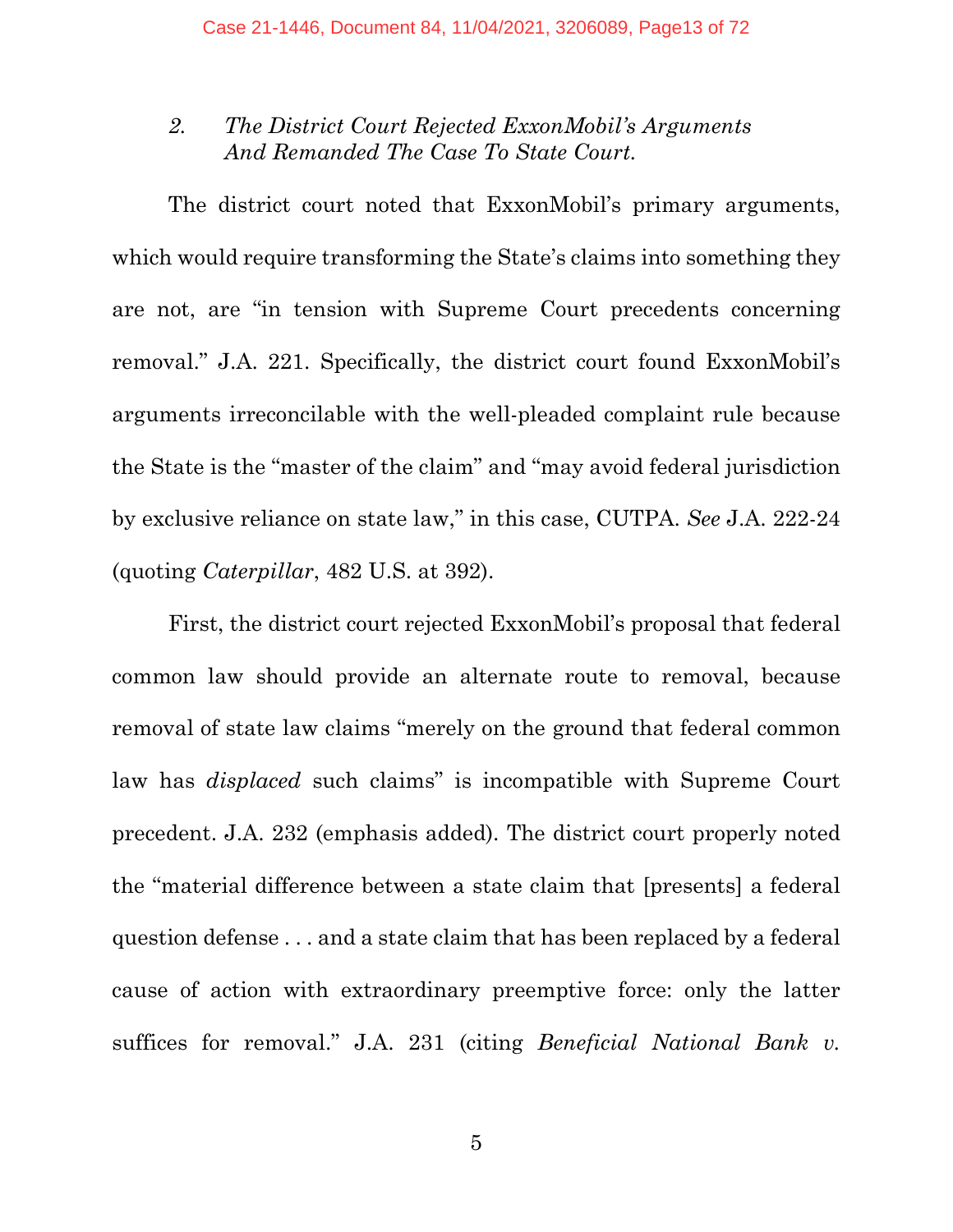*Anderson*, 539 U.S. 1, 9-11 (2003)); *see also City of New York v. Chevron*, 993 F.3d 81, 93-95 (2d Cir. 2021).

Second, the district court determined that "[the State's] claims do not necessarily raise a federal issue," which is a requisite element of *Grable* jurisdiction. J.A. 236; *see Grable & Sons Metal Products v. Darue Engineering & Manufacturing*, 545 U.S. 308 (2005).

Third, the district court rejected removal based on the Federal Officer Removal Statute, specifically 28 U.S.C. § 1442 (a) (1), because ExxonMobil has "no explanation as to how the allegedly deceptive statements that form the basis of [the State's] consumer protection claims have any causal connection to the production of fossil fuels for or under the direction of the federal government." J.A. 241; *see Isaacson v. Dow Chemical Co.*, 517 F.3d 129, 135 (2d Cir. 2008).

Fourth, the district court held that the Outer Continental Shelf Lands Act, specifically 43 U.S.C. § 1349 (b), did not provide a basis for removal. The court concluded that the State seeks "redress for deceptive and unfair practices relating to ExxonMobil's interactions with consumers in Connecticut—not for harms that might result from the

6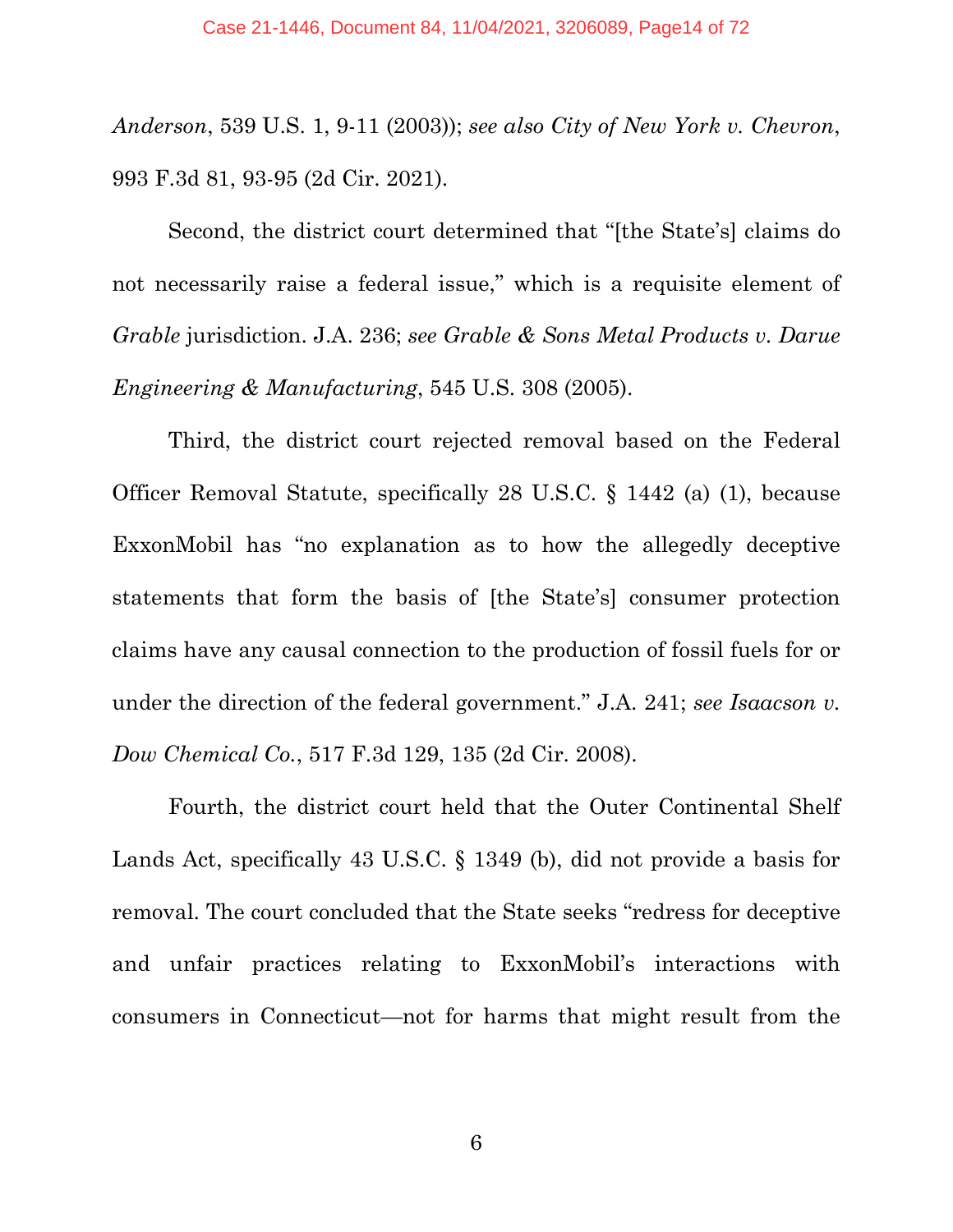manufacture or use of fossil fuels, let alone from ExxonMobil's operations on the Outer Continental Shelf." J.A. 242.

Finally, after disposing of ExxonMobil's final two arguments, which are not raised on appeal, the district court denied the State's request for a sanction of attorney's fees. It did so, however, "with some reservation." J.A. 248.

### *3. ExxonMobil's Arguments Have Been Uniformly Rejected.*

ExxonMobil has proffered the same arguments raised here in similar cases in different jurisdictions. Though some are under appellate review, these arguments for removal have uniformly failed. District courts in California, Maryland, Colorado, Rhode Island, Massachusetts, Hawaii, Minnesota, and New Jersey all rejected these arguments and granted remand. *See County of San Mateo v. Chevron Corp.*, 294 F. Supp. 3d 934 (N.D. Cal. 2018) ("*San Mateo I"*); *Mayor & City Council of Baltimore v. BP P.L.C.*, 388 F. Supp. 3d 538 (D. Md. 2019) ("*Baltimore I*"); *Board of County Commissioners of Boulder County v. Suncor Energy (U.S.A.) Inc.*, 405 F. Supp. 3d 947 (D. Colo. 2019) ("*Boulder I*"); *Rhode Island v. Chevron Corp.,* 393 F. Supp. 3d 142 (D.R.I. 2019) ("*Rhode Island I*"); *Massachusetts v. Exxon Mobil Corp.*, 462 F. Supp. 3d 31 (D. Mass.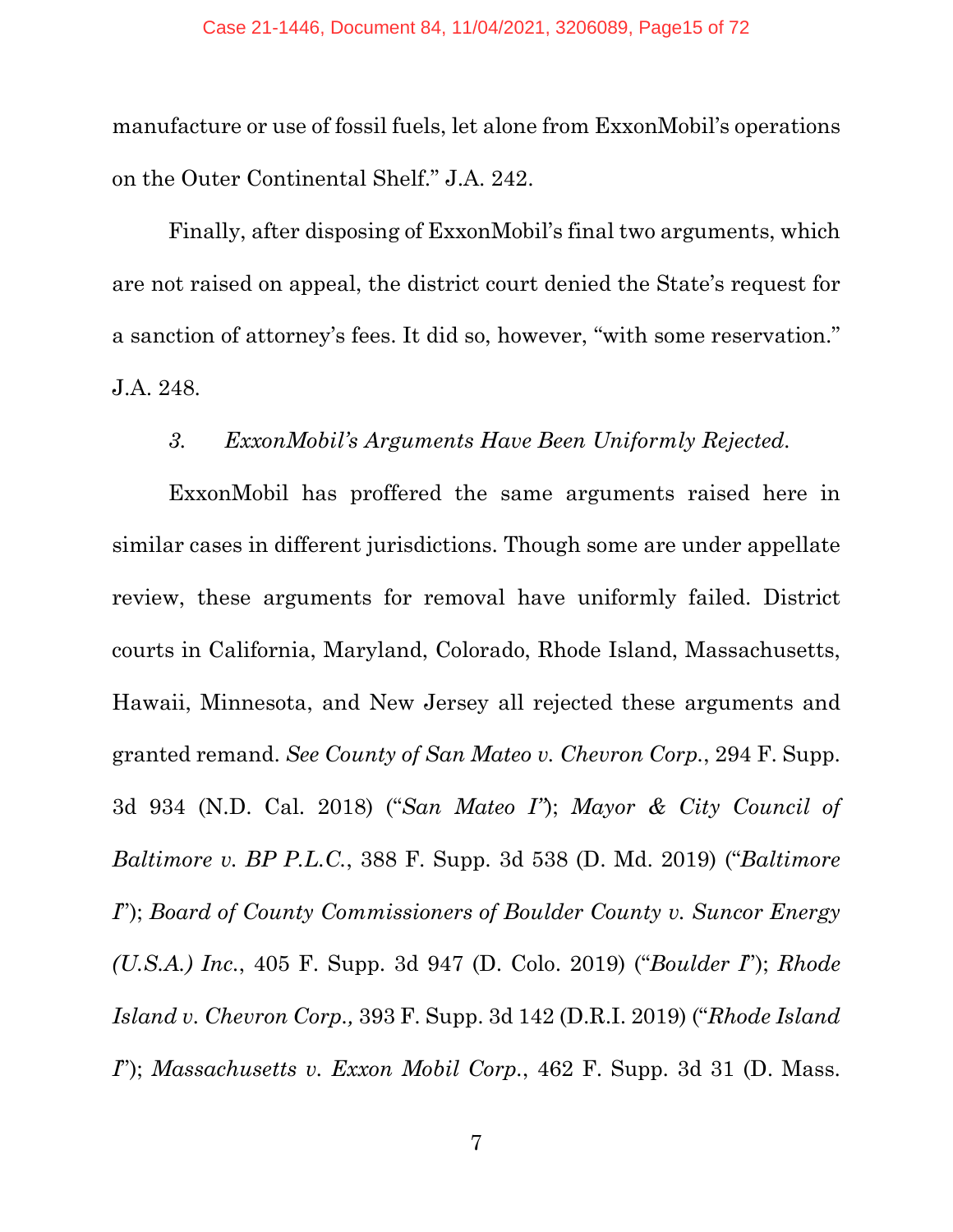2020); *City & County of Honolulu v. Sunoco LP*, Case Nos. 20-cv-00163, 20-cv-00470, 2021 U.S. Dist. LEXIS 27225 (D. Haw. Feb. 12, 2021); *Minnesota v. American Petroleum Institute*, Civ. No. 20-1636, 2021 U.S. Dist. LEXIS 62653 (D. Minn. Aug. 20, 2021); *City of Hoboken v. Exxon Mobil Corp.*, Civ. No. 20-cv-14243, 2021 U.S. Dist. LEXIS 169925 (D.N.J. Sept. 8, 2021).

One district court denied remand based on the federal common law argument asserted here, but the Ninth Circuit reversed, and the Supreme Court denied certiorari. *California v. BP P.L.C.*, Nos. C 17- 06011 WHA, C 17-06012 WHA, 2018 U.S. Dist. LEXIS 32990 (N.D. Cal. Feb. 27, 2018) ("*Oakland I*"), *vacated and remanded sub nom., City of Oakland v. BP P.L.C*, 969 F.3d 895 (9th Cir. 2020) ("*Oakland II*"), *amended and superseded on denial of reh'g sub nom.*, 969 F.3d 895 (9th Cir. 2020), *cert denied sub nom., Chevron Corp. v. City of Oakland*, 2021 U.S. LEXIS 3100 (S. Ct. Jun. 14, 2021).

On appeal of the decisions that granted remand, the First, Fourth, Ninth, and Tenth Circuits determined the scope of their review was limited to federal officer removal, and each affirmed. *Rhode Island v. Chevron Corp.,* 979 F.3d 50 (1st Cir. 2020) ("*Rhode Island II*"); *Mayor &*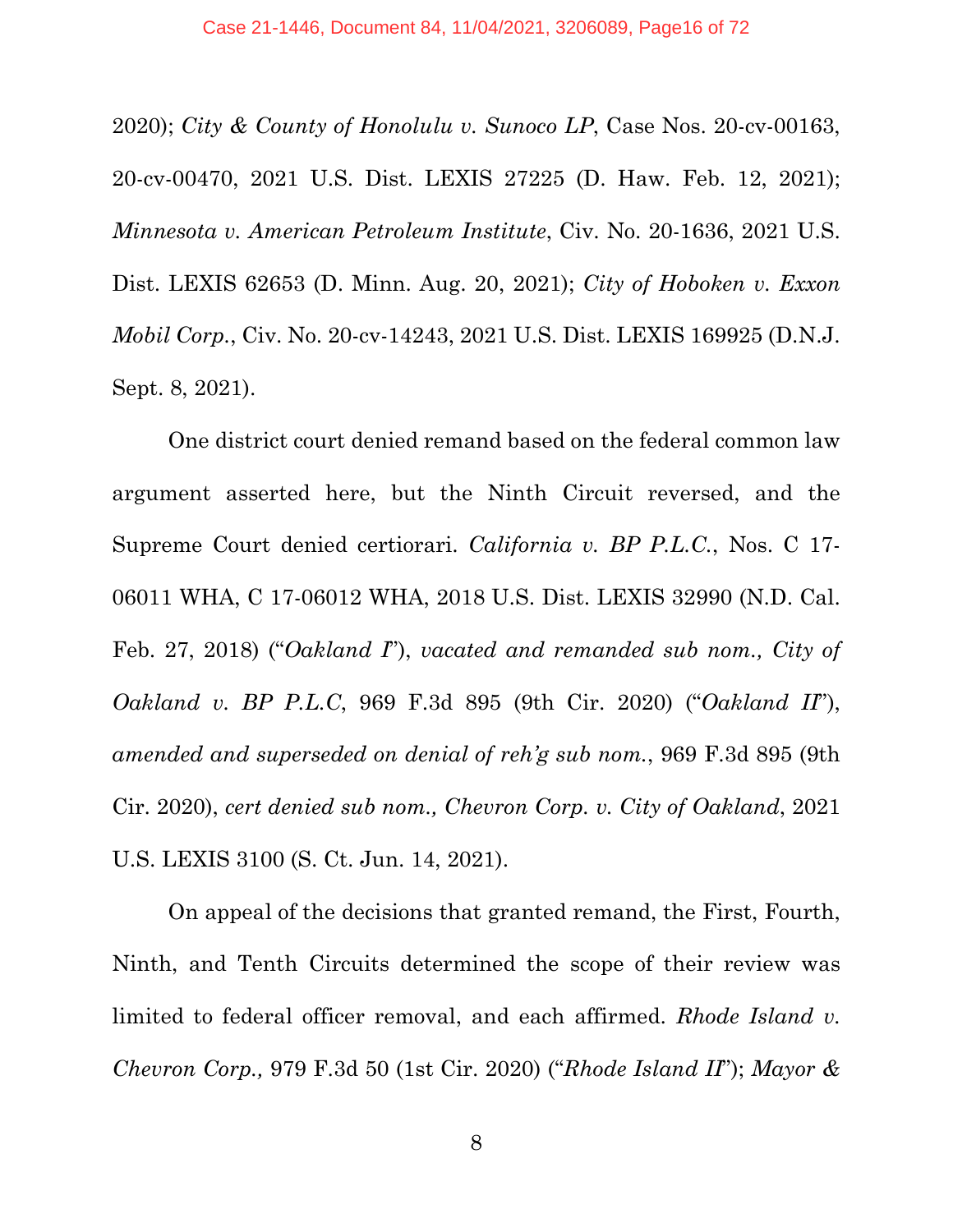*City Council of Baltimore v. BP P.L.C.*, 952 F.3d 452 (4th Cir. 2020) ("*Baltimore II*"); *County of San Mateo v. Chevron Corp.*, 960 F.3d 586 (9th Cir. 2020) ("*San Mateo II*"), *reh'g en banc denied* (Aug. 4, 2020); *Board of County Commissioners of Boulder County v. Suncor Energy (U.S.A.) Inc.*, 965 F.3d 792 (10th Cir. 2020) ("*Boulder II*"). The Supreme Court subsequently held that the Fourth Circuit should have reviewed each asserted ground for removal, not only federal officer removal, and it therefore vacated the portion of those Circuit decisions regarding reviewability of the other grounds for removal and remanded for further proceedings. *BP P.L.C. v. Mayor & City Council of Baltimore*, 141 S. Ct. 1532 (2021) ("*Baltimore III*").

Despite the differences in those cases, the rationales for granting motions to remand in those jurisdictions are persuasive. Moreover, those cases are instructive in understanding why ExxonMobil is before this Court attempting to jam square-peg arguments into round-hole legal doctrines. The arguments asserted here were originally crafted in support of removing state common law claims that require a causal link to environmental degradation to prove liability. *See* D. Ct. Dkt. 36, Memorandum of Law at 28. They have even less merit here, asserted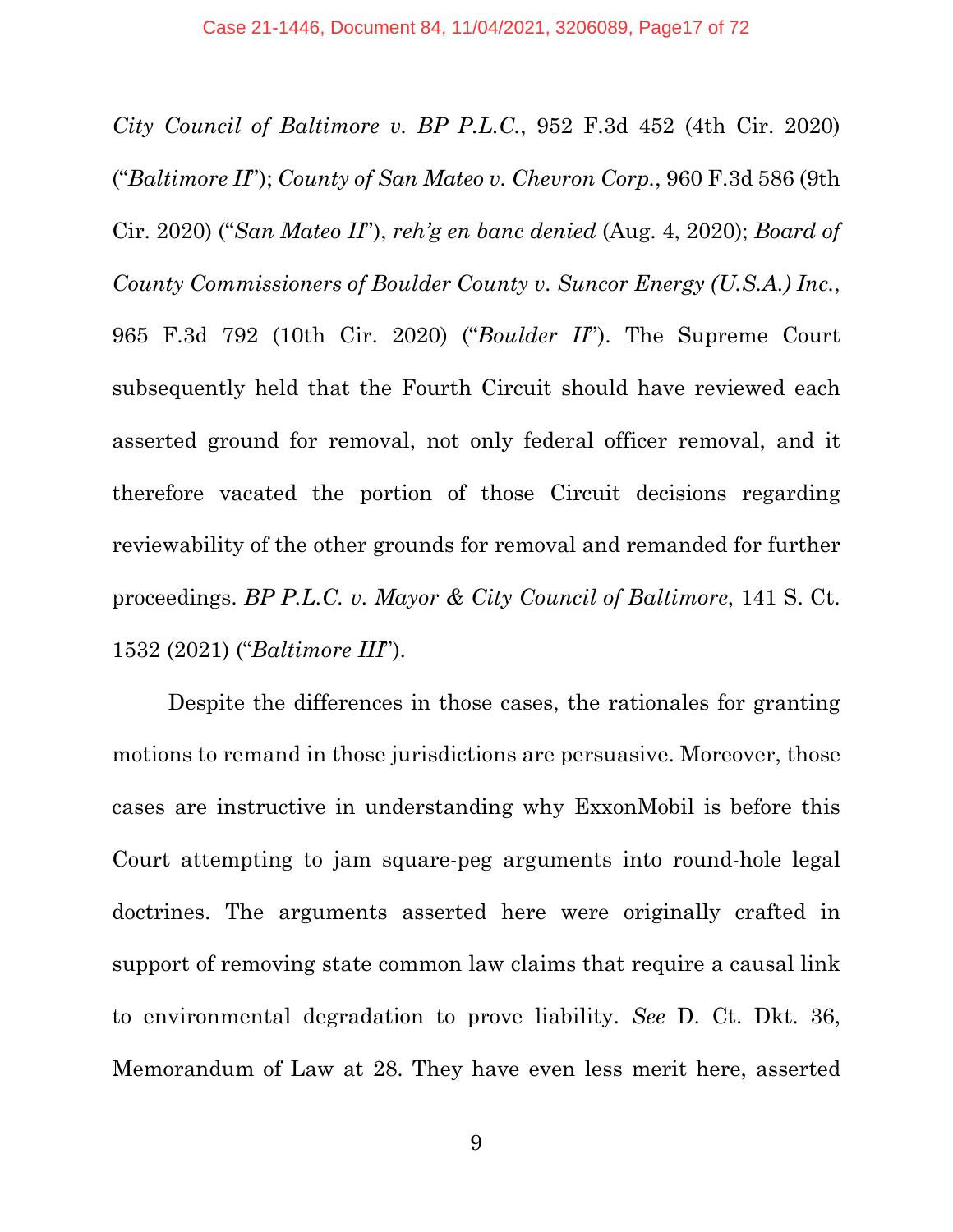against state statutory consumer protection claims without a causation or injury requirement for establishing liability.

#### **SUMMARY OF THE ARGUMENT**

The district court properly remanded this case to Connecticut Superior Court because there is no federal jurisdiction over the State's CUTPA claims. The well-pleaded complaint rule controls, and its application here demands remand. No corollary rule or exception complete preemption, *Grable* jurisdiction, the artful pleading doctrine provides a basis for removal. Neither do any federal statutes that permit removal in specific circumstances. ExxonMobil's arguments to the contrary are merely invitations to ignore binding precedent and disavow the well-pleaded complaint rule, return to the pre-*Grable* wild west of federal question analysis, or drastically and unprecedentedly expand the scope of federal removal statutes.

ExxonMobil's primary argument—that federal common law "governs" the State's claims—is baseless and cannot justify removal. ExxonMobil concocts this argument using the language of complete preemption—a recognized exception to the well-pleaded complaint rule while grounding its argument with caselaw concerning ordinary

10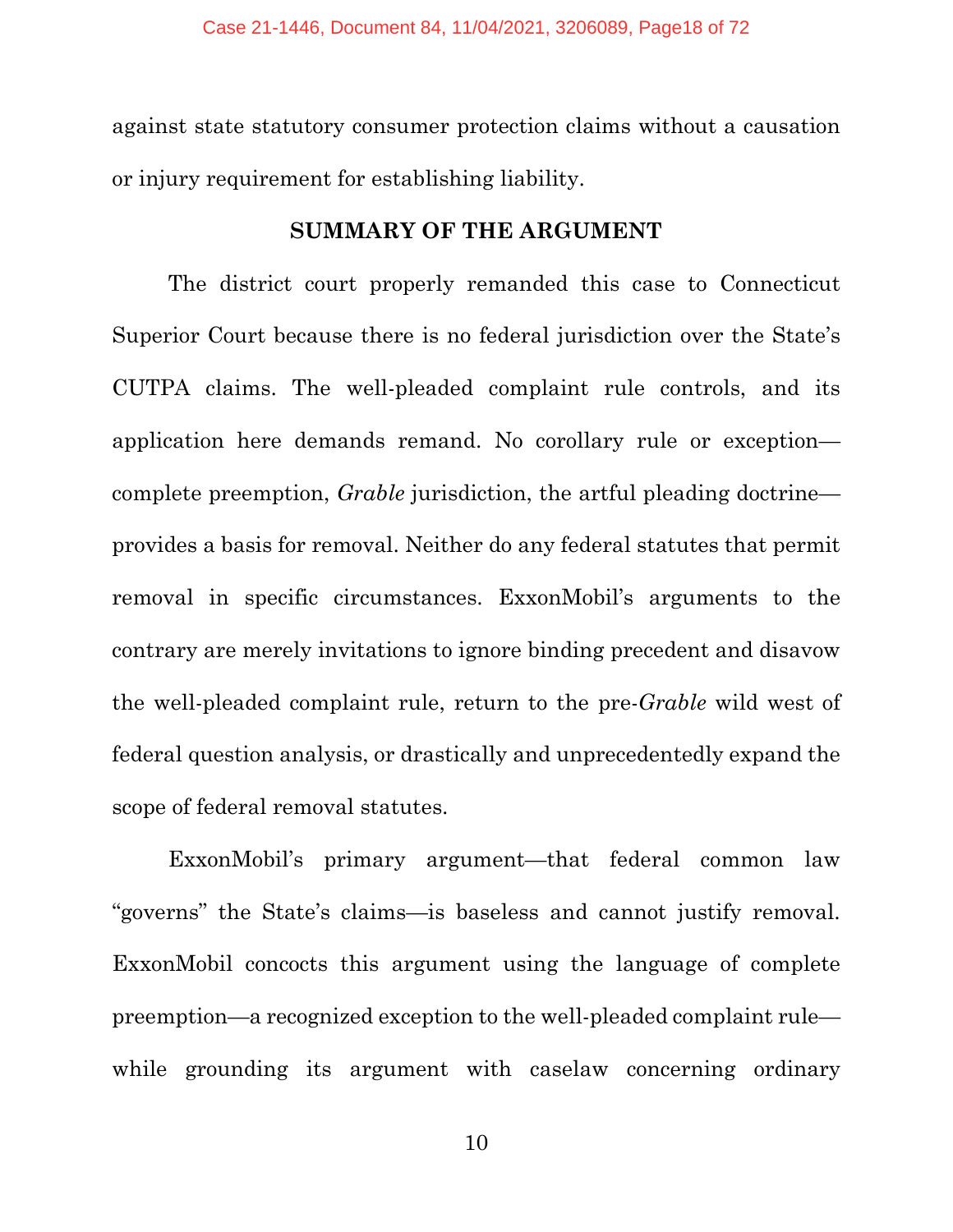preemption or displacement—a doctrine unrelated to adjudicating removal. *See Sullivan v. American Airlines, Inc.*, 424 F.3d 267, 272-73 (2d Cir. 2005) (distinguishing jurisdictional complete preemption from ordinary, or defensive, preemption). ExxonMobil relies on this Court's decision in *City of New York v. Chevron*, but in that decision this Court went out of its way to distinguish its analysis on a motion to dismiss from the "fleet of cases" rejecting the arguments asserted here as grounds for removal "under the heightened standard unique to the removability inquiry." *See City of New York,* 993 F.3d at 94 (noting that each case was remanded because "defendants' anticipated defenses could [not] singlehandedly create federal-question jurisdiction under 28 U.S.C. § 1331 in light of the well pleaded complaint rule."); *see also Oakland II*, 969 F.3d at 908. The different procedural postures render this Court's decision in *City of New York* inapplicable here. Even if ExxonMobil's preemption argument was based on sound legal theory—which it is not the argument fails because federal environmental common law cannot and does not preempt the State's statutory enforcement powers under CUTPA.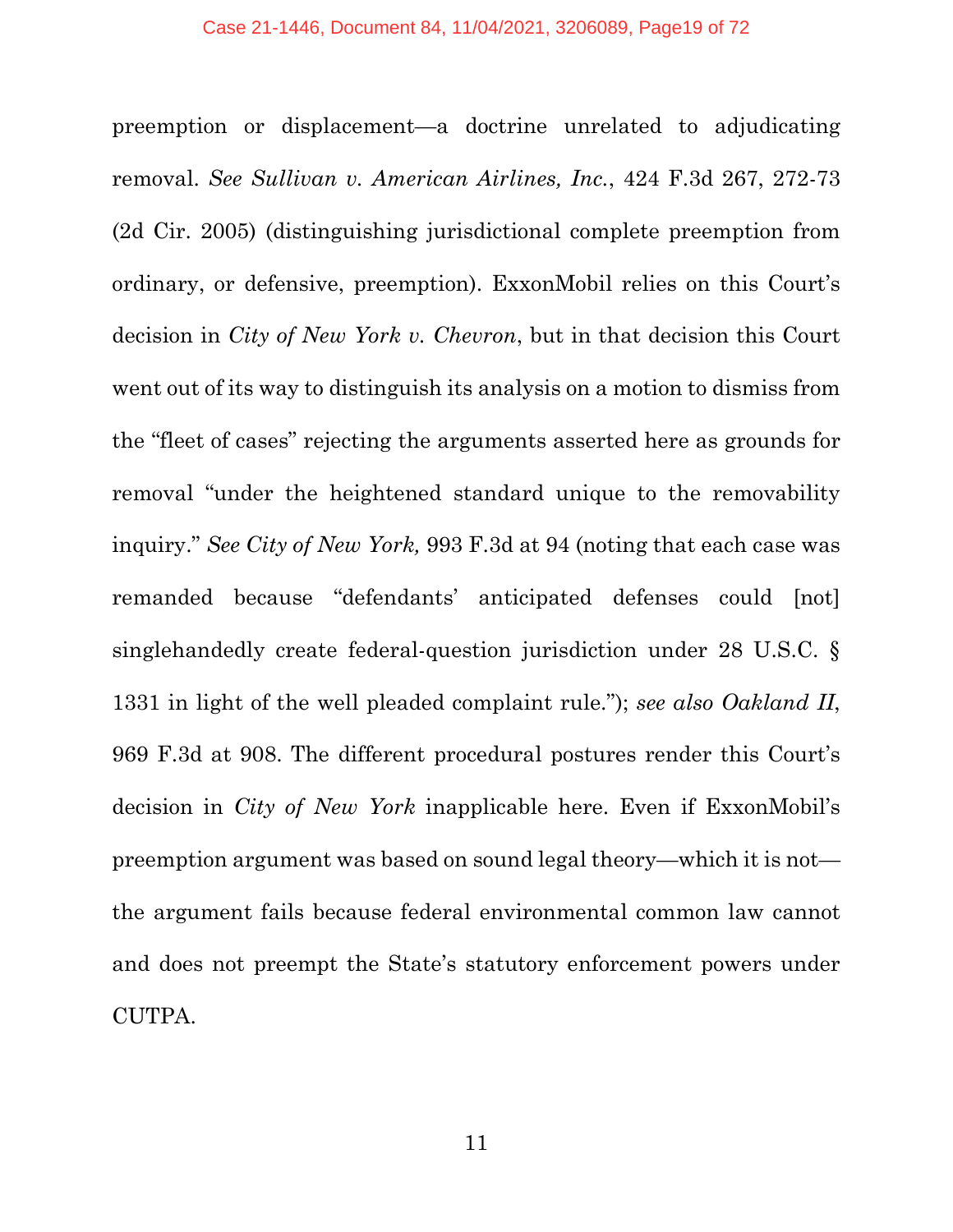ExxonMobil next argues that this Court should invoke the so-called *Grable* doctrine to find federal question jurisdiction. But the State's enforcement of its own unfair and deceptive practices statute does not contain an embedded issue of federal law as is necessary under the strict requirements of *Grable*. *See Grable*, 545 U.S. at 314. ExxonMobil's entire argument—as is the case with all its arguments—relies on mischaracterizing the State's complaint as an action to regulate fossil fuel production and influence federal energy policy. It is not. No substantial federal issue is embedded in nor necessarily raised by the State's well-pleaded CUTPA complaint. This case is a far cry from the "special and small category" of cases involving a "nearly pure issue of [federal] law" as "a necessary element" of the claims alleged. *See Empire Healthchoice Assurance, Inc. v. McVeigh*, 547 U.S. 677, 699-700 (2006).

ExxonMobil also argues for the unprecedented expansion of two statutes that confer federal jurisdiction in narrow and specific circumstances which are not present here. The first—the Federal Officer Removal Statute—does not provide a basis for removal under the circumstances of this case. Not only does ExxonMobil's argument again mischaracterize the State's complaint, but it also fails because (1)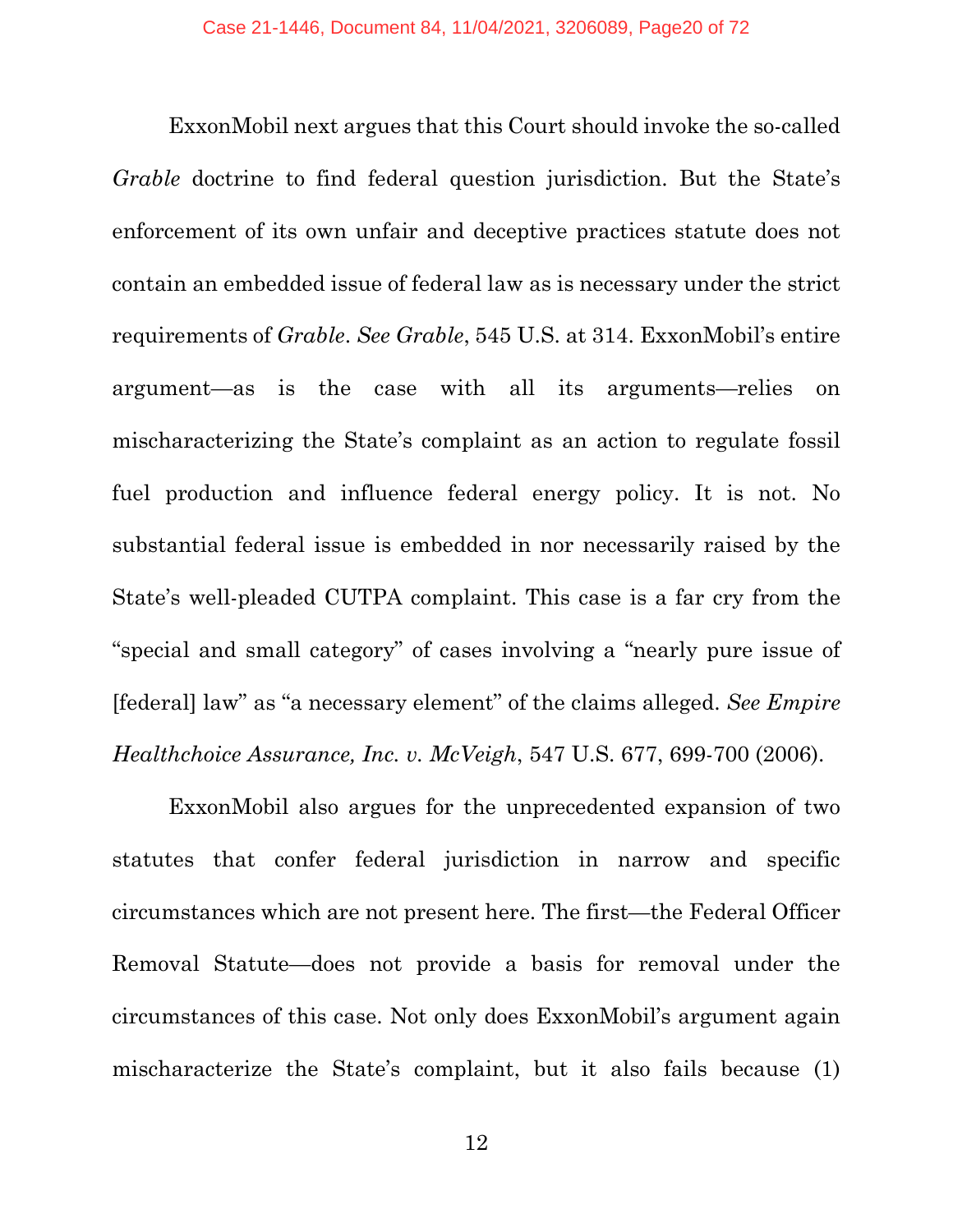ExxonMobil did not "act under" the direction of a federal officer and (2) even assuming ExxonMobil did "act under" the direction of a federal officer at some times in some matters, those purported actions have no nexus to the State's CUTPA claims concerning ExxonMobil's marketing and branding statements.

The second—the Outer Continental Shelf Lands Act—is irrelevant to this case. The State's claims do not arise out of, nor are they in connection with, ExxonMobil's exploration, development, or mineral production operations on the outer Continental Shelf.

#### **ARGUMENT**

Federal courts have limited jurisdiction and must presume that a case lies outside of their jurisdiction unless and until jurisdiction has been shown to be proper. *Gunn v. Minton*, 568 U.S. 251, 256 (2013). Though a defendant can seek removal of a case "brought in a State court of which the district courts of the United States have original jurisdiction," 28 U.S.C § 1441 (a), "federal courts construe the removal statute narrowly, resolving any doubts against removability." *Somlyo v. J. Lu-Rob Enterprises, Inc.*, 932 F.2d 1043, 1045-46 (2d Cir. 1991). The presumption against removal is even higher in actions brought by a State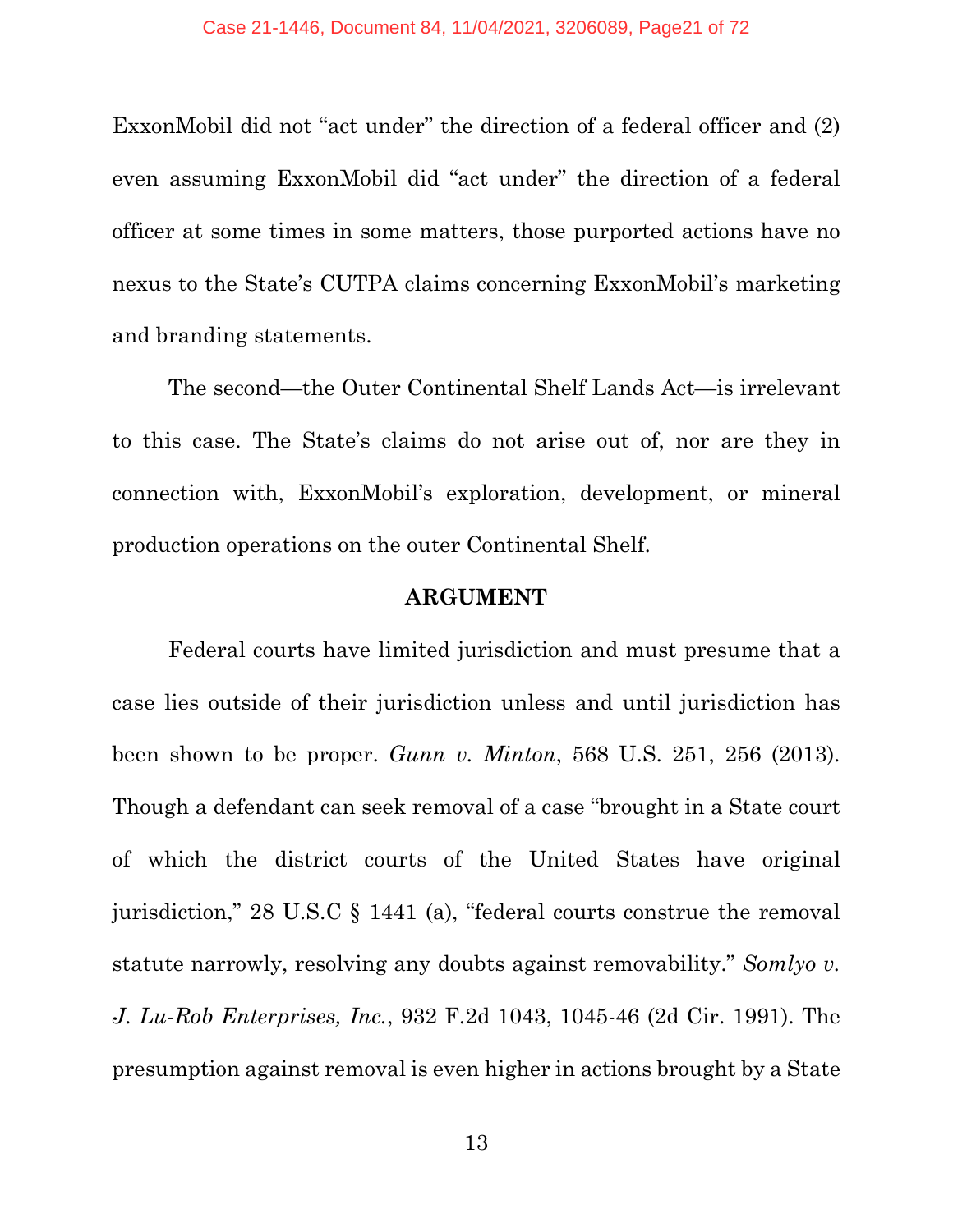exercising its sovereign authority to enforce its own laws. *Franchise Tax Board v. Construction Laborers Vacation Trust*, 463 U.S. 1, 21 n.22 (1983) ("considerations of comity make us reluctant to snatch cases which a State has brought from the courts of that State, unless some clear rule demands it."). Acceptance of any of ExxonMobil's asserted bases for removal would dramatically shift the carefully crafted balance between federal question jurisdiction and states' rights to enforce their own laws.

The party seeking removal "bears the burden of demonstrating the propriety of removal." *Grimo v. Blue Cross/Blue Shield*, 34 F.3d 148, 151 (2d Cir. 1994). The district court correctly held that ExxonMobil failed to meet that burden, and this Court should affirm that decision after *de novo* review of the district court's full remand order. *See Romano v. Kazacos*, 609 F.3d 512, 517 (2d Cir. 2010); *Baltimore III*, 141 S.Ct. at 1543.

## **I. The Well-Pleaded Complaint Rule Controls Federal Question Analysis, And Its Application Demands Remand.**

To determine whether a civil action arises under federal law for purposes of 28 U.S.C. § 1331, courts first must look to the "well-pleaded complaint rule," which states that "federal jurisdiction exists only when a federal question is presented on the face of the plaintiff's properly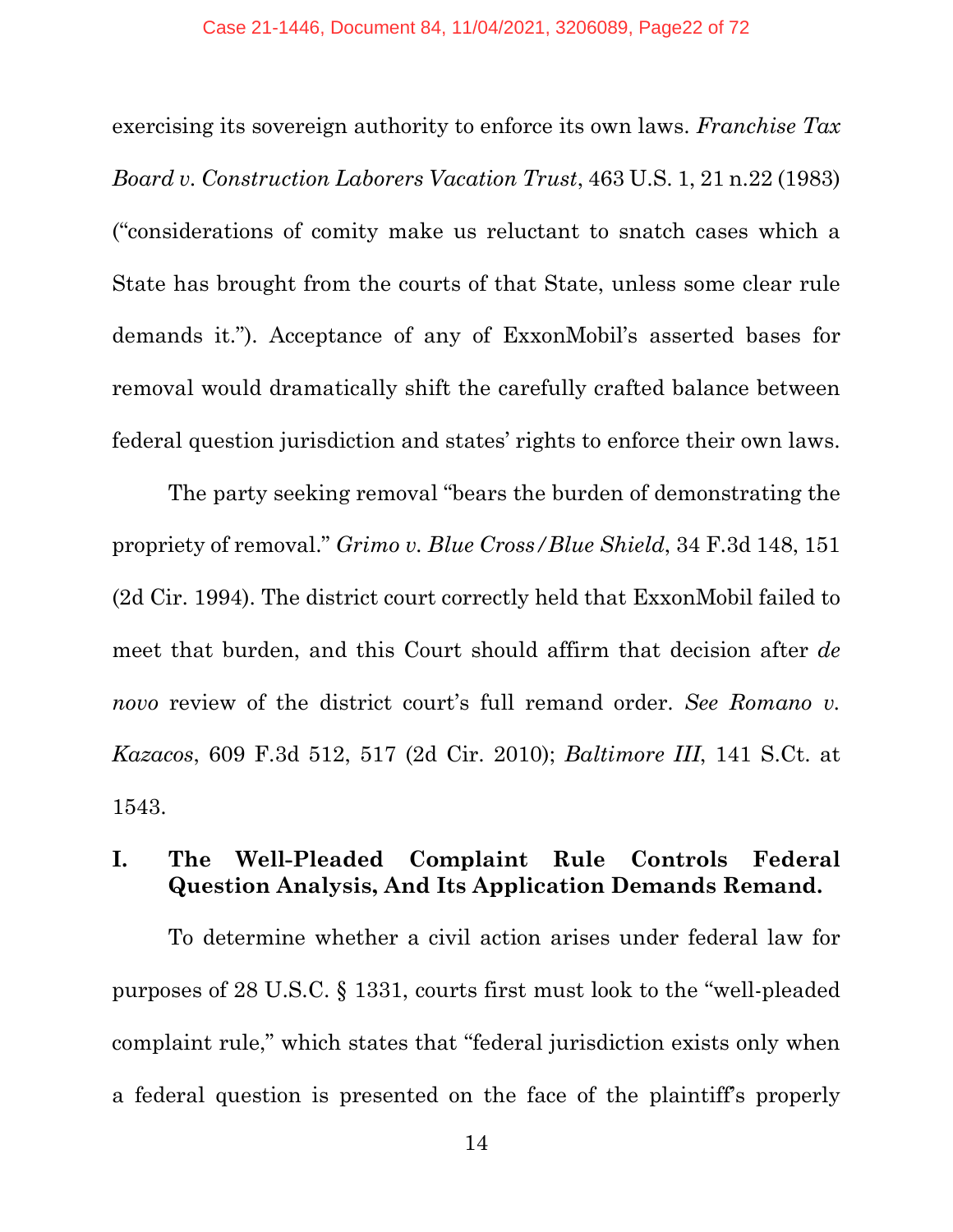pleaded complaint." *Caterpillar*, 482 U.S. at 392. It is "settled law that a case may *not* be removed to federal court on the basis of a federal defense, including the defense of pre-emption . . . ." *Id.* at 393. This rule enables a plaintiff to be the "master of the claim" and "avoid federal jurisdiction by exclusive reliance on state law." *Id.* at 392.

That is exactly what the State did here by relying exclusively on its state consumer protection statute, CUTPA. Actions brought pursuant to CUTPA do not present a federal question for purposes of removal. *See, e.g., Loussides v. America Online, Inc.*, 175 F. Supp. 2d. 211, 213 n.2 (D. Conn. 2001) (remanding case to state court after concluding that "[t]he standards for determining CUTPA liability do not depend on federal law."). ExxonMobil does not argue otherwise. Instead, it argues that the State's claims arise under federal law through one of the exceptions to the well-pleaded complaint rule.

In *Fracasse v. People's United Bank*, 747 F.3d 141, 144 (2d Cir. 2014), this Court articulated that only "[t]hree situations exist in which a complaint that does not allege a federal cause of action may nonetheless 'aris[e] under' federal law for purposes of subject matter jurisdiction:" (1) "if Congress expressly provides, by statute, for removal of state law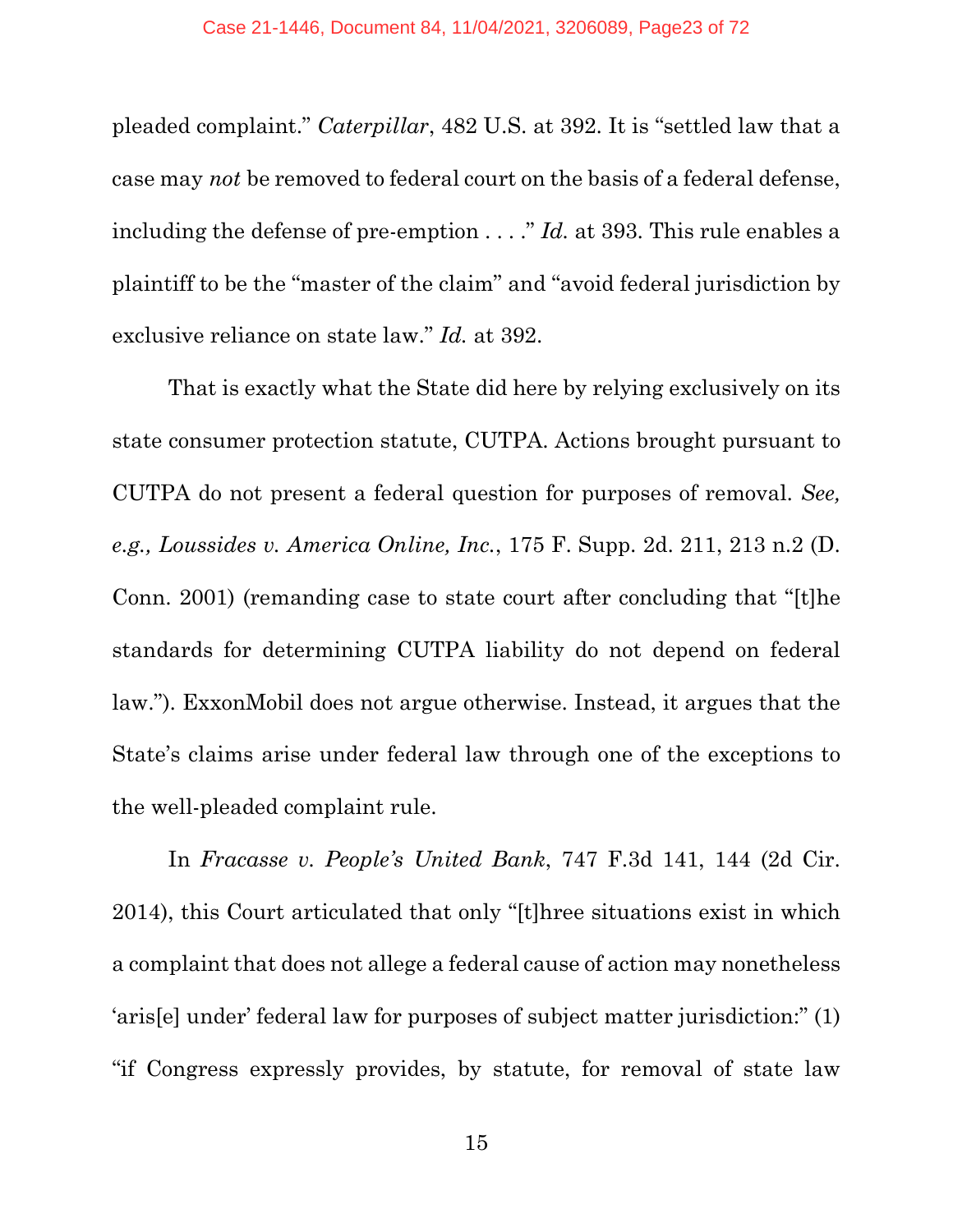claims . . ."; (2) "if the state law claims are completely preempted by federal law . . ."; and (3) "in certain cases if the vindication of a state law right necessarily turns on a question of federal law . . . ." *Fracasse*, 747 F.3d at 144 (citations omitted). ExxonMobil concedes that the first and second exceptions do not apply in this case. *See* J.A. 225. The third exception is well-recognized by this Court as *Grable* jurisdiction.

In consideration of these exceptions, ExxonMobil urges the Court to rely on the artful pleading doctrine, Br. at 27-29, which is "an independent corollary to the well-pleaded complaint rule . . . that a plaintiff may not defeat removal by omitting to plead necessary federal questions," *Rivet v. Regions Bank*, 522 U.S. 470, 475 (1998) (internal quotation marks omitted). Following Supreme Court guidance, this Court has stated that "[t]he artful pleading rule applies when Congress has either (1) so completely preempted, or entirely substituted, a federal law cause of action for a state one that plaintiff cannot avoid removal by declining to plead 'necessary federal questions,": or (2) "expressly provided for the removal of particular actions asserting state law claims in state court." *Romano*, 609 F.3d at 519 (citing *Beneficial*, 539 U.S. at 6). These two circumstances are, in opposite order, the first and second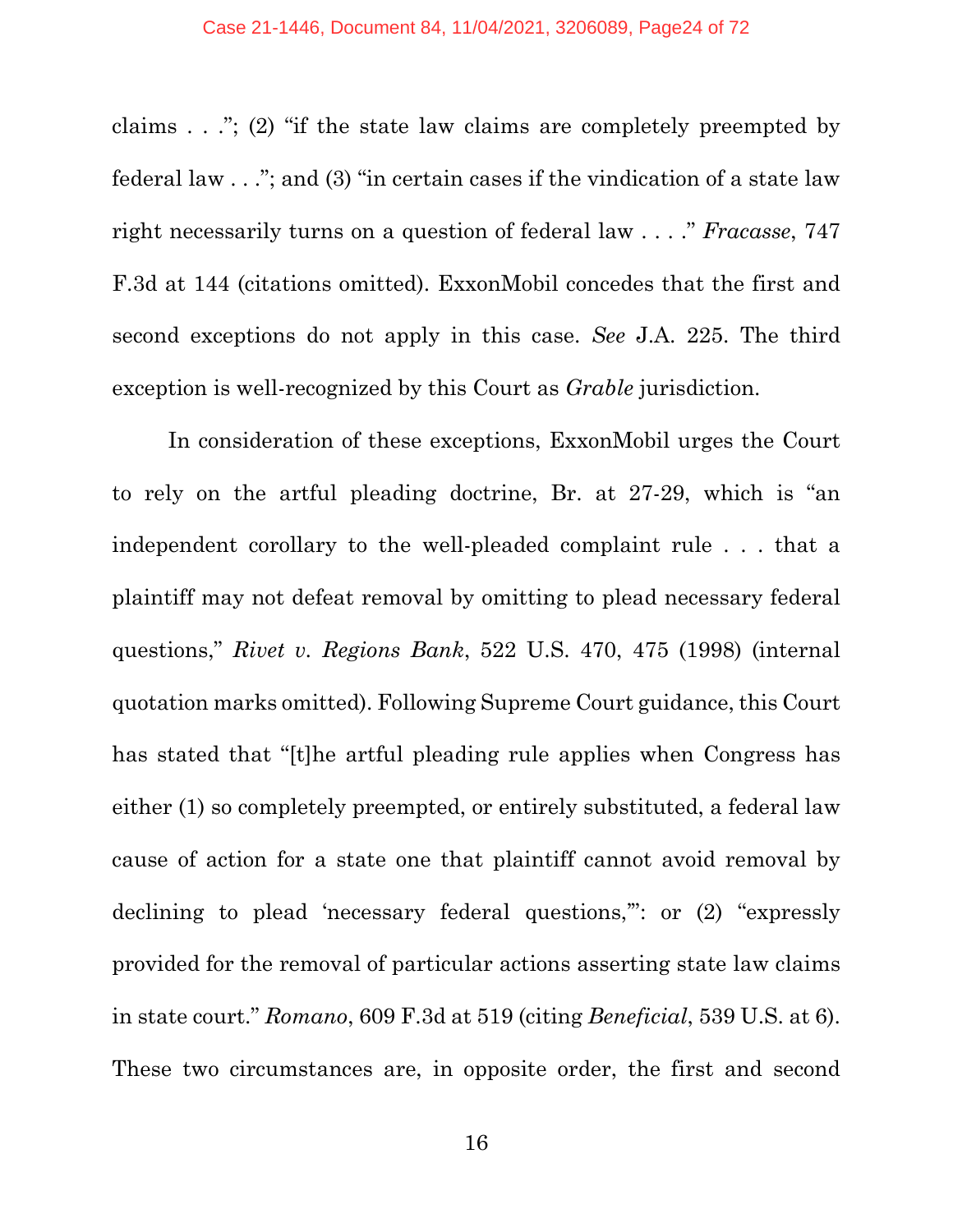exceptions articulated in *Fracasse* that ExxonMobil concedes do not apply in this case. J.A. 225. Thus, based on recent precedent from this Court, the artful pleading doctrine need not be considered.

As noted by the district court, however, the scope of the artful pleading doctrine has at times been unclear, and it has previously been invoked by this Court in the context of *Grable* jurisdiction. *See* J.A. 238- 39 n.10. Indeed, the cases upon which ExxonMobil relies—*Marcus v. AT&T Corporation*, 138 F.3d 46 (2d Cir. 1998) and *Republic of Philippines v. Marcos*, 806 F.2d 344 (2d Cir. 1986)—are *Grable* cases. Though they predate the Supreme Court's analysis in *Grable*, and therefore did not undergo a full *Grable* analysis, they correctly anticipated how the Supreme Court would eventually articulate the "special and small category" of *Grable* cases, and jurisdiction was found on that basis. Post-*Grable* jurisprudence is clear—the artful pleading doctrine does not provide an independent basis for removal; it is coextensive with the established exceptions to the well-pleaded complaint rule. Notwithstanding the limiting language of *Romano,* the district court afforded the artful pleading doctrine the broadest reading permitted by precedent by relying on *Marcus* and *Republic of Philippines*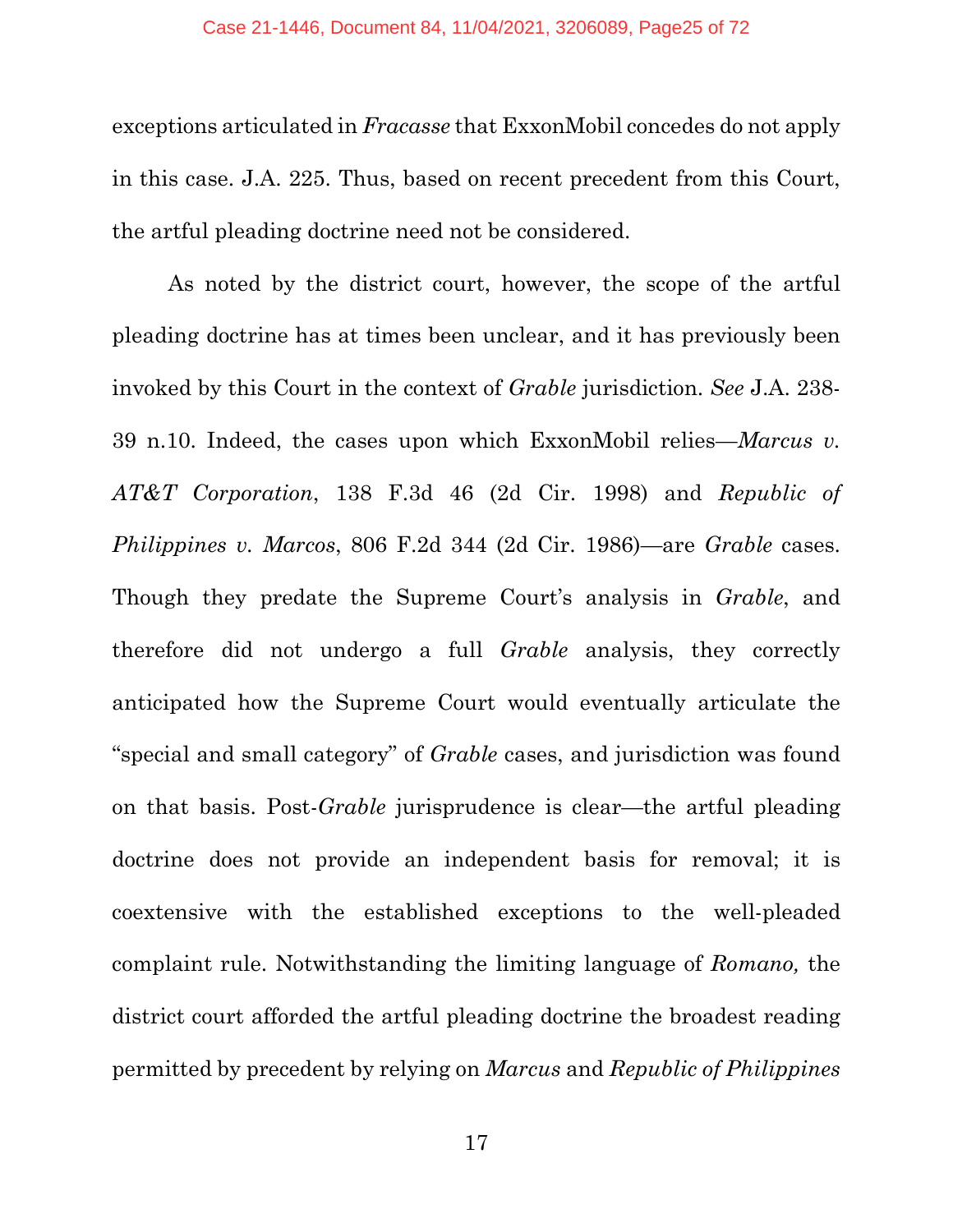and considering it as coextensive with *Grable*. Had it not done so, it would not have considered the artful pleading doctrine at all, as ExxonMobil has expressly disclaimed complete preemption arguments, and its belief that the artful pleading doctrine provides a basis for removal outside of the recognized exceptions to the well-pleaded complaint rule is unfounded.

Applying the well-pleaded complaint rule and its exceptions and corollary rules, the district court properly concluded that the State's complaint does not present a removable action. ExxonMobil disagrees, and argues that (A) federal common law and (B) *Grable* jurisdiction provide sufficient grounds for removal. As explained below, those arguments are without merit, and this Court should affirm the district court's decision.

## **A. Federal Common Law Does Not Provide A Basis For Removal.**

ExxonMobil's argument that this case arises under federal common law is not supported by the existing law governing removal. It disavows classification as an assertion of complete preemption, yet it purports to stand independent of *Grable*. It also argues nothing about Congressional intent, and thus it shirks all accepted paths to federal question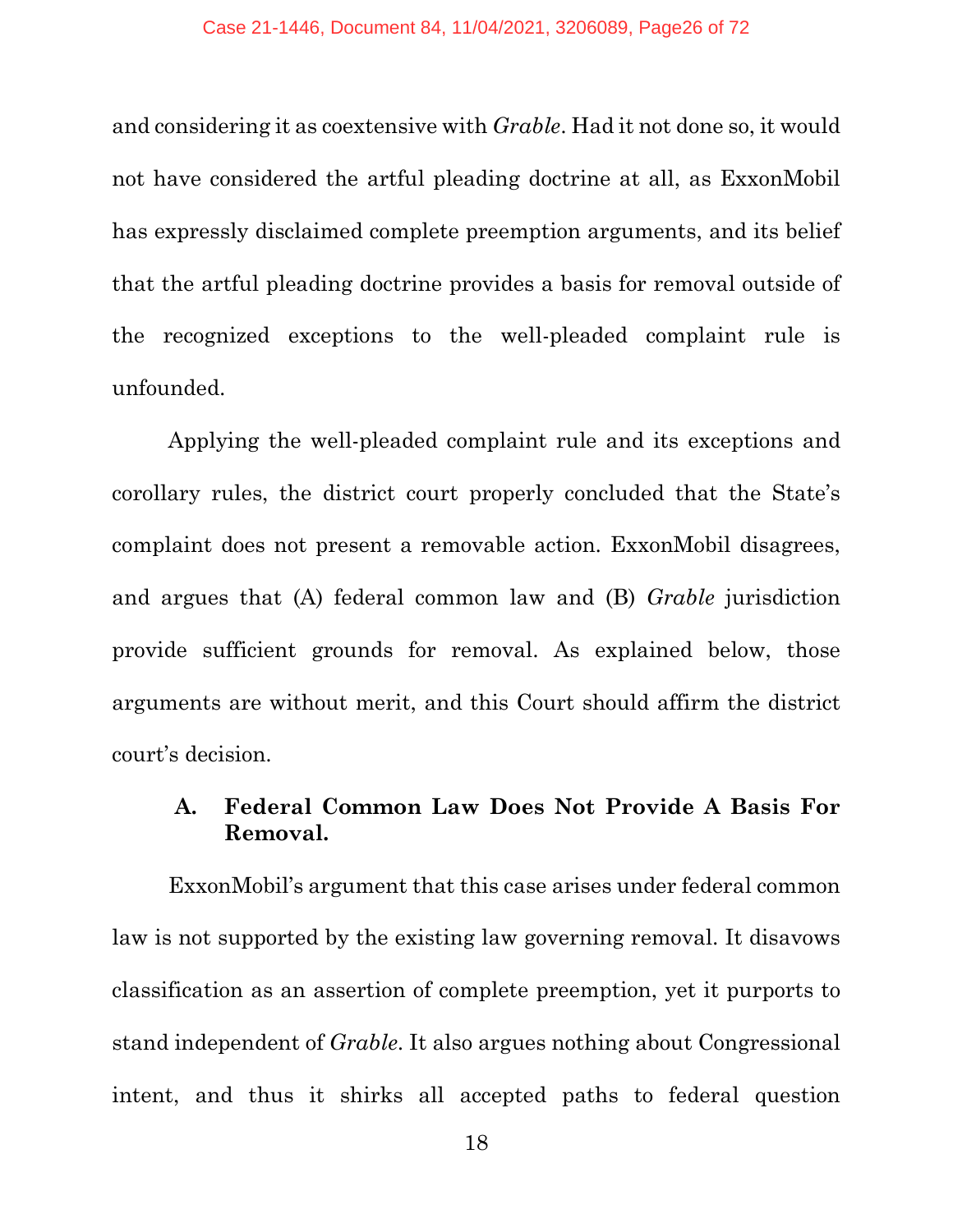jurisdiction. That, of course, is sufficient to establish that the argument fails.

Because the State's CUTPA claims so clearly are not removable under current precedent, ExxonMobil seeks to eliminate the well-pleaded complaint rule and its corollaries and replace it with an alternative proposal of how courts should decide removal actions. The district court characterized ExxonMobil's position as "straightforward: federal courts should have jurisdiction over important issues of federal law." J.A. 227. The district court then noted, however, that "[t]he problem for ExxonMobil is that the well-pleaded complaint rule does in fact exist." *Id.* 

ExxonMobil premises its argument that removal is proper in cases "governed by" federal common law on a series of decisions that do not relate to removal. *See* Br. at 13-23. At best, these cases support the existence of federal environmental common law, though passage of the Clean Air Act has displaced—or ordinarily preempted—most federal environmental common law. *See City of New York*, 993 F.3d at 95. Additionally, ExxonMobil uses edited excerpts from dicta in these cases to suggest that federal common law has a much more prominent place in modern jurisprudence than it does, *see* Br. at 14-15, but even an unedited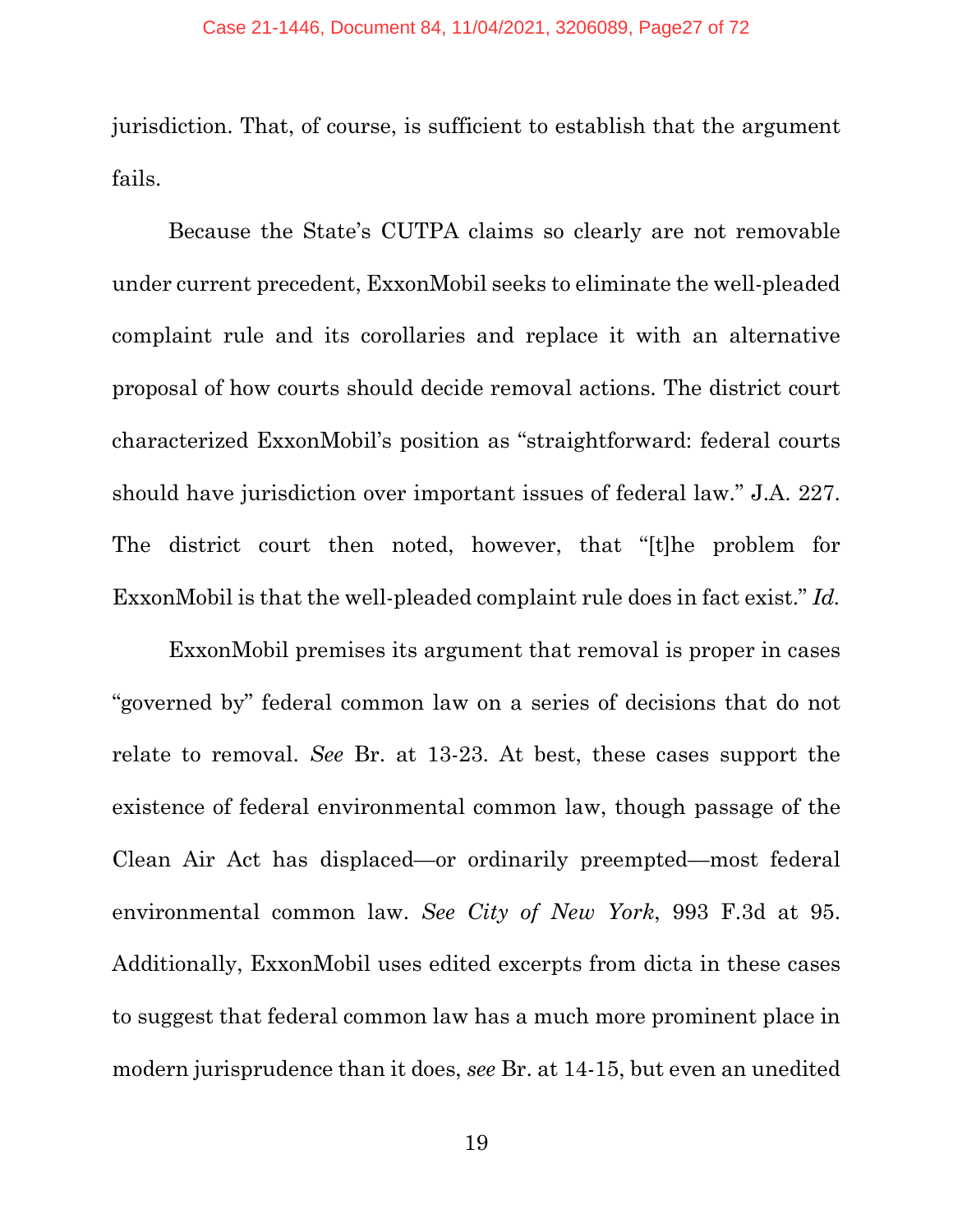quotation that ExxonMobil cites undermines that argument: "*If state law can be applied, there is no need for federal common law*; if federal common law exists, it is because state law cannot be used." *City of Milwaukee v. Illinois*, 451 U.S. 304, 313 n.7 (1981) (emphasis added).

ExxonMobil then attempts to support its argument that removal is proper in actions "governed by" federal common law by relying heavily on a case—*Republic of Philippines*, 806 F.2d 344—in which federal common law was not the basis for removal. *See* Br. 24-25. As the district court noted, "discussion of federal common law as a basis for removal in *Republic of Philippines* was . . . dicta" because it based removal on what is now known as *Grable* jurisdiction. *See* J.A. 230 n.6 ("the Second Circuit ultimately rested its decision in that case on its determination that plaintiff's state-law claim 'raises, as a necessary element,' an issue of federal law, *i.e.*, what has come to be known as *Grable* jurisdiction."). ExxonMobil points to no other Second Circuit or Supreme Court precedent to support its argument that federal common law can provide a basis for removal because all relevant precedent is to the contrary. *See, e.g., Beneficial*, 539 U.S. at 8 ("a state claim may be removed to federal court in *only* two circumstances—when Congress expressly so provides .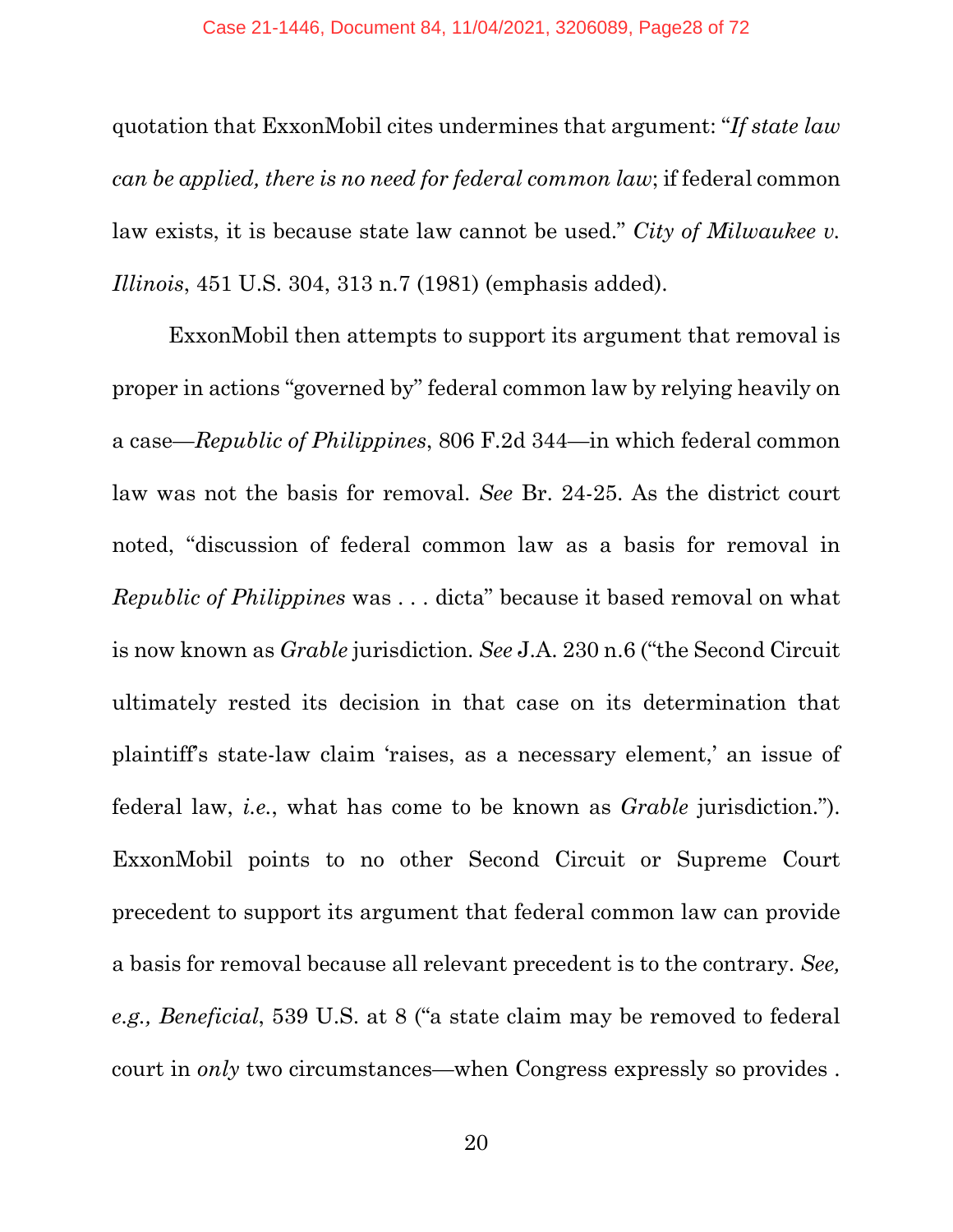. . or when a federal statute wholly displaces the state-law cause of action through complete pre-emption.") (citation omitted) (emphasis added).

Further analysis of ExxonMobil's federal common law argument reveals why it is outside of existing removal precedent. As the district court noted, this Court has indicated that "courts should apply complete preemption analysis to arguments for removal relating to federal common law." J.A. 230; *see Fax Telecommunications Inc. v. AT&T*, 138 F.3d 479, 486 (2d Cir. 1998). However, precedent limits "complete preemption removal to 'the very narrow range of cases where 'Congress has clearly manifested an intent' to make specific action within a particular area removable.'" *Fax Telecommunications*, 138 F.3d at 486 (quoting *Marcus*, 138 F.3d at 54); *see also Beneficial*, 539 U.S. at 8-11. Because federal common law only exists *in lieu* of manifested Congressional intent, the fairest reading of precedent compels this Court to definitively declare that federal common law cannot provide an independent basis for removal.

In the face of this daunting legal landscape, ExxonMobil nonetheless persists in arguing that federal question removal is somehow supported by the principle from *City of New York* that federal common

21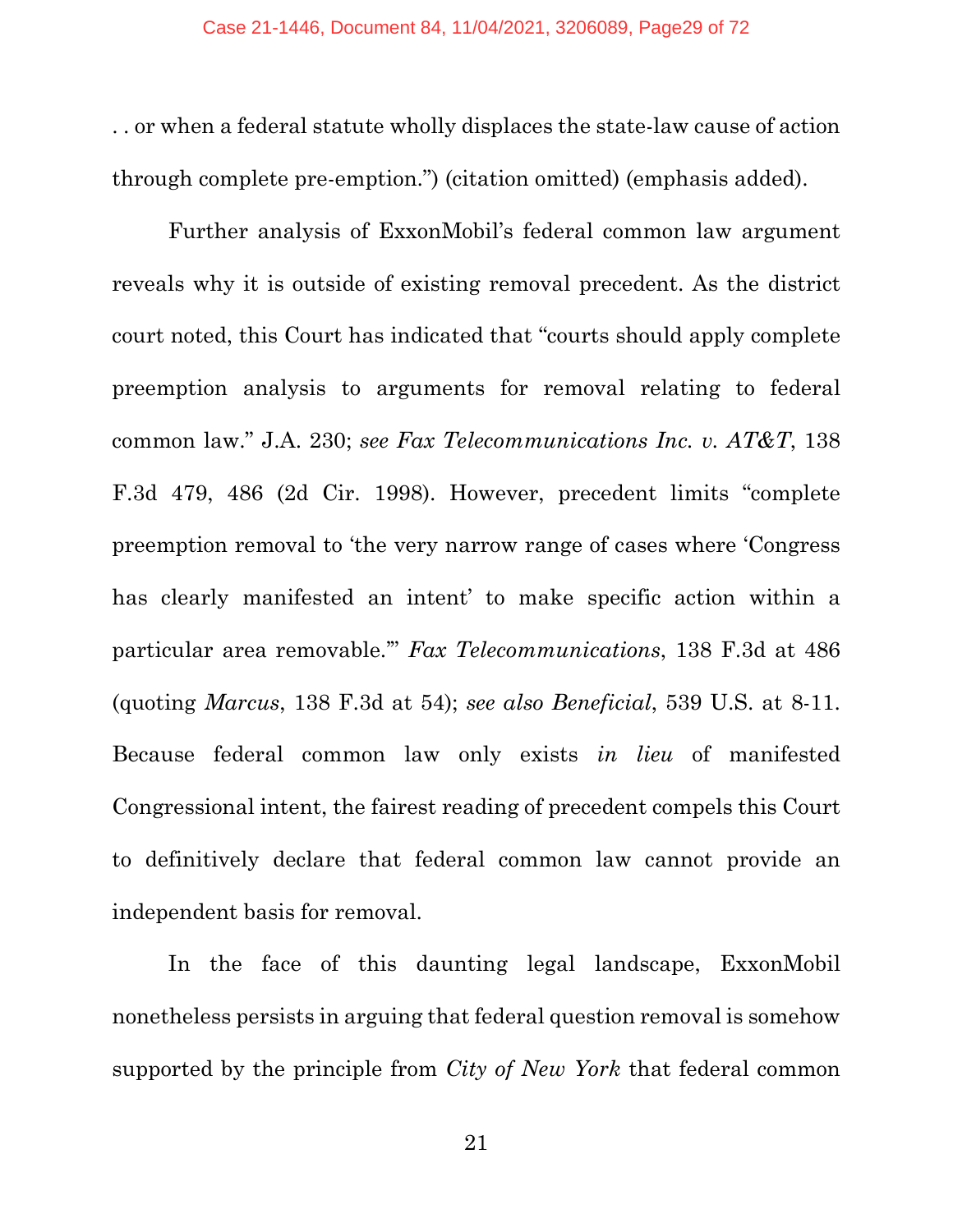law displaces state law claims that premise liability on international pollution. ExxonMobil's argument that federal environmental common law "governs" the State's sovereign enforcement of its consumer protection statute necessarily fails for at least three reasons: (1) the two bodies of law do not overlap at all, let alone so thoroughly that CUTPA is completely preempted; (2) ordinary preemption is not a basis for removal; and (3) *City of New York* is inapposite.

## **1. The State's CUTPA Claims Do Not Arise Under Federal Environmental Law.**

ExxonMobil's federal common law argument fails because the State's CUTPA claims do not arise under federal environmental common law. The State alleges that ExxonMobil violated CUTPA through both deceptive and unfair acts and practices. To properly allege a deception claim under CUTPA, the State need only allege three things: (1) a representation, omission, or other practice likely to mislead consumers; (2) that consumers interpreted the message reasonably under the circumstances; and (3) that the misleading representation, omission or practice was material. *See Caldor*, 577 A.2d at 1013. To properly allege an unfairness claim under CUTPA, the State may allege that the challenged practice: (1) "offends public policy as it has been established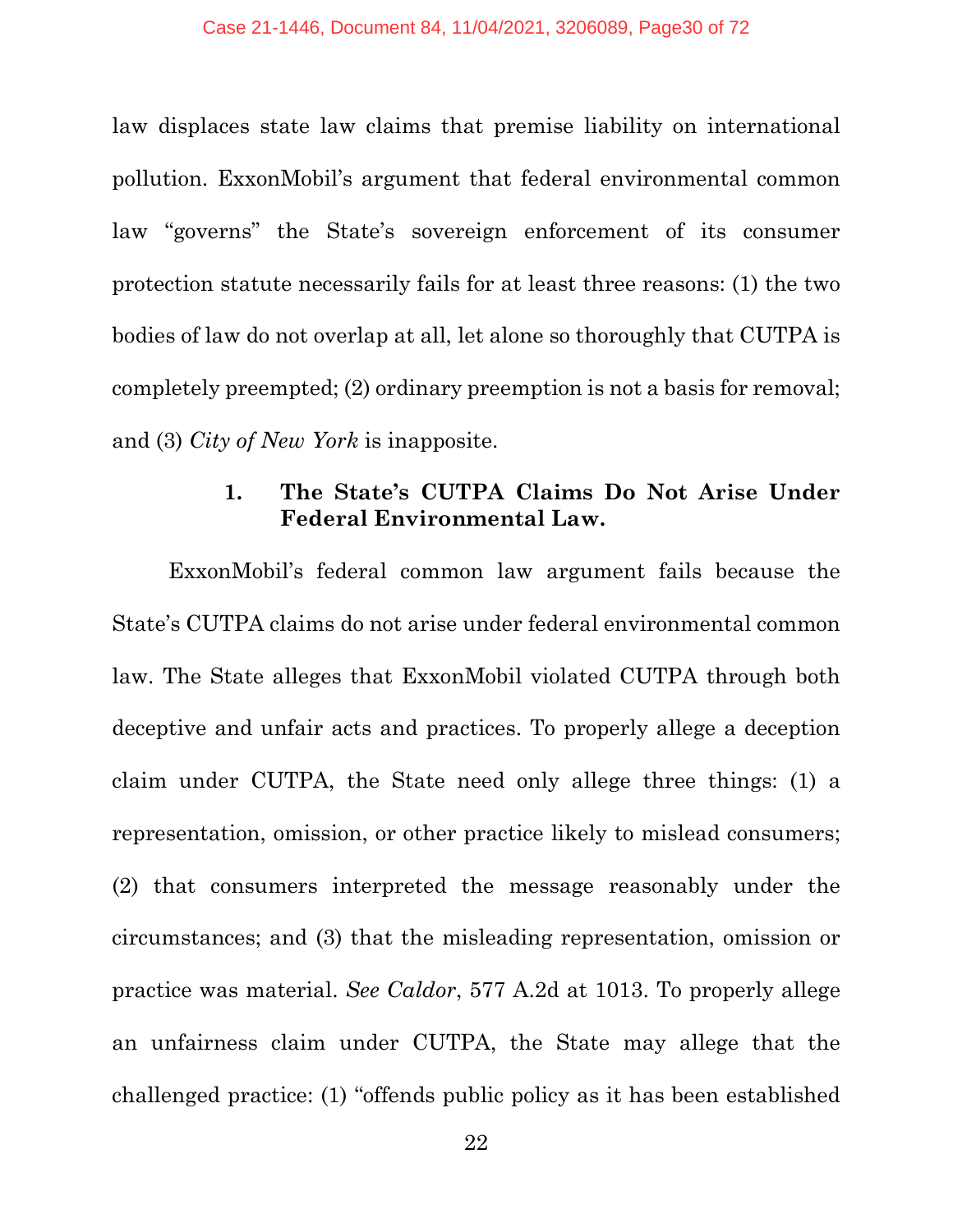by statutes, the common law, or otherwise"; (2) "is immoral, unethical, oppressive, or unscrupulous"; or (3) "causes substantial injury to consumers . . . ." *Ulbrich*, 78 A.3d at 100. "A practice may be unfair because of the degree to which it meets one of the criteria or because to a lesser extent it meets all three." *Id.*

As the district court explained, "[the State] alleges that ExxonMobil lied to Connecticut consumers, and that these lies affected the behavior of those consumers." J.A. at 223. The court continued: "[t]he fact that the alleged lies were *about* the impacts of fossil fuels on the Earth's climate does not empower the court to rewrite the Complaint and substitute other claims for [the State's] CUTPA claims." J.A. at 224. The State's claims concern the lies; the same claims could be brought regardless of the topic of the lies.

ExxonMobil's 'arising under' argument is entirely premised on the statutory relief that the State is seeking as penalty for ExxonMobil's CUTPA violations. That relief, however, is purely equitable in nature. *See* Conn. Gen. Stat. § 42-110m. More importantly, it is only "redress for the allegedly deceptive and unfair manner by which ExxonMobil interacted with Connecticut consumers." J.A. 223. Any redress requested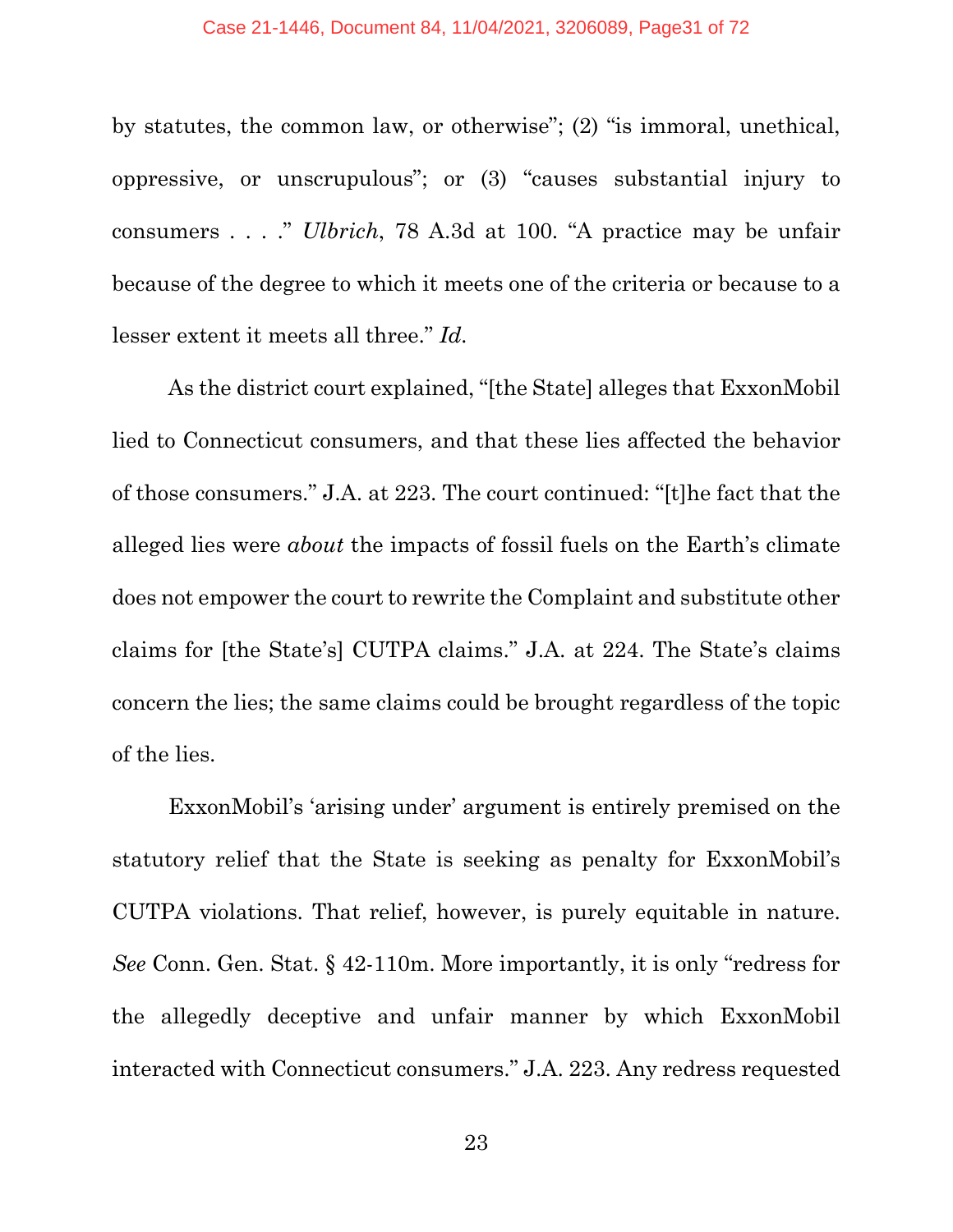in the Complaint is for the harms that flow from ExxonMobil's deceptive and unfair acts and practices, and the State will be left to its proof. "Plainly, the court cannot award relief corresponding with conduct that goes beyond the claims in the Complaint." J.A. 224 n.4.

The extent to which the State is ultimately successful in proving the catastrophic harm that has flowed from ExxonMobil's decades of deception, and what form of equitable relief should be provided for that harm, are determinations are for another day. Such determinations do not change the law under which the State's claims arise. The State's CUTPA claims do not arise under federal common law, and the district court's order remanding this case to state court should therefore be affirmed.

#### **2. Ordinary Preemption Is Not A Basis For Removal.**

Relying on *City of New York*, ExxonMobil asserts that "claims seeking redress for interstate pollution are *governed* exclusively by federal common law . . . ." Br. at 13 (emphasis added). Arguing that state law claims are "governed" by federal law is just another way of arguing that they are preempted. *See, e.g., Beneficial*, 539 U.S. at 8 (complete preemption found when "federal statutes at issue provided the exclusive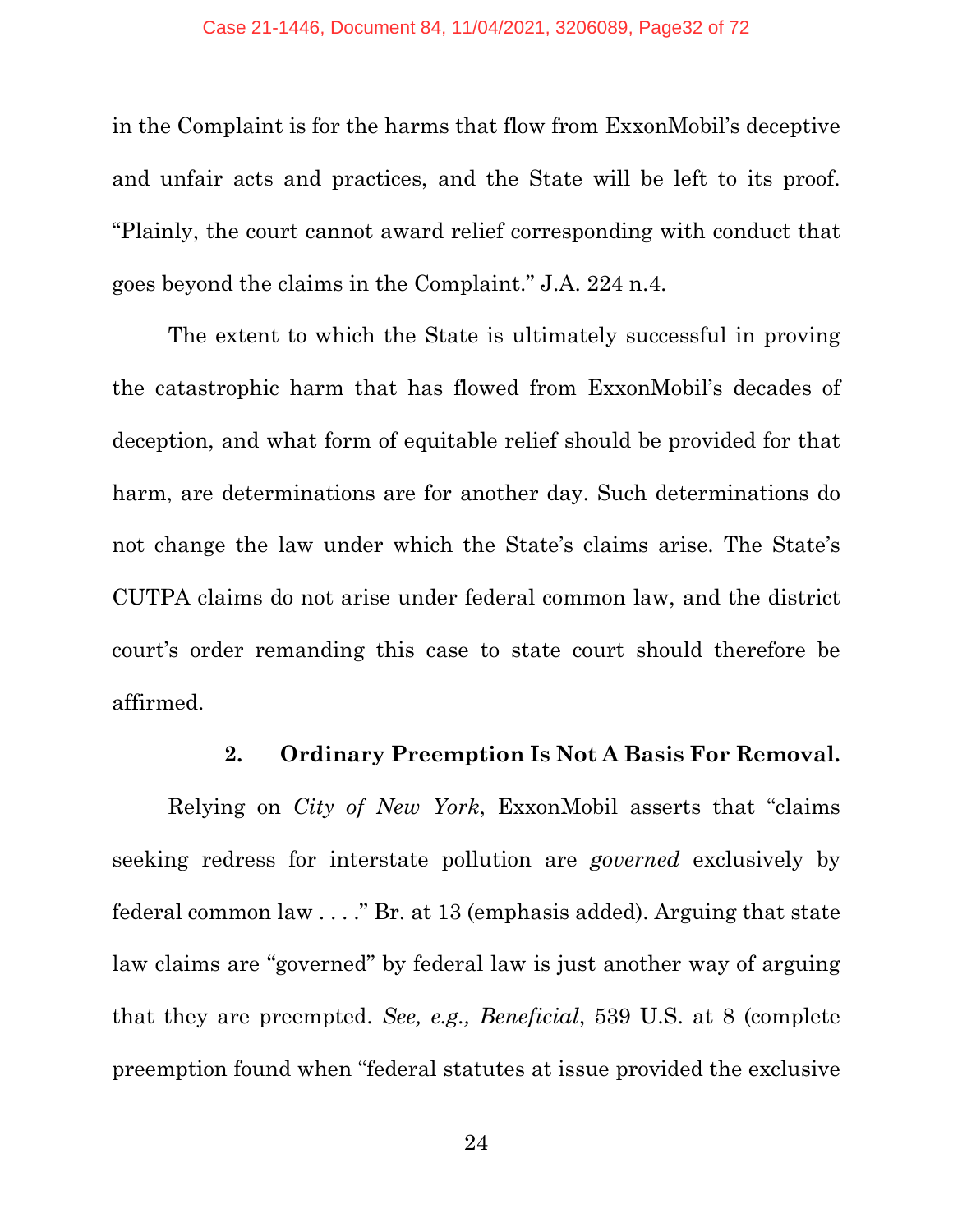cause of action for the claim asserted and also set forth procedures and remedies *governing* that cause of action.") (emphasis added). Indeed, courts have concluded that ExxonMobil's argument that certain claims are "'governed by federal common law' is a cleverly veiled preemption argument." *Baltimore I*, 388 F. Supp. 3d at 555 (citing *Boyle v. United Technologies Corp.*, 487 U.S. 500, 504 (1988); *International Paper Co. v. Ouellette*, 479 U.S. 481, 488 (1987)); *see also Rhode Island I*, 393 F. Supp. 3d at 148; *Hoboken*, 2021 U.S. Dist. LEXIS 169925, at \*15-16.

The legal flaw with ExxonMobil's argument is that it conflates ordinary preemption and complete preemption. This difference is not mere semantics. *See Whitehurst v. 1199SEIU United Healthcare Workers East*, 928 F.3d 201, 206 n.2 (2d Cir. 2019) ("Complete preemption is distinct from ordinary or 'defensive' preemption, which includes express, field, and conflict preemption."). "Under the complete-preemption doctrine, certain federal statutes are construed to have such 'extraordinary' preemptive force that state-law claims coming within the scope of the federal statute are transformed, for jurisdictional purposes, into federal claims—i.e., completely preempted." *Sullivan*, 424 F.3d at 272. Ordinary preemption, "also known as defensive preemption," is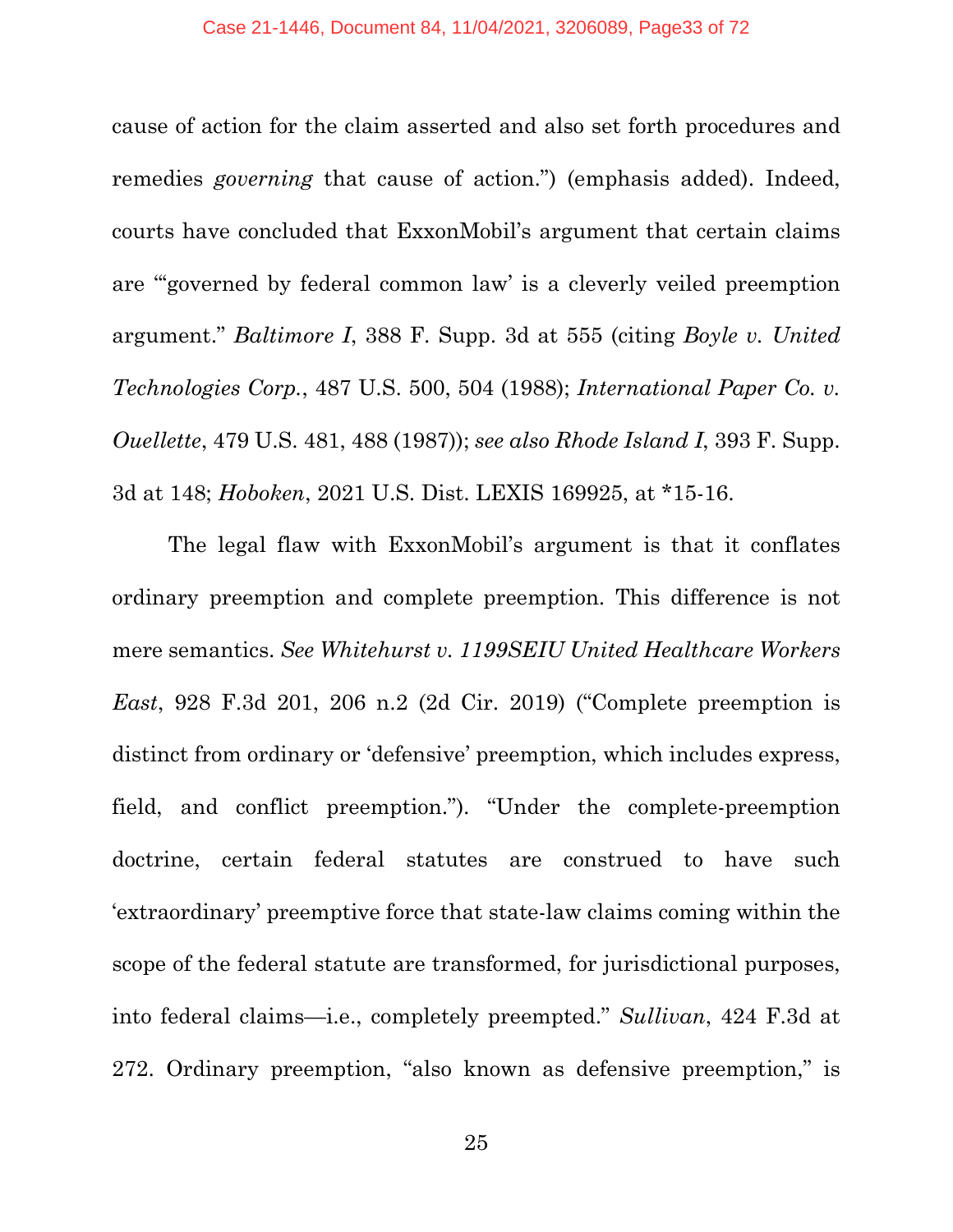much broader, and the existence of ordinary preemption over a claim does not indicate that complete preemption exists. *See id.* at 272-73. Complete preemption is jurisdictional, and ordinary is not. *Id.* at 272 n.5. "The Supreme Court has left no doubt . . . that a plaintiff's suit does not arise under federal law simply because the defendant can raise the defense of ordinary preemption." *Id.* at 273.

Even though ExxonMobil's federal common law argument "parallels the complete preemption doctrine," ExxonMobil has consistently "insist[ed] that its 'invocation of federal common law . . .is *not* an argument for complete preemption.'" J.A. 225 (quoting ExxonMobil's opposition brief). This makes sense, as federal common law cannot provide a basis for complete preemption. *See Beneficial*, 539 U.S. at 8. Thus, the preemption argument ExxonMobil asserts sounds in ordinary, or defensive, preemption, which cannot establish federal jurisdiction.

In the context of the State's CUTPA claims, any "redress for interstate pollution," to the extent it is considered at all, could only be considered after determining liability because there is no causation requirement for the State to prevail on its CUTPA claims. *See supra* at

26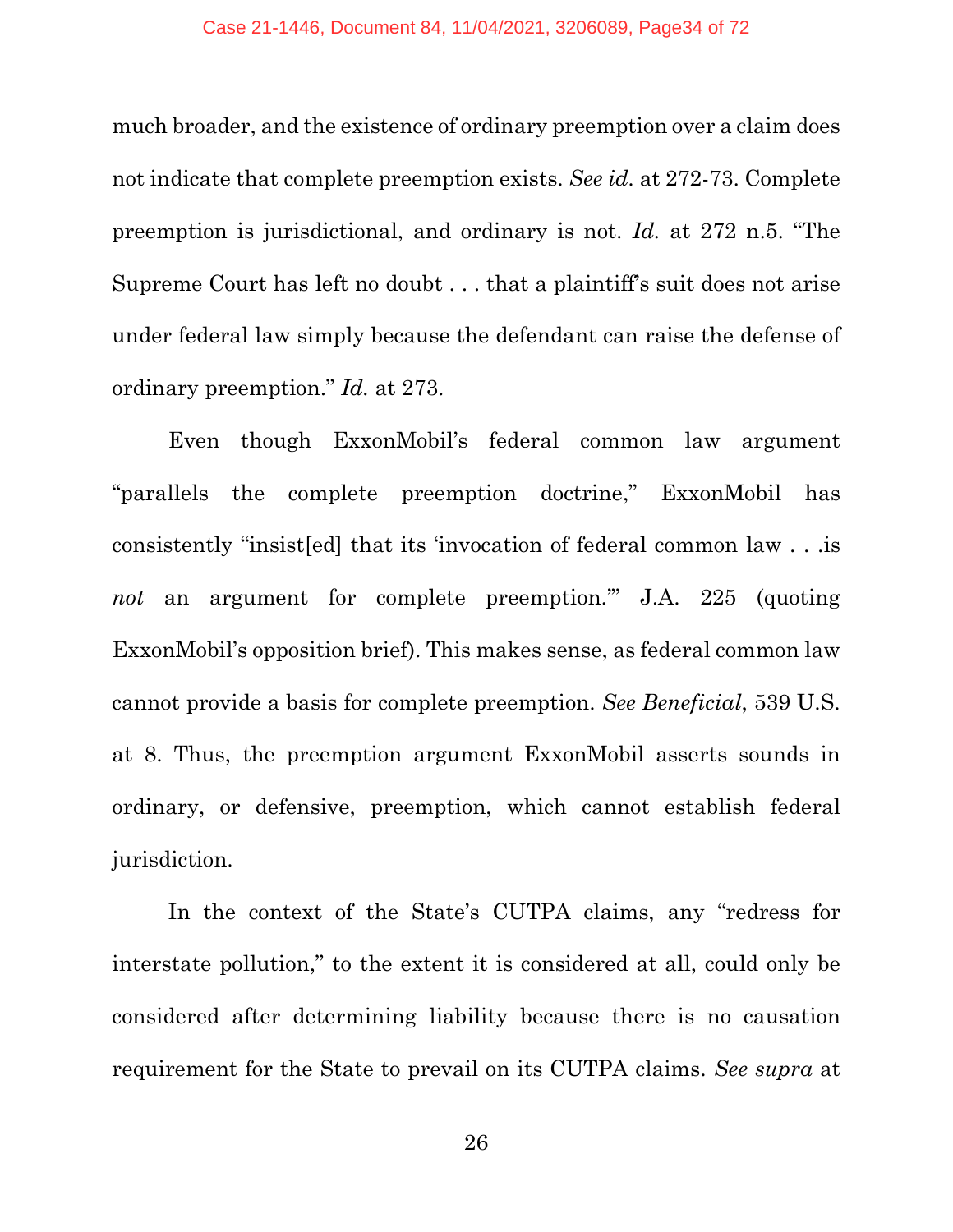22-23 (listing CUTPA elements). Under CUTPA, the injury is the unfair or deceptive act itself. Conn. Gen. Stat. § 42-110m ("Proof of . . . public injury shall not be required in any action brought pursuant to . . . this section). In other words, the State can prevail in its case without a court ever assessing the environmental impact—or for that matter any impact—of ExxonMobil's CUTPA violations. *See id.* § 42-110o (b) (permitting civil penalties as remedy for violations). ExxonMobil's argument about federal environmental common law therefore cannot be that it "governs" CUTPA *liability*, but rather that it provides a defense to certain discretionary remedies sought by the State for harms flowing from the unfair or deceptive acts. This is evident by ExxonMobil's reliance on *City of New York.*

As ExxonMobil admits in its brief, this Court in *City of New York*  "treated federal common law as a matter of ordinary preemption . . . ." Br. at 26. More than that, however, this Court in *City of New York*  explained the difference between the displacement—or ordinary preemption—at issue in that case and the arguments for removal that ExxonMobil raises here. The distinction is in the procedural posture: because *City of New York* was originally filed in district court, this Court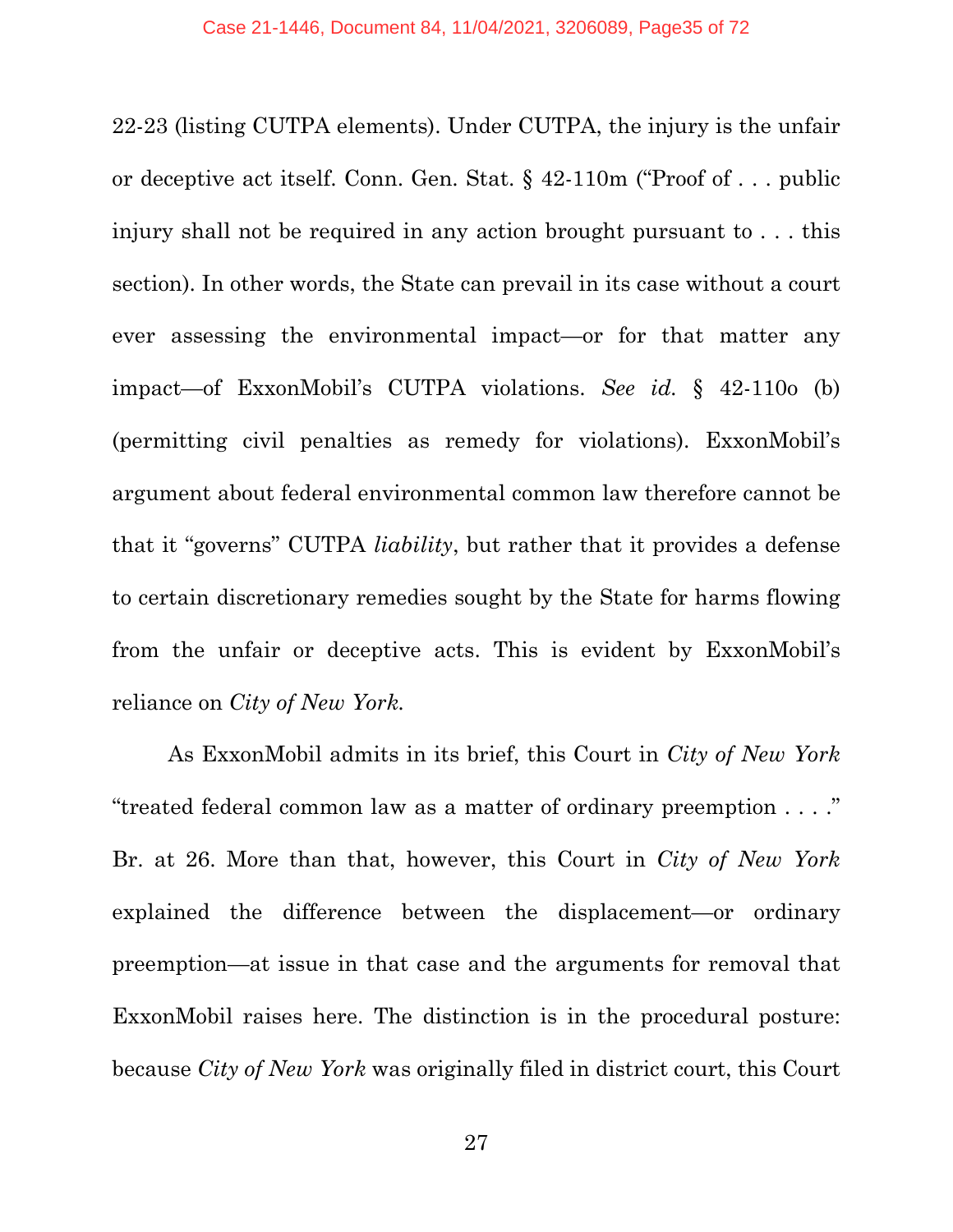analyzed the argument as an ordinary preemption defense on a motion to dismiss, not under the "heightened standard" of complete preemption "unique to the removability inquiry." *City of New York*, 993 F.3d at 94. ExxonMobil's argument here and the defendants' argument in *City of New York* both present "federal preemption defenses," *id.*, but given the different procedural postures, the same argument has drastically different impacts. In *City of New York*, it mandated dismissal, but when considering removal, it is of no consequence. *Caterpillar, Inc.*, 482 U.S. at 393 ("a case may *not* be removed to federal court on the basis of a federal defense, including the defense of pre-emption . . . ."). That is why this Court indicated agreement that ExxonMobil's federal common law argument is properly addressed by state courts after remand. *City of New York*, 993 F.3d at 94-95.

ExxonMobil has conflated jurisdictional complete preemption with an ordinary preemption defense. There is no legal authority from any Circuit or the Supreme Court to support the notion that federal environmental common law completely preempts a sovereign State's enforcement of its consumer protection statute. So instead, ExxonMobil attempts to use ordinary preemption as the basis of its claim that the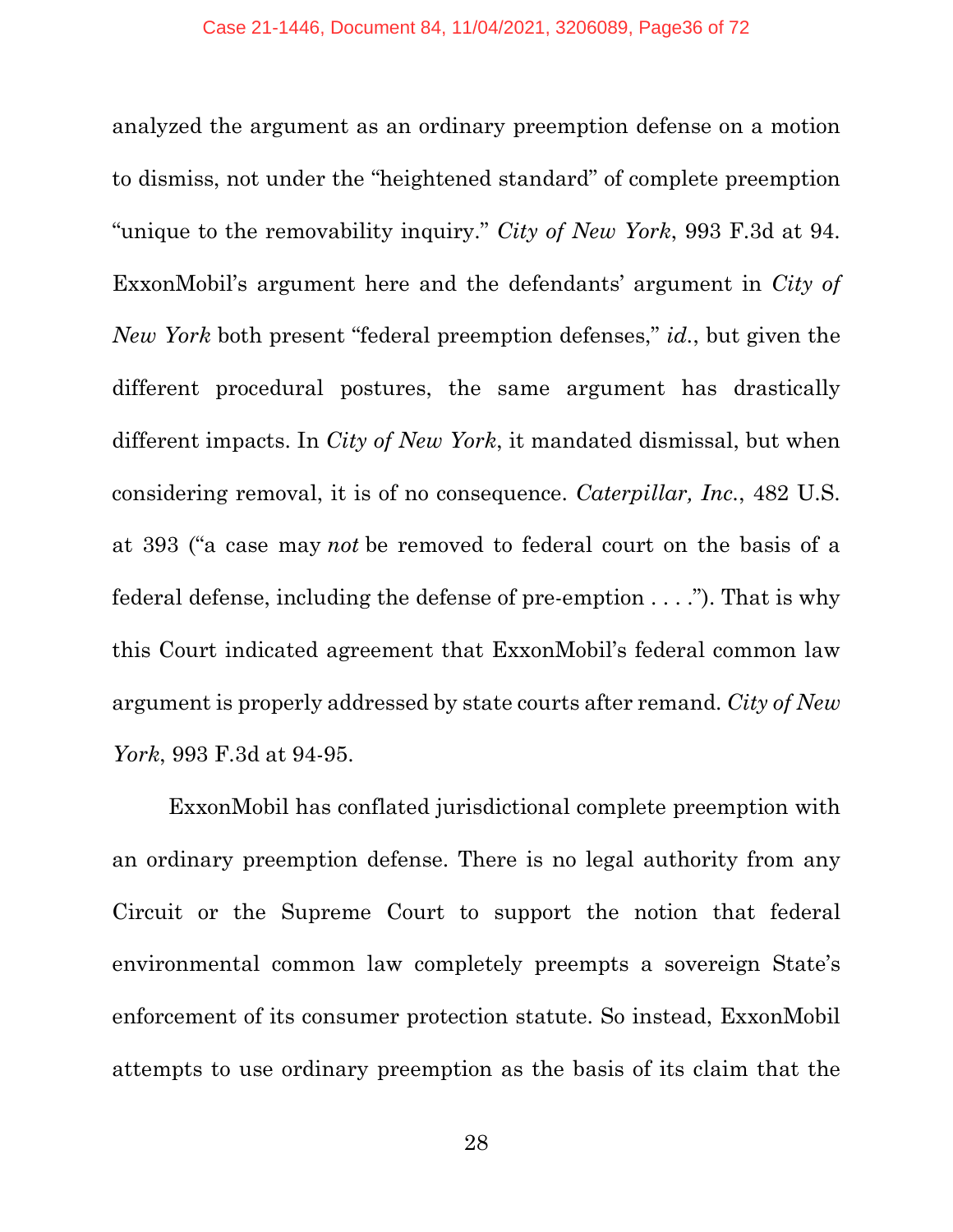State must surrender its statutory police powers to the jurisdiction of federal courts simply because the topic of ExxonMobil's deceptive advertising concerns an important national issue. Not only does this offend traditional notions of federalism, but it also fails because ordinary preemption cannot confer federal question jurisdiction.[1](#page-36-0)

### **3.** *City of New York* **Is Inapposite.**

For the reasons stated above, *City of New York* provides no precedential value in adjudicating removal pursuant to federal question jurisdiction. Notwithstanding the procedural and analytical differences that render it distinct from the removal issue here, the State is compelled to distinguish it fully because ExxonMobil has argued that those fundamental legal distinctions should not prevent this Court from using *City of New York* as a basis for removal. *See* Br. at 26. The differences are significant.

First, the legal authority for bringing the actions is different. Connecticut has brought an enforcement action in its sovereign capacity.

<span id="page-36-0"></span><sup>1</sup> The merits of ExxonMobil's ordinary preemption defense also fail. As this Court noted, however, that argument is for "the state court[] to decide upon remand." *City of New York*, 993 F.3d at 94 (quoting *San Mateo I*, 294 F. Supp. 3d at 938).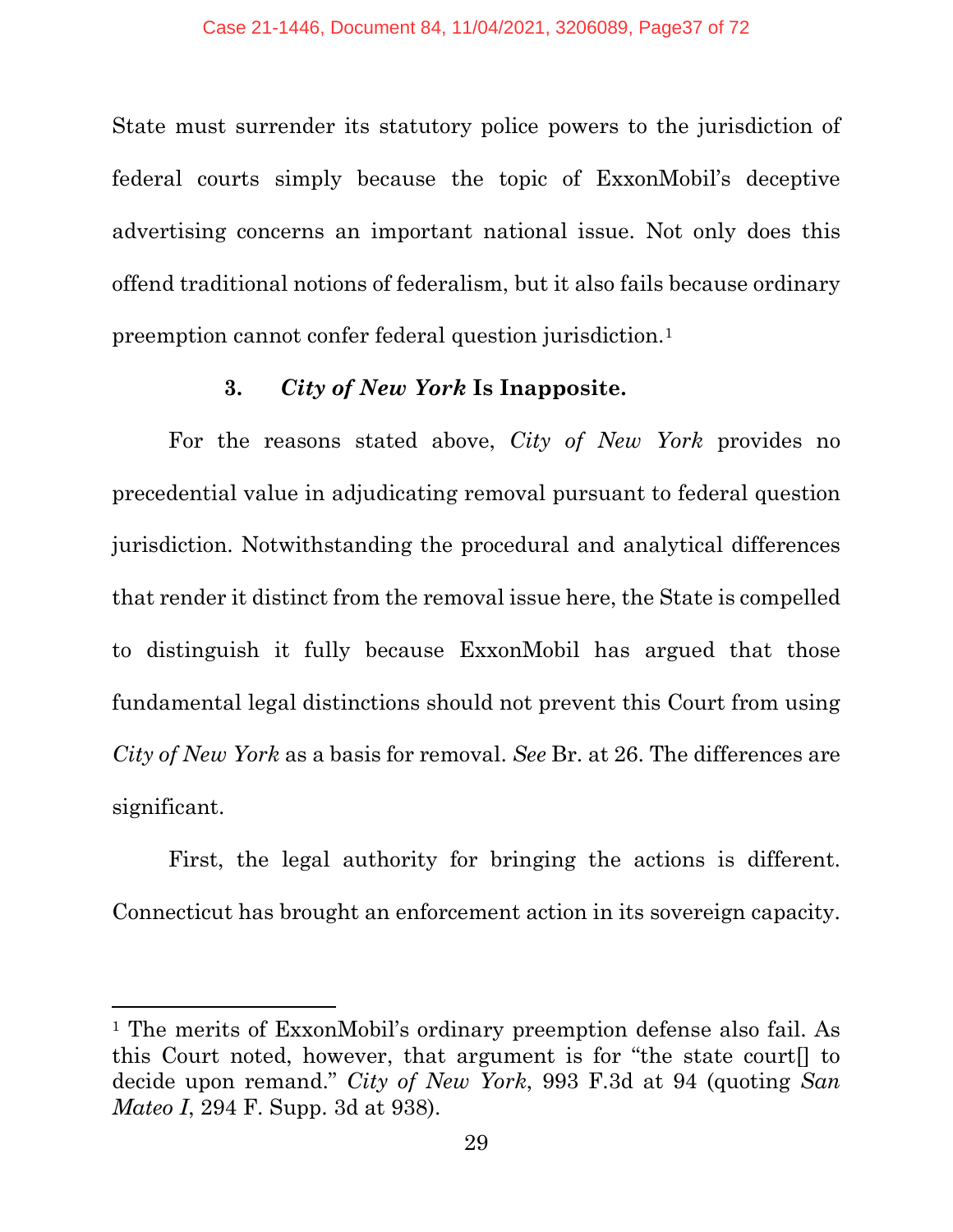It has done so pursuant to state statutory authority. *See* Conn. Gen. Stat. § 42-110m. "[The State] has a statutory interest under CUTPA to protect the public from unfair practices in the conduct of any trade or commerce." *Connecticut v. Moody's Corp.*, No. 3:10-cv-546, 2011 U.S. Dist. LEXIS 780, at \*10 (D. Conn. Jan. 5, 2011) (internal quotation marks omitted). That interest is different than that of the City of New York, which alleged three common law tort claims not grounded in sovereignty. *City of New York*, 93 F.3d at 88.

Second, the causes of action are different. The State alleges one cause of action: CUTPA. The City of New York alleged public nuisance, private nuisance, and trespass. *City of New York*, 93 F.3d at 88. "CUTPA's standard for liability is flexible unlike the more rigid tort standard." *Sportsmen's Boating Corp. v. Hensley*, 474 A.2d 780, 787 (Conn. 1984). For example, CUTPA liability does not require proof of injury or have causation as an essential element. *See supra* at 26-27. On the other hand, liability for the torts alleged by the City of New York is premised on proving causation and injury. *See, e.g., NAACP v. AcuSport, Inc.*, 271 F. Supp. 2d 435, 492 (E.D.N.Y. 2003) ("[i]t is necessary in a suit seeking the injunction of a public nuisance, just as in other tort actions,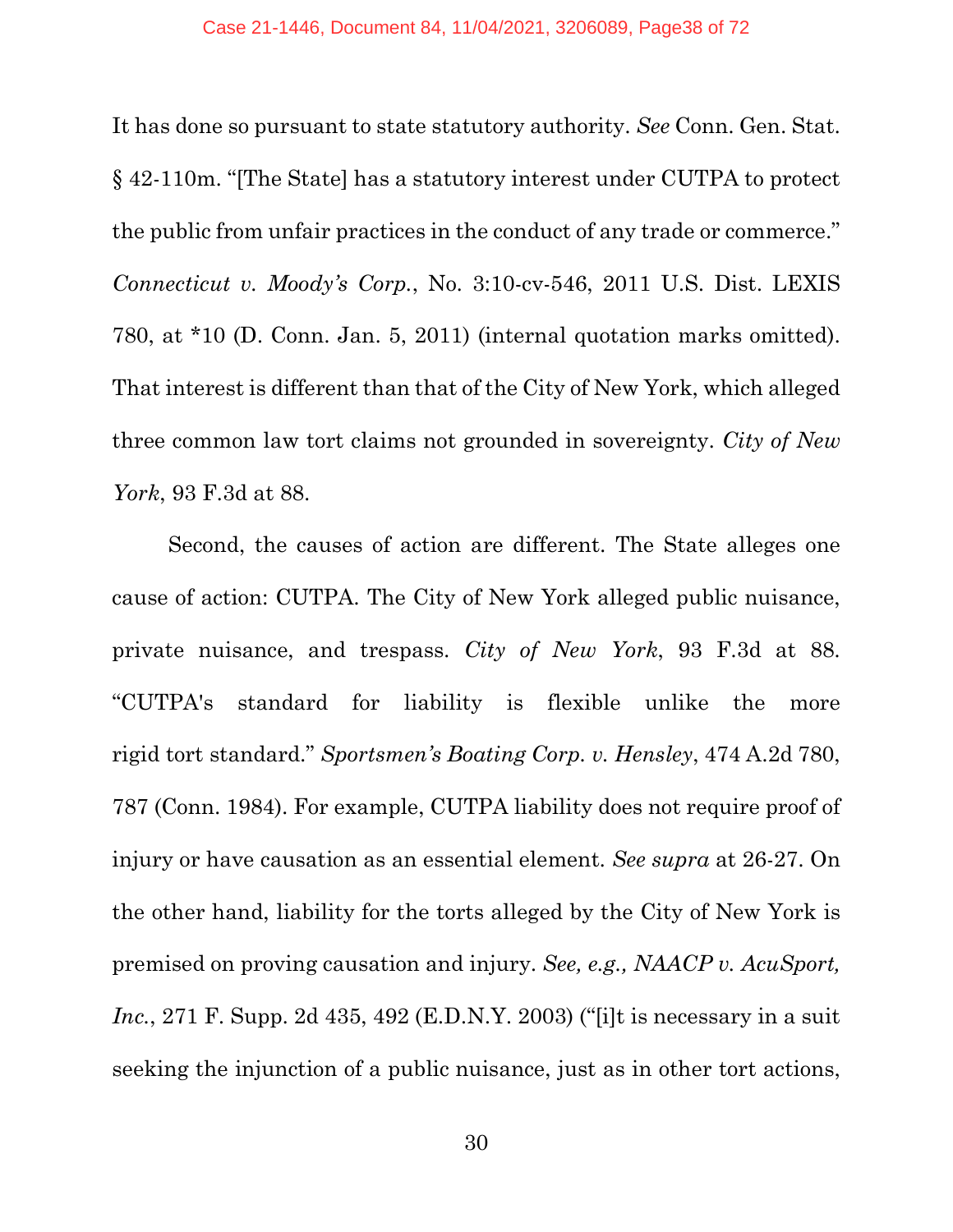for a plaintiff to show causation."). The legal distinction is significant the City of New York had to prove that global emissions caused harm to New York, whereas the State need only prove that ExxonMobil's misleading statements violated Connecticut's consumer protection statute.

Third, the relief sought is different. The State seeks injunctive relief, civil penalties, and equitable remedies—including restitution and disgorgement—prescribed by CUTPA. *See* J.A. 51-52. Contrary to ExxonMobil's mischaracterization of the State's requested relief as "statutory damages," *see* Br. at 3, 6, 13, the State does not seek damages. The distinction is not mere labeling—there is a "conceptual distinction" between damages and equitable relief. *Town of New Hartford v. Connecticut Resources Recovery Authority*, 970 A.2d 592, 614 (Conn. 2009) ("[t]he money recovery called damages is based upon the plaintiff's loss, and in that respect stands in bold contrast to the money recovery called restitution, which is based upon the defendant's gain.") (internal quotation marks omitted). In bold contrast to the State's requested equitable relief, the City of New York sought "compensatory damages for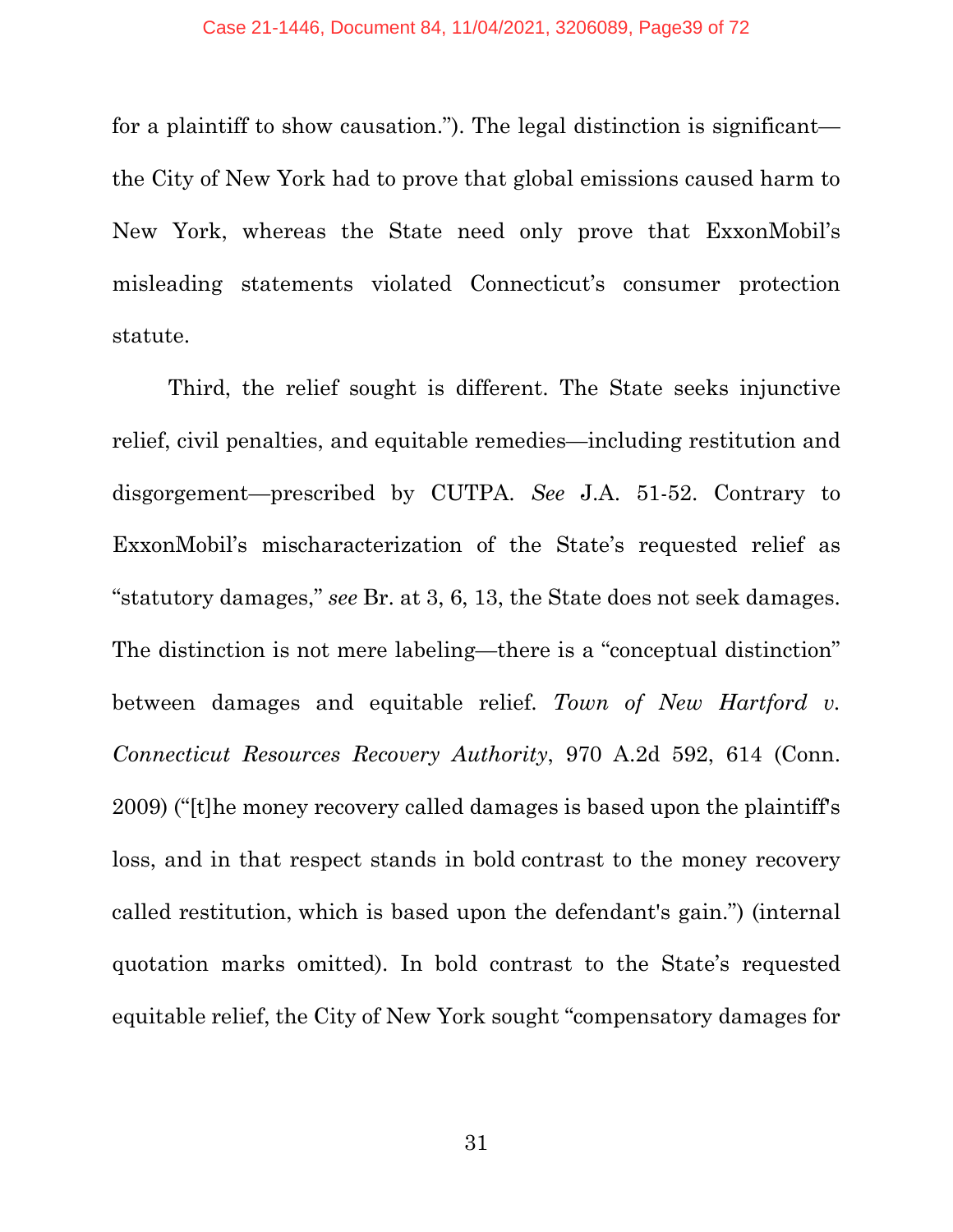the past and future costs of climate-proofing its infrastructure and property." *City of New York*, 93 F.3d at 88.

Fourth, the activity at issue is different. Here, the unlawful activity at issue is ExxonMobil's deceptive acts and unfair business practices related to marketing and branding. Connecticut does not claim that emissions are unlawful. In fact, the State's statutory enforcement action does not seek to reduce the production, exploration, or distribution of ExxonMobil's products, nor the emissions that result therefrom. The City of New York alleged the opposite. It claimed that the marketing and branding was lawful, and the emissions were unlawful.

Fifth, the venue is different. The State filed its CUTPA action in state court. The City of New York filed its tort action in federal court. As the district court noted, this distinction matters. *See* J.A. 183 ("If [the State] had gone up to the counter, paid [its] filing fee and the case landed on my desk, it might have been a different case.").

Despite different legal authority, causes of action, remedies sought, activities alleged unlawful, and venues, ExxonMobil boldly proclaims that there is "only [one] possible distinction" between this case and *City of New York*. Br. at 22. In fact, the distinctions far outweigh any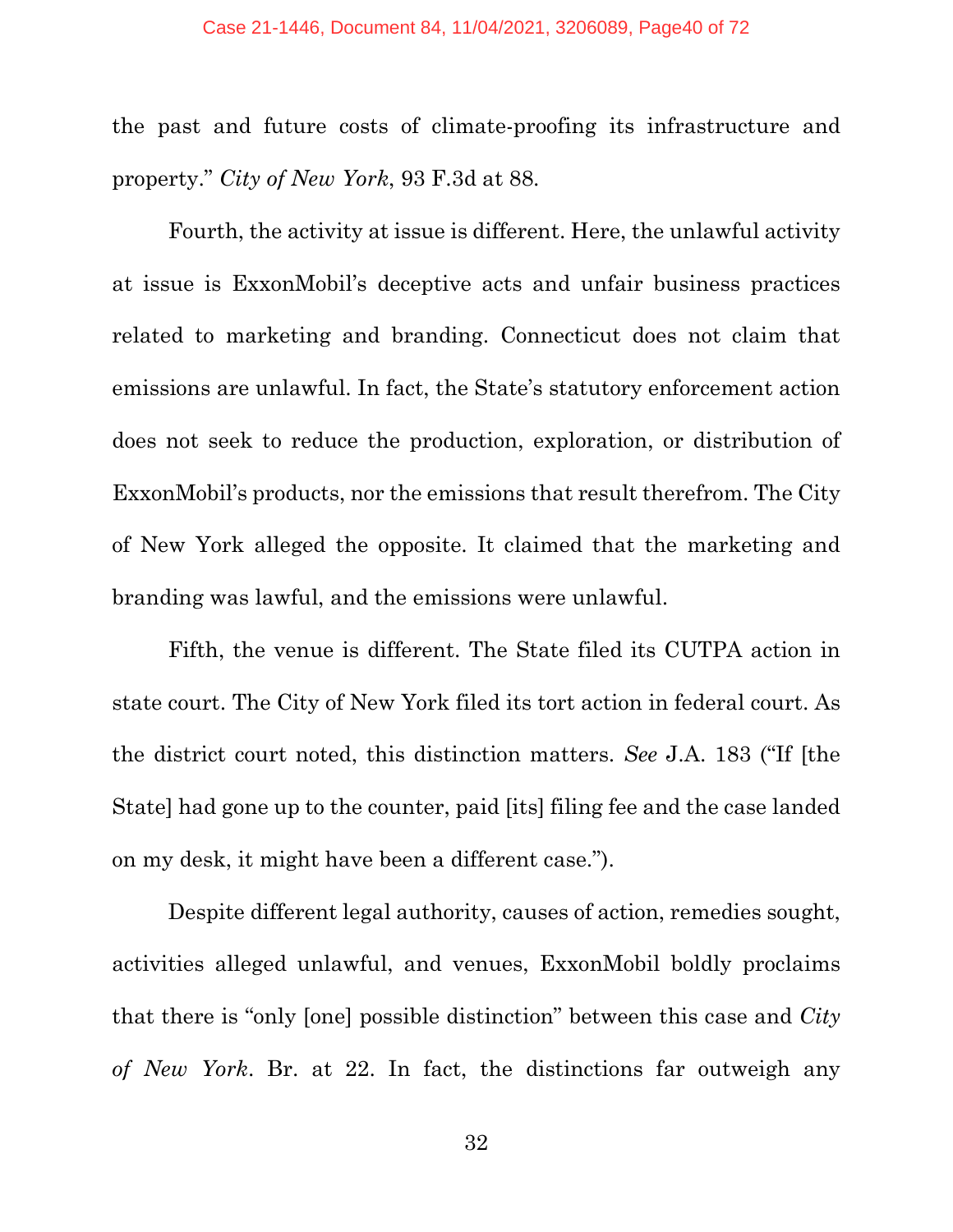similarities. *City of New York* is a completely different case, and if anything, its analysis supports remand here. *City of New York*, 93 F.3d at 94 ("[t]here may be important questions of ordinary preemption, but those are for the state courts to decide upon remand") (quoting *San Mateo I*, 294 F. Supp. 3d at 938).

#### **B. The State's Claims Do Not Trigger** *Grable* **Jurisdiction.**

ExxonMobil argues that federal question jurisdiction is also proper because the State's claims necessarily raise disputed and substantial federal issues. This exception to the well-pleaded complaint rule is known as *Grable* jurisdiction after the case that set forth the test to properly identify the "slim category" of qualifying cases and bring order to this previously "unruly doctrine." *Gunn*, 568 U.S. at 258 (citing *Grable*, 545 U.S. 308 (2005)).

The *Grable* test provides that "federal jurisdiction over a state law claim will lie if a federal issue is: (1) necessarily raised, (2) actually disputed, (3) substantial, and (4) capable of resolution in federal court without disrupting the federal-state balance approved by Congress." *Gunn*, 568 U.S. at 258. It presents a high bar, as it is intended only to apply when "federal issues [are] embedded in state-law claims." *Grable*,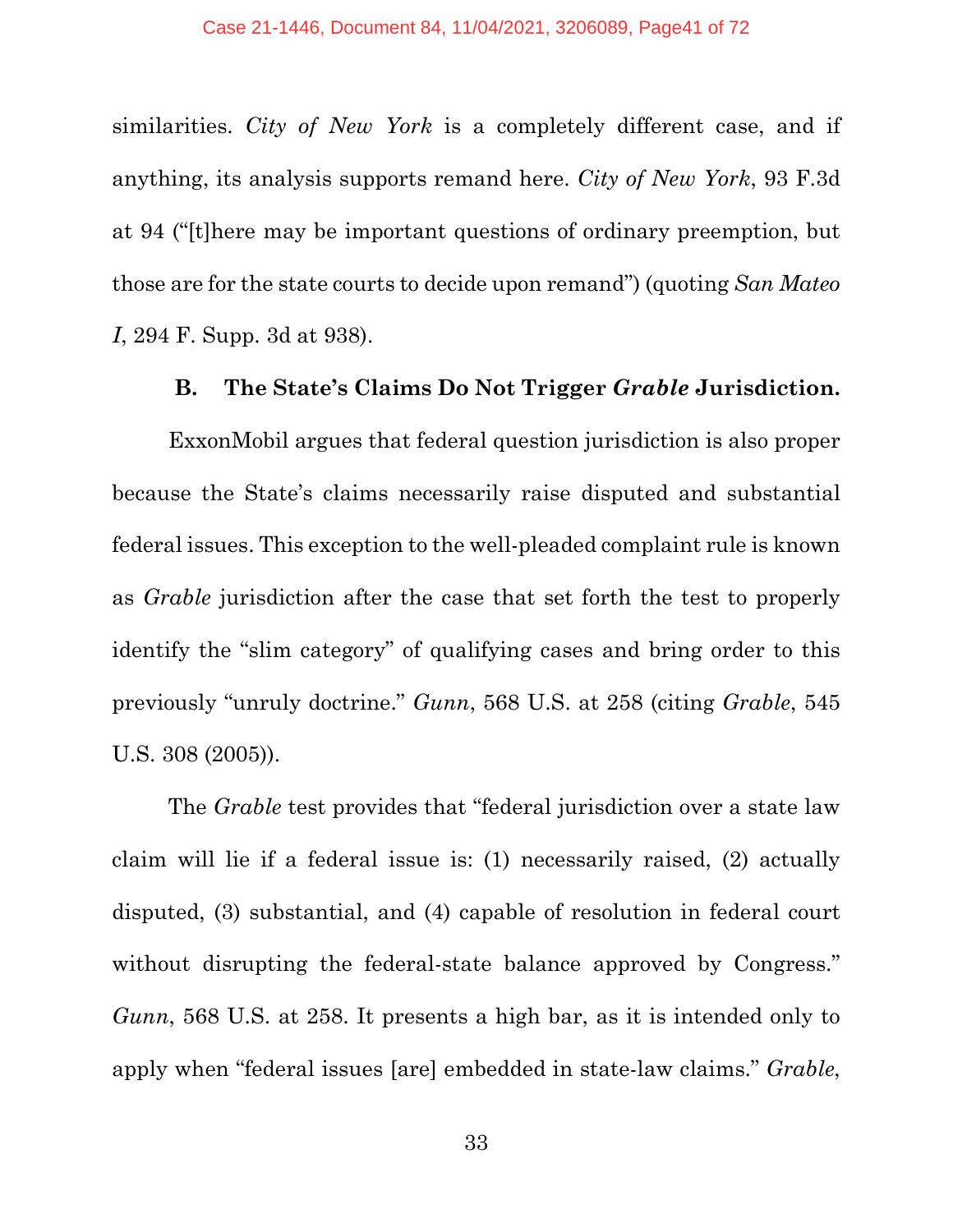545 U.S. at 314. In other words, *Grable* jurisdiction applies only when the plaintiff's "right to relief depends on the resolution of a substantial question of federal law." *Franchise Tax Board*, 463 U.S. at 28; *accord New York v. Shinnecock Indian Nation*, 686 F.3d 133, 139 (2d Cir. 2012).

The Supreme Court has made clear that "it takes more than a federal element 'to open the 'arising under' door [of 28 U.S.C. § 1331].'" *Empire Healthchoice*, 547 U.S. at 701. Indeed, since its recognition, *Grable* jurisdiction has only been found by the Supreme Court in (1) "a series of quiet-title actions from the early 1900s that involved disputes as to the interpretation and application of federal law"; (2) "a shareholder action seeking to enjoin a Missouri corporation from investing in federal bonds on the ground that the federal act pursuant to which the bonds were issued was unconstitutional"; and (3) "a state quiet-title action claiming that property had been unlawfully seized by the Internal Revenue Service (IRS) because the notice of the seizure did not comply with Internal Revenue Code." *Oakland II*, 969 F.3d at 904.

ExxonMobil seeks to avail itself of this narrow exception to the wellpleaded complaint rule by arguing that the State's claims (a) are governed by federal common law, and (b) constitute "collateral attacks on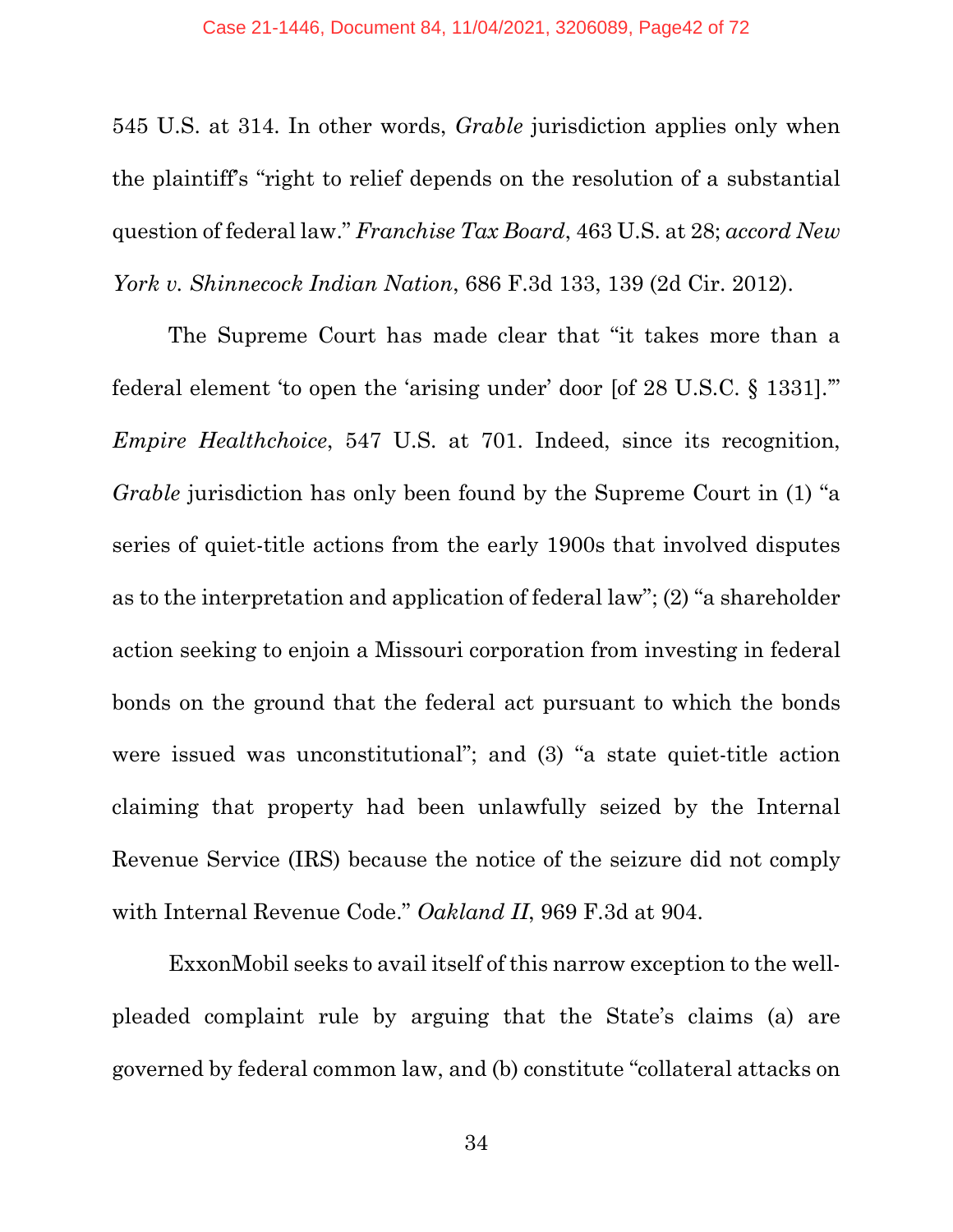federal legislative and regulatory determinations." Br. at 30-34. But, as application of the four-prong *Grable* test to the State's Complaint demonstrates, there is no federal issue "embedded" in the State's CUTPA claims; the State's right to relief under CUTPA does not necessarily raise a substantial question of federal law. Moreover, ExxonMobil's expansion of this narrow exception would upend the federal-state balance and unnecessarily usurp states' rights to bring enforcement actions in state court when the underlying conduct is even tangentially related to a federally regulated industry. The district court properly rejected this argument, and this Court should affirm its holding.

#### **1. No Federal Issue Is "Necessarily Raised."**

A federal issue is "necessarily raised" for purposes of determining subject matter jurisdiction only if it is "a necessary element of one of the well-pleaded state claims." *City of Rome v. Verizon Communications, Inc.*, 362 F.3d 168, 176 (2d Cir. 2004); *accord Shinnecock Indian Nation*, 686 F.3d at 140-41 (federal issue not necessarily raised because "the court could have resolved the case without reaching the federal issues."). "A state-law claim 'necessarily' raises federal questions where the claim is affirmatively 'premised' on a violation of federal law." *New York ex rel.*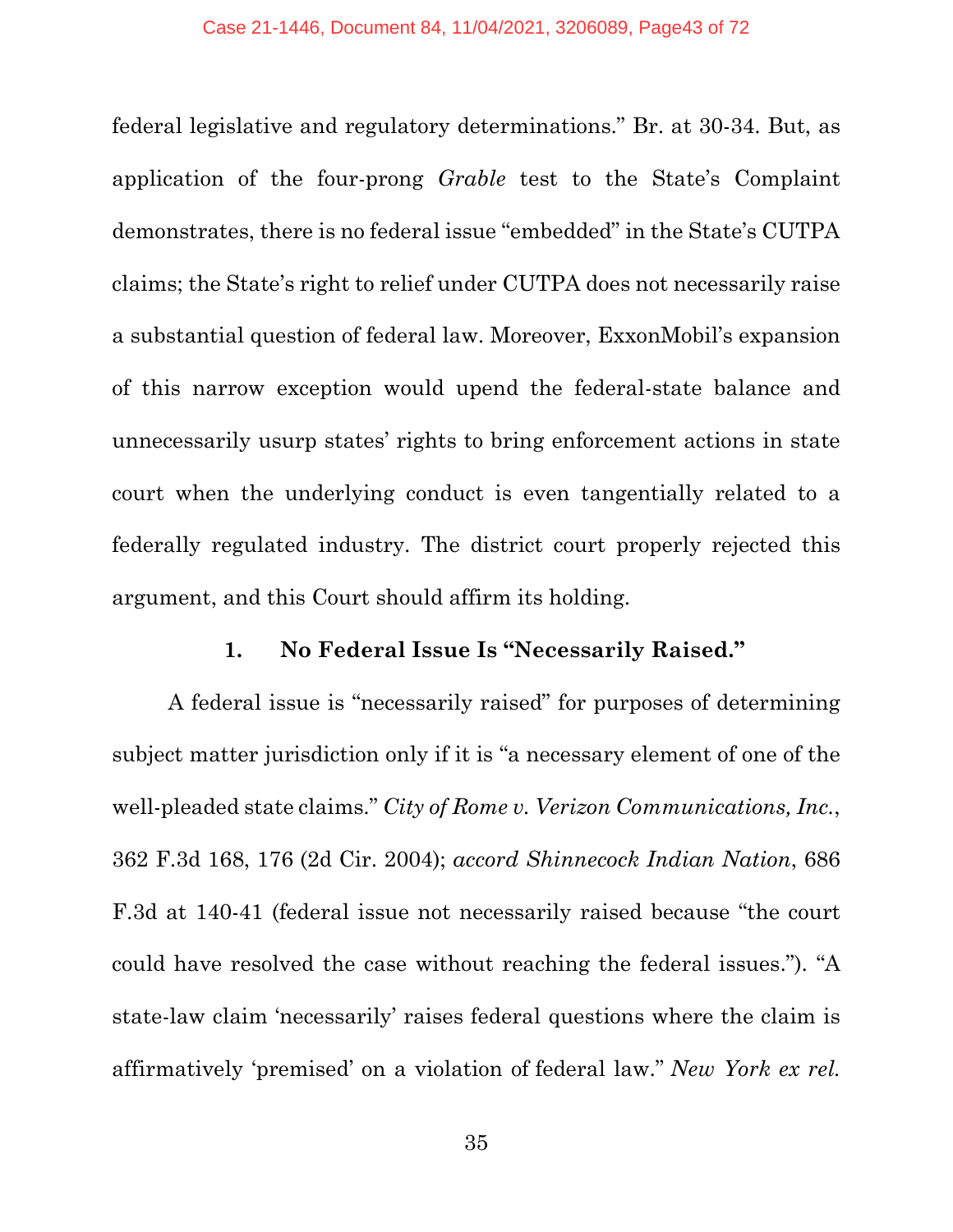*Jacobson v. Wells Fargo National Bank N.A.*, 824 F.3d 308, 315-16 (2d Cir. 2016). The district court correctly determined that ExxonMobil failed to meet this prong of the *Grable* test because "a court reviewing a CUTPA claim is not required to apply federal law." J.A. 236.[2](#page-43-0)

For the same reasons the State's CUTPA claims do not 'arise under' federal common law, *see supra* at 22-24, they do not 'necessarily raise' an issue of federal common law. To fit that argument into a *Grable* analysis, the question before this Court becomes whether the "federal common law of transboundary pollution", *see* Br. at 30-31, is a necessary element of the State's CUTPA claims. It is not. Or, in other words, can the State's CUTPA claims be adjudicated without applying the "federal common law of transboundary pollution"? They can.

The elements of a deception or an unfairness claim under CUTPA *see supra* at 22-23—contain no element of federal law and require no determination about "transboundary pollution." Moreover, since CUTPA liability does not require proving causation or injury, any issue even

<span id="page-43-0"></span><sup>2</sup> Much of the district court's *Grable* analysis focused on two arguments that ExxonMobil abandons on appeal. *See* J.A. 235-38 (rejecting arguments based on purported First Amendment defense and Connecticut courts' ability to consider portions of the Federal Trade Commission Act).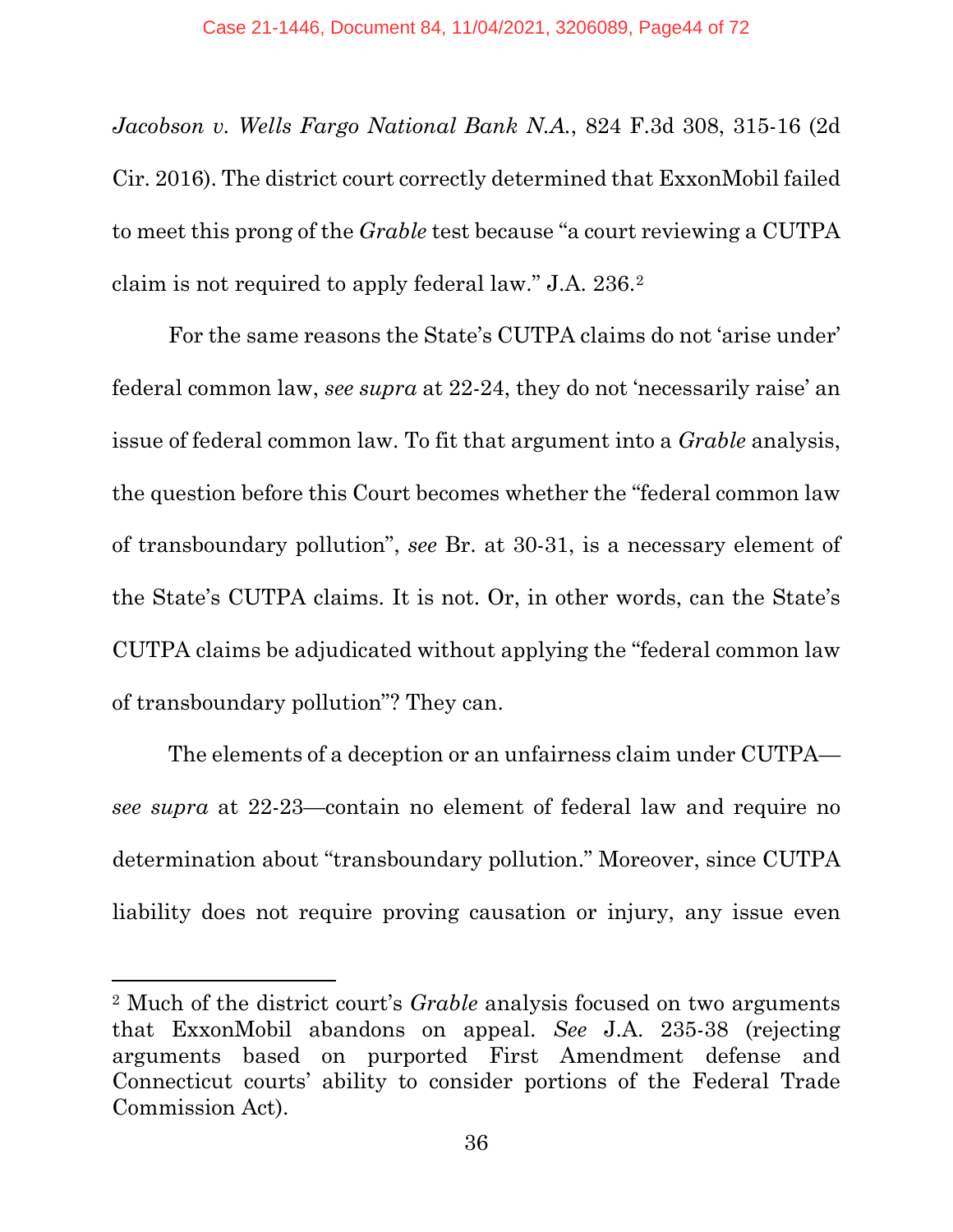#### Case 21-1446, Document 84, 11/04/2021, 3206089, Page45 of 72

peripherally concerning pollution will not be relevant until after a liability determination is made. Put simply, the State's ability to obtain relief under CUTPA has nothing to do with pollution. *See* Conn. Gen. Stat. § 42-110m.

ExxonMobil's second claimed basis for *Grable* jurisdiction also fails to show how a federal issue is necessarily raised. ExxonMobil argues that the State's claims require "deciding the appropriate balance between fossil-fuel production and use, on the one hand, and alleged environmental harms, on the other." Br. 32-33. Specifically, ExxonMobil is critical of certain words within a state environmental statute cited in the State's Complaint to support the claim that ExxonMobil's unfair business practices ran afoul of public policy. But this argument fails for the same reasons that federal common law is not 'necessarily raised' the State's right to relief does not rely on any determination of federal environmental law.

A CUTPA unfairness claim can be successful by showing one of three things: that the practice (1) "offends public policy as it has been established by statutes, the common law, or otherwise"; (2) "is immoral, unethical, oppressive, or unscrupulous"; *or* (3) "causes substantial injury

37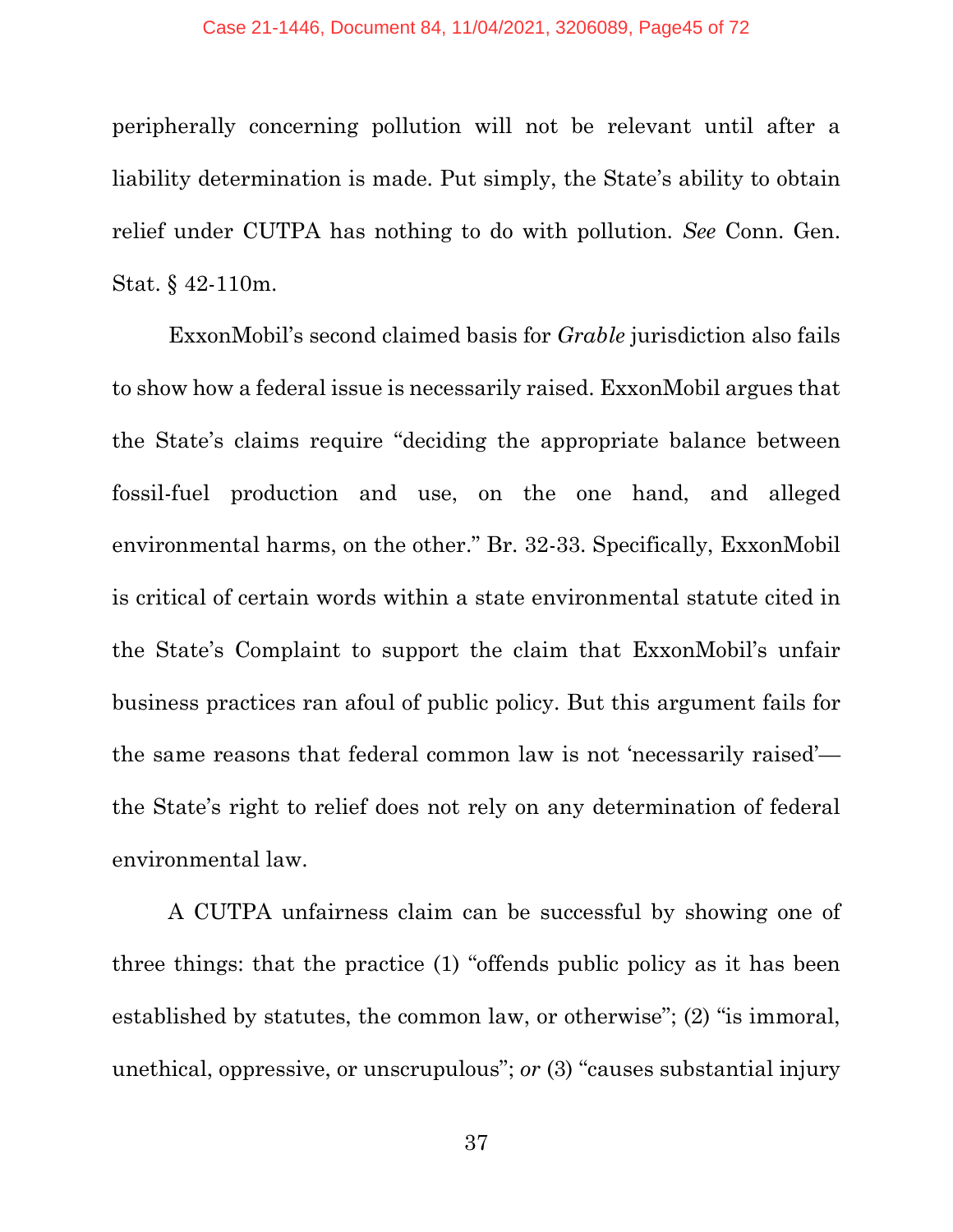to consumers." *Ulbrich*, 78 A.3d at 100. Here, the State pleads all three, including the first factor—that ExxonMobil's advertising and branding statements offend public policy. *See* J.A. 43-50 (counts three and seven). One element of support for the State's assertion of offense to public policy is a state statute. J.A. 46. Another is that ExxonMobil's misleading advertising and branding statements contravened Connecticut's public policy of "truth in advertising." J.A. 46. Undoubtedly, other support for this factor will arise as the case proceeds through discovery. Thus, to establish whether ExxonMobil's conduct met the first unfairness factor, the State may present a variety of different bases and will need not 'necessarily raise' the purported "complex and value-laden policy judgments" that ExxonMobil reads into the State's Complaint. *See* Br. at 32. Moreover, "[a]ll three criteria do not need to be satisfied to support a finding of unfairness" because satisfaction of any one criterion can establish a CUTPA violation. *Ulbrich*, 78 A.3d at 100.

Neither unrelated federal environmental common law nor declarations of state public policy constitute a "necessary element" upon which the State's "right to relief depends." *City of Rome*, 362 F.3d at 176; *Shinnecock Indian Nation*, 686 F.3d at 139. The purported federal issues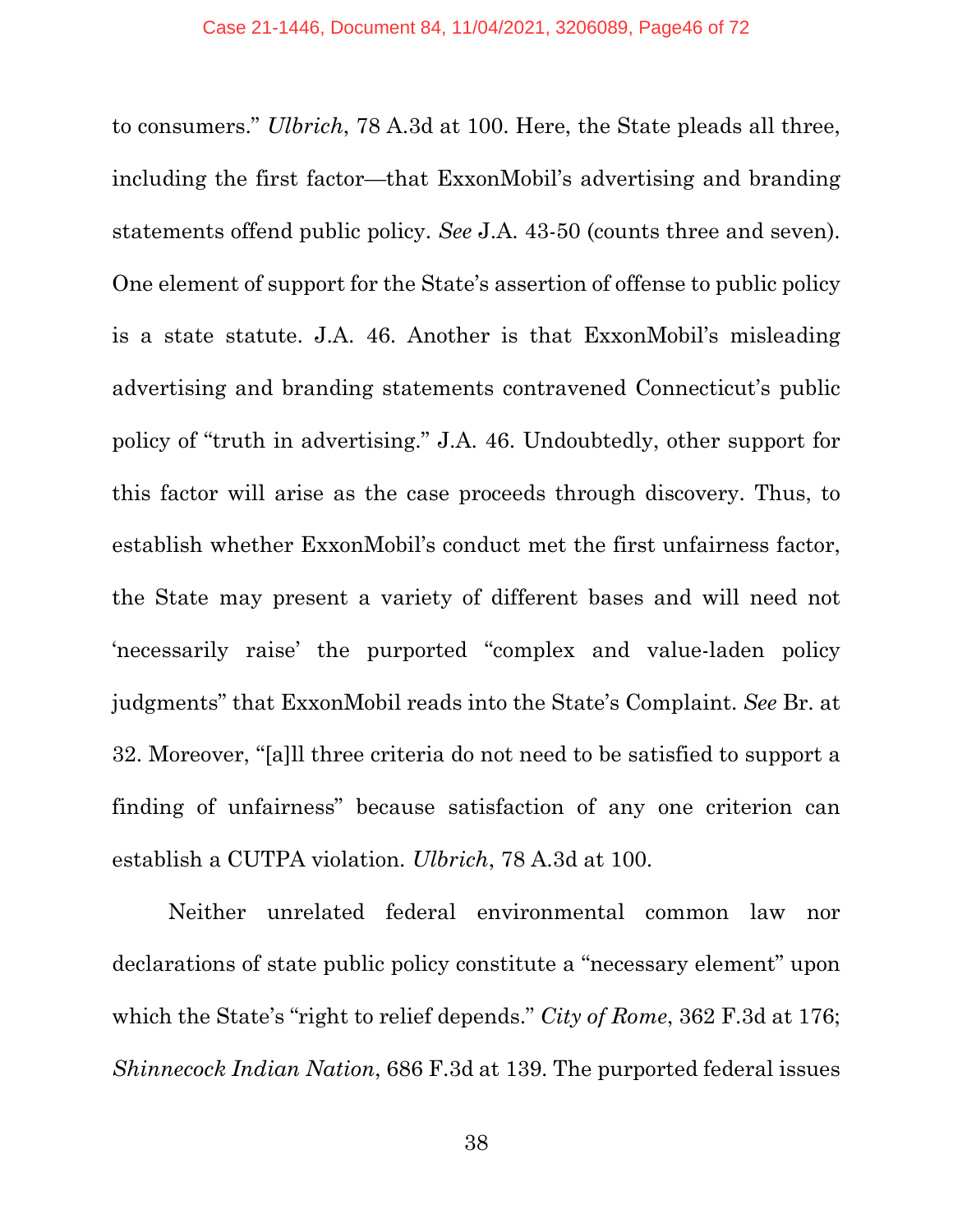to which ExxonMobil points are therefore not necessarily raised. Consequently, *Grable* jurisdiction does not exist in this case.

### **2. There Is No "Substantial" Federal Issue.**

Even if the State's CUTPA claims necessarily raised a federal issue—which they do not—ExxonMobil cannot demonstrate that the raised issue is sufficiently "substantial" as required for *Grable* jurisdiction. A federal issue is substantial if it is "nearly a pure issue of law" that is "both dispositive of the case and would be controlling in numerous other cases." *Empire Healthchoice,* 547 U.S. at 700 (internal quotation marks omitted). An issue that is "fact-bound and situationspecific" does not create a substantial issue. *Oakland II*, 969 F.3d at 905 (quoting *Empire Healthchoice*, 547 U.S. at 701).

The Ninth Circuit rejected the same arguments ExxonMobil asserts here, holding that "state-law claims implicat[ing] a variety of 'federal interests,' including energy policy, national security, and foreign policy . .. do not raise a substantial question of federal law for the purpose of determining whether there is jurisdiction under § 1331." *Oakland II*, 969 F.3d at 906-907. It did so for three reasons: (1) defendants there did not assert a distinct "legal issue" (*i.e.,* a nearly pure issue of law), (2) even an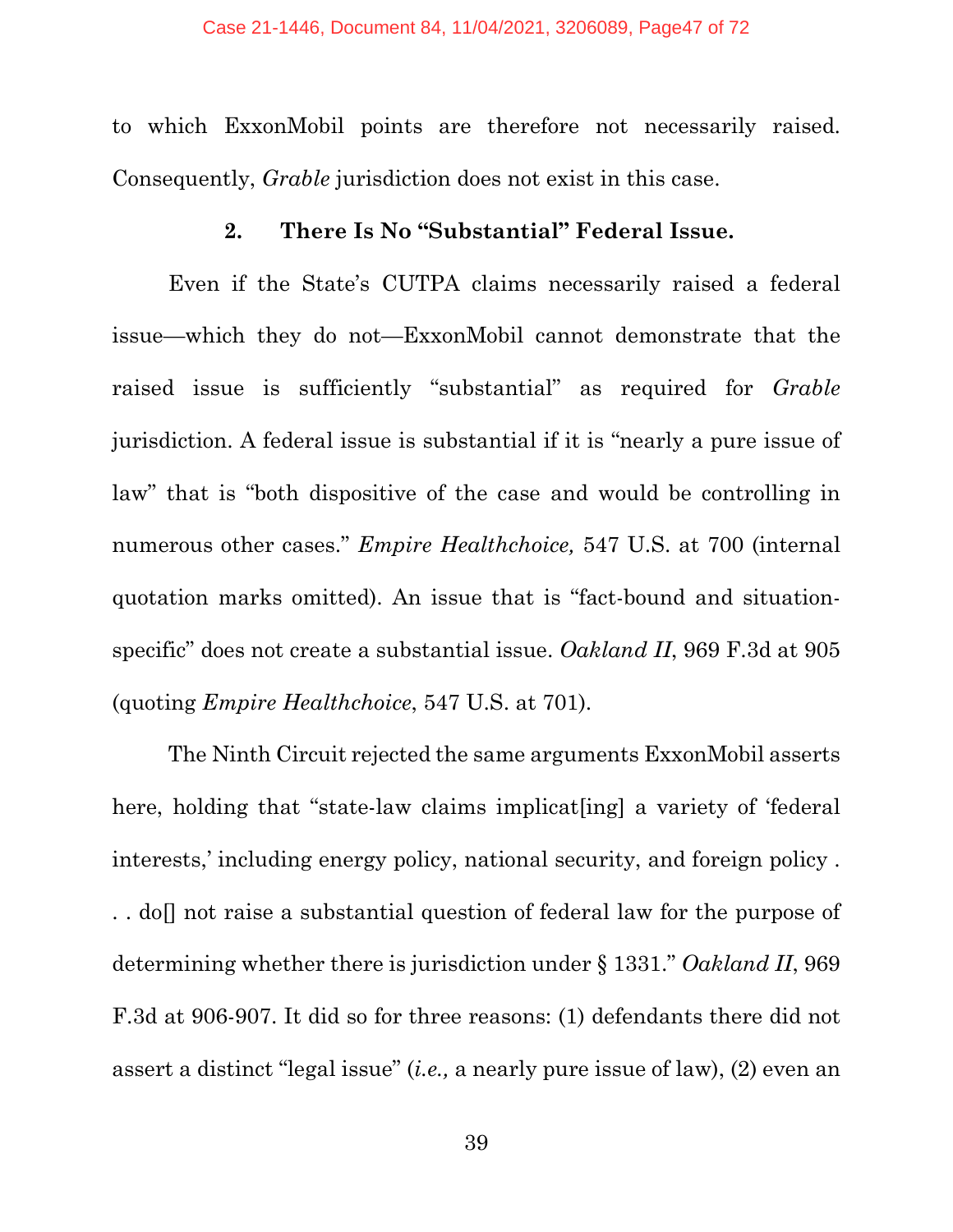"overwhelming interest" on an "important policy question" does not make an issue substantial, and (3) evaluation of the claim was "fact-bound and situation-specific." *Id.* (citing *Empire Healthchoice*, 547 U.S. at 701). District courts across the country have rejected the same *Grable*  arguments made by ExxonMobil here for those same reasons. *See Massachusetts*, 462 F. Supp. 3d at 45; *Boulder I*, 405 F. Supp. 3d at 965- 68; *Rhode Island I*, 393 F. Supp. 3d at 150-51; *Baltimore I*, 388 F. Supp. 3d at 558-61; *San Mateo I*, 294 F. Supp. 3d at 938; *Minnesota*, 2021 U.S. Dist. LEXIS 62653, at \*19-25; *Hoboken*, 2021 U.S. Dist. LEXIS 169925, at \*18-23.

The Ninth Circuit's rationale also applies here. Just as in the Ninth Circuit, ExxonMobil's arguments do not "require[]an interpretation of a federal statute," "challenge[] a federal statute's constitutionality," or "identify a legal issue necessarily raised by the claims that, if decided, will be controlling in numerous other cases." *Oakland II*, 969 F.3d at 906 (internal quotation marks omitted). This is especially true here because—unlike the common law nuisance claims in *Oakland*—the State need not raise any environmental issue to succeed on its CUTPA claims. Although the Ninth Circuit questioned whether state common law tort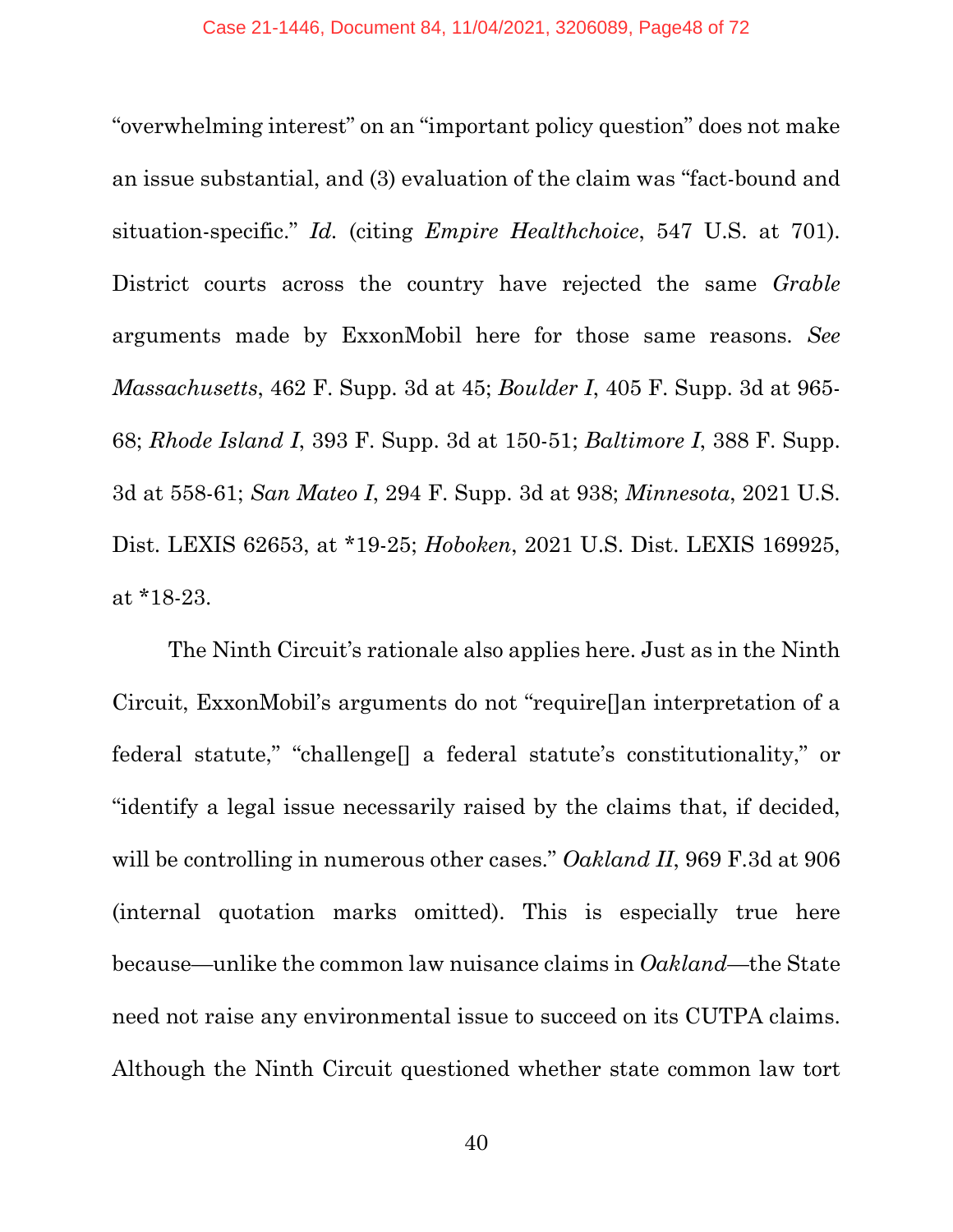claims "require[d] an interpretation or application of federal law at all" because of the Clean Air Act's displacement of federal environmental common law, *id.* at 906, here the analysis is even clearer where the State's CUTPA claims regarding ExxonMobil's marketing and branding—which do not require showing causation or injury—plainly do not implicate any federal law.

Though the concerns ExxonMobil raises are important—indeed, energy policy and the others certainly are—an important issue is not the same as a 'substantial' issue under *Grable*. ExxonMobil has not identified a nearly pure issue of law raised by the State's CUTPA claims that is not fact-specific and would be controlling in numerous other cases. The lack of a 'substantial' issue of federal law is sufficient to determine that this case does not meet the high threshold for *Grable* jurisdiction.

## **3. The Two Other** *Grable* **Prongs Are Not Met.**

*Grable* jurisdiction also requires a determination that the issue is "actually disputed" and that it is "capable of resolution in federal court without disrupting the federal-state balance approved by Congress." *Gunn*, 568 U.S. at 258. ExxonMobil fails to satisfy either of these prongs.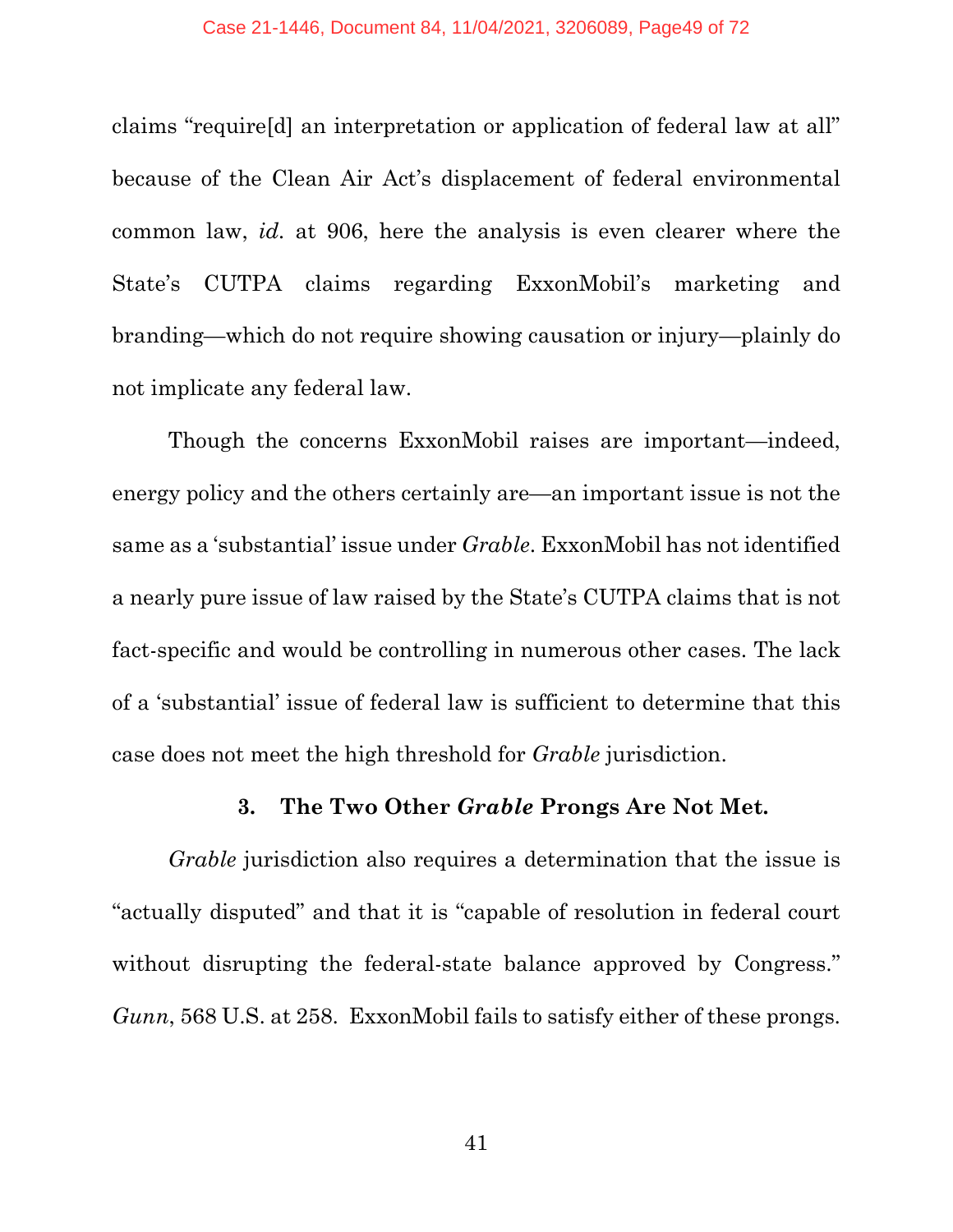The issues raised by ExxonMobil are not actually disputed. They are based on a mischaracterization of the State's complaint. Adjudication of the State's CUTPA claims will not implicate issues of transboundary pollution nor mostly preempted federal environmental common law. *See supra* at 36-37. Moreover, the State has not launched a collateral attack on a federal regulatory scheme, and resolution of the State's CUTPA claims will not require consideration of the balance between fossil-fuel production and environmental harm. Those allegations are remnants of ExxonMobil's removal arguments in other jurisdictions in cases alleging state common law nuisance claims that required as part of their adjudication proving causation for damages from greenhouse gases. Concerns about transboundary pollution and federal environmental regulations are immaterial to the State's right to obtain relief from ExxonMobil for its unlawful marketing and branding statements, and they are at best peripheral to a small fraction of remedies sought pursuant to CUTPA.

As to the final prong, requiring resolution of the State's CUTPA claims in federal court pursuant to *Grable* would disrupt the federal-state balance approved of by Congress. When assuming jurisdiction over a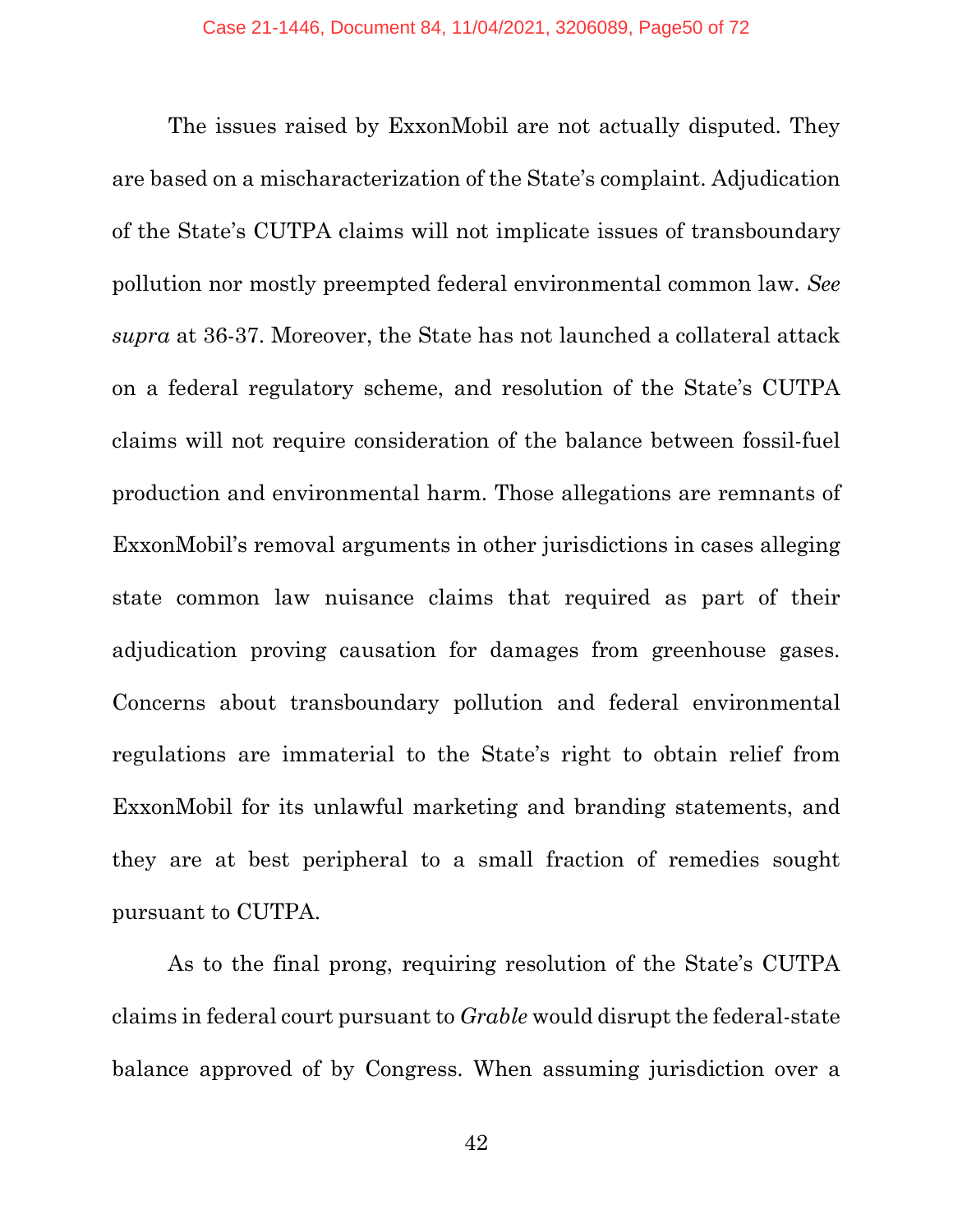state-law claim, a federal court must ensure "federal jurisdiction is consistent with congressional judgment about the sound division of labor between state and federal courts governing the application of § 1331." *Grable*, 545 U.S. at 313. The Second Circuit has looked to "express congressional preference[s]" in making this determination. *Jacobson*, 824 F.3d at 316. When Congress promulgated the Federal Trade Commission Act, 15 U.S.C. §§ 41-58, it included a savings clause. *See* 15 U.S.C. § 57b (e) ("Remedies provided in this section are in addition to, and not in lieu of, any other remedy or right of action provided by State or Federal law."). In so doing, Congress explicitly gave states the ability to enact and enforce their own consumer protection statutes. To hold otherwise in the face of Congress' express congressional preference would constitute an undue usurpation of our federalist system.

### **II. No Statutory Grant Of Federal Jurisdiction Exists.**

ExxonMobil argues that two federal statutes—the Federal Officer Removal Statute, 28 U.S.C. § 1442, and the Outer Continental Shelf Lands Act, 43 U.S.C. §§ 1331-1356b—confer federal jurisdiction over the State's CUTPA claims. Legally, these arguments fail because ExxonMobil cannot meet the statutes' criteria. Practically, they fail

43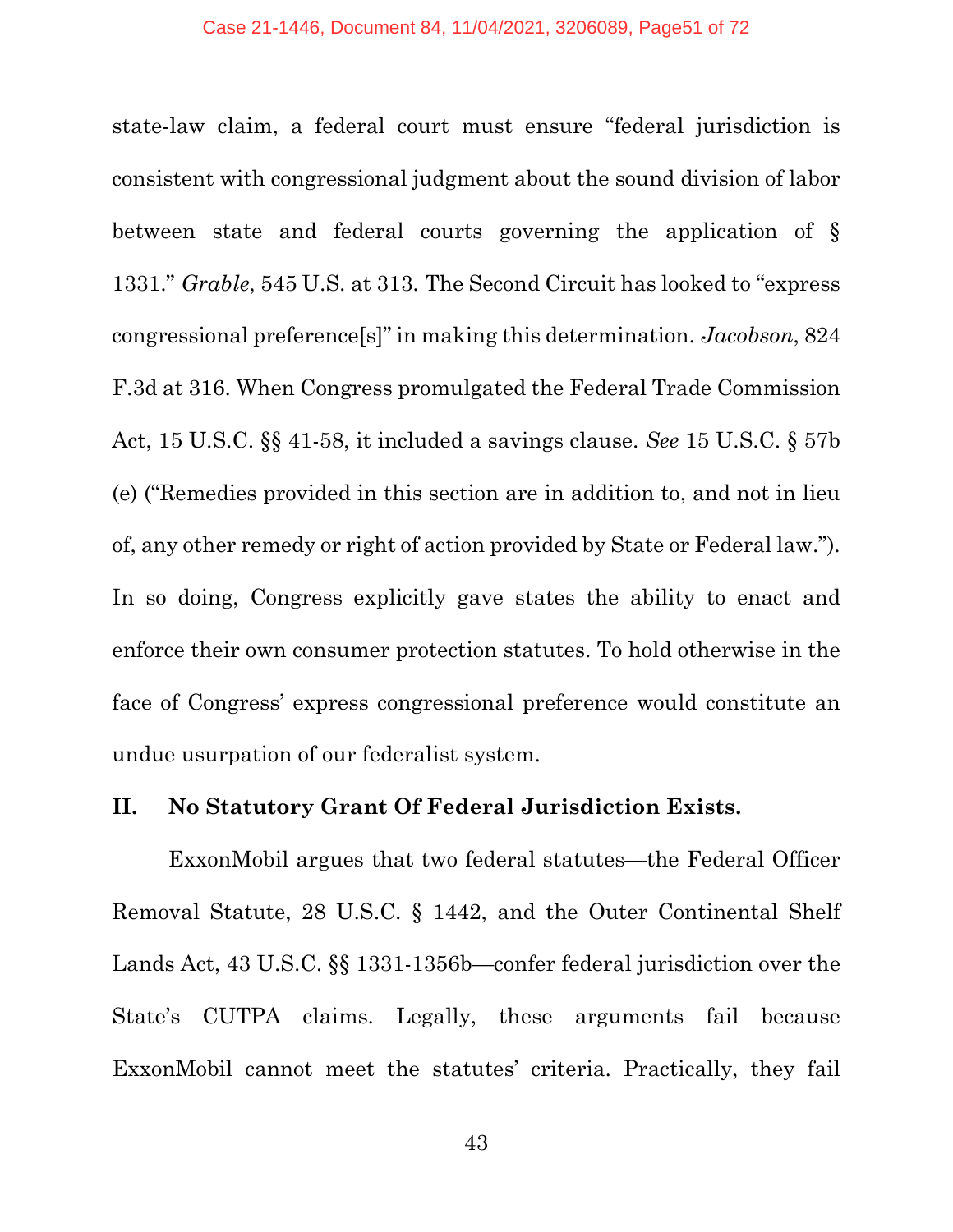because the expansion of the statutes' scope ExxonMobil seeks would cause these narrowly tailored exceptions to swallow the Constitutional rule limiting federal court jurisdiction. *See* U.S. Const. art. III, sec. 2.

# **A. The Federal Officer Removal Statute Is Inapplicable To The State's Claims.**

The Federal Officer Removal Statute authorizes removal of cases alleging claims against "any officer (or person acting under that officer) of the United States or of any agency thereof . . . for or relating to any act under color of such office  $\ldots$  ." 28 U.S.C. § 1442 (a) (1). To qualify for removal, ExxonMobil must: (1) "show that they are 'person[s]' within the meaning of the statute who 'act[ed] under [a federal] officer'"; (2) "show that they performed the actions for which they are being sued 'under color of [federal] office'"; and (3) "raise a colorable federal defense." *Isaacson*, 517 F.3d at 135. Though these are distinct criteria, all of which must be shown, "they tend to collapse into a single requirement: that the acts that form the basis for the state civil or criminal suit were performed pursuant to an officer's direct orders or to comprehensive and detailed regulations." *In re Methyl Tertiary Butyl Ether Products Liability Litigation*, 488 F.3d 112, 124 (2d Cir. 2007) ("*In re MTBE*") (internal quotation marks omitted).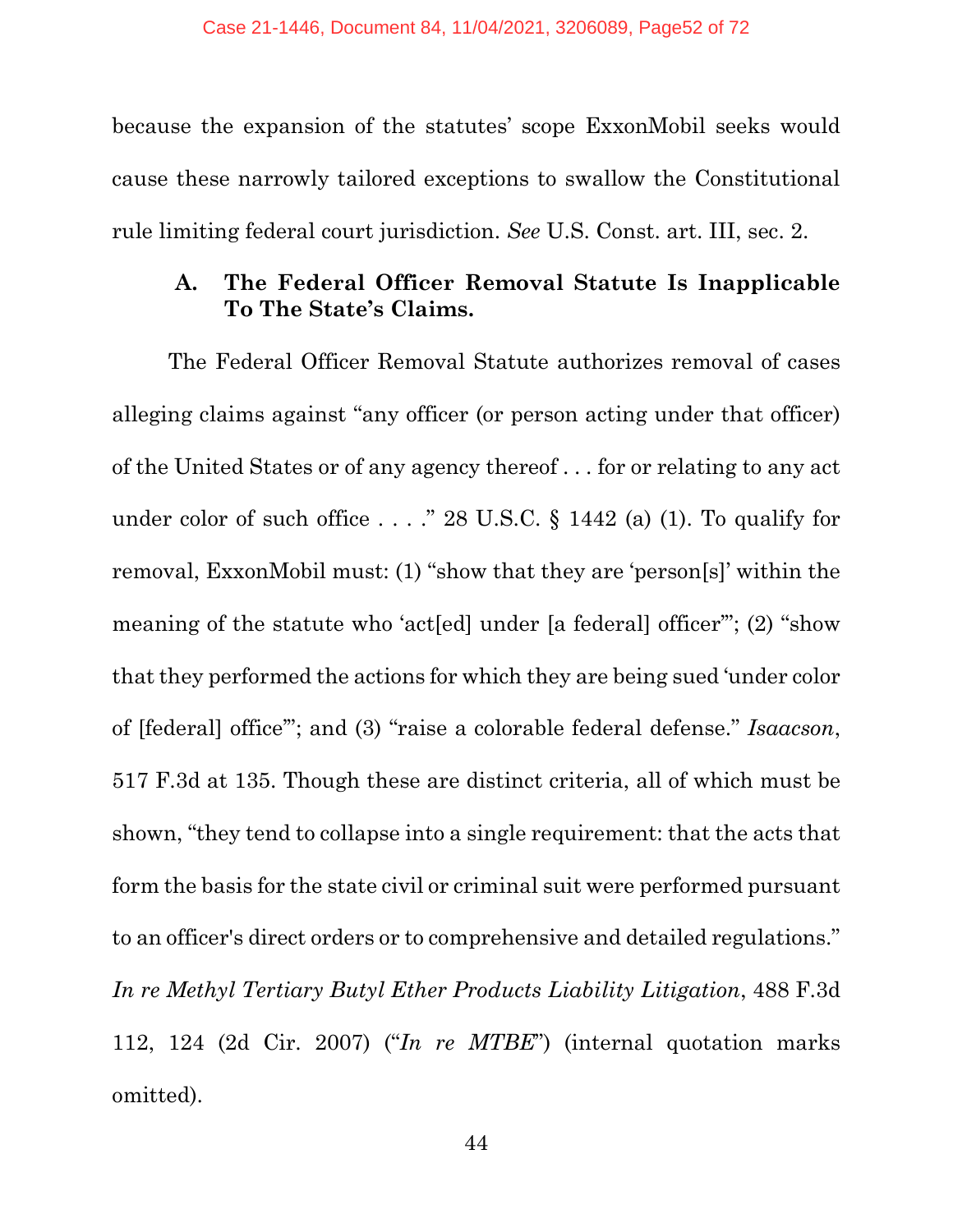The "removal statute's basic purpose is to protect the Federal Government from the interference with its operations that would ensue were a State able, for example, to arrest and bring to trial in State court . . . officers and agents of the Federal Government acting . . . within the scope of their authority." *Watson v. Phillip Morris Co.*, 551 U.S. 142, 150 (2007) (internal quotation marks omitted). In other words, "the removal provision was an attempt to protect federal officers from interference by hostile state courts." *Willingham v. Morgan*, 395 U.S. 402, 405 (1969). The statute has served this same basic purpose since 1815, despite several Congressional amendments, including the Removal Clarification Act of 2011. *See San Mateo II*, 960 F.3d at 598; *Willingham*, 395 U.S. at 405 (federal officer removal first existed as provision in 1815 customs statute then as part of other laws before Congress extended to all federal officers in 1948).

Despite two centuries of contrary precedent, ExxonMobil argues for an expansive and unprecedented reading of this statute that would, in essence, permit any entity that ever contracted with the federal government to avoid litigating in a state court, regardless of the claims raised. Four Circuit courts have rejected this argument. *See Baltimore II,*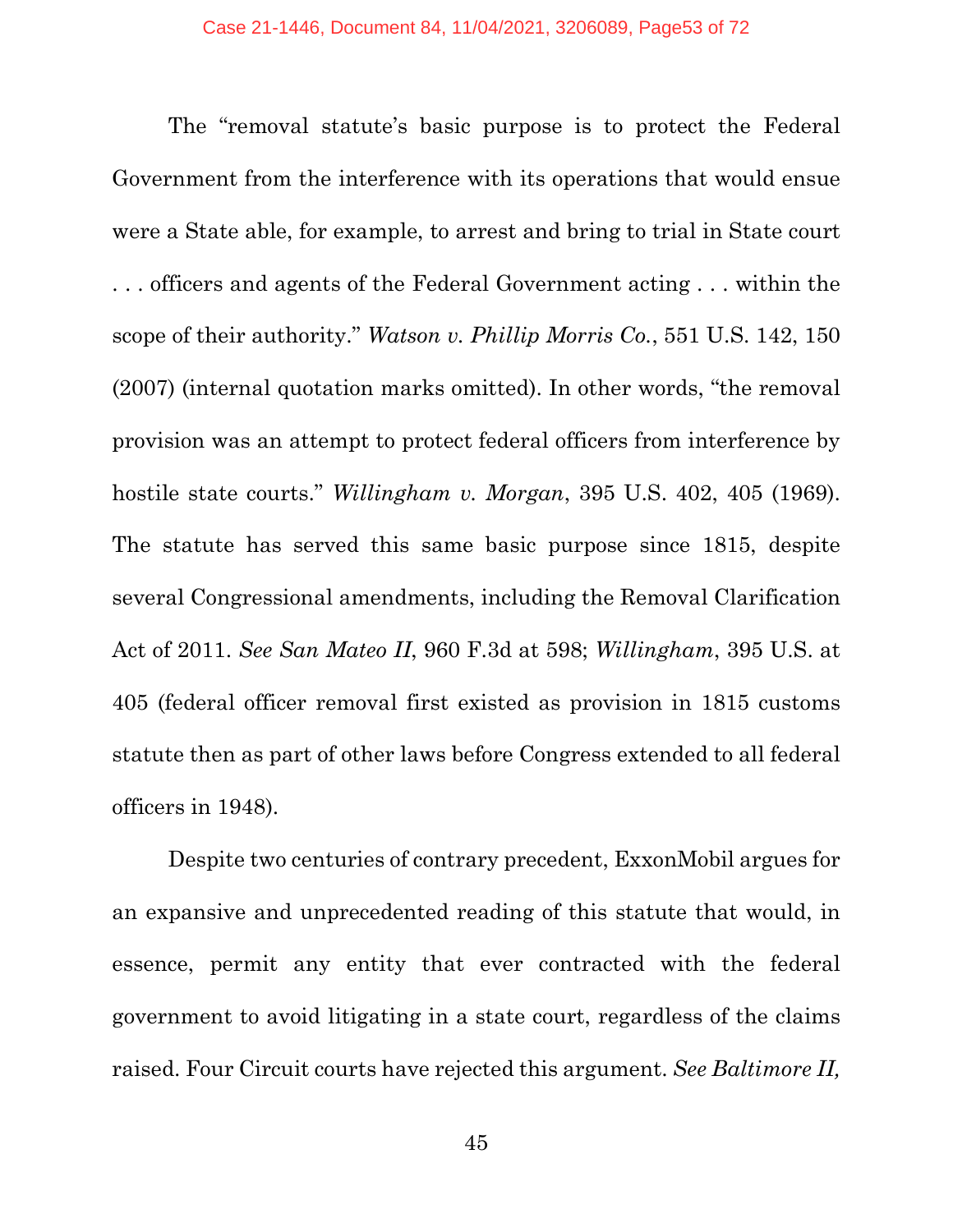952 F.3d at 471; *San Mateo II*, 960 F.3d at 603; *Boulder II*, 965 F.3d at 827; *Rhode Island II*, 979 F.3d at 59-60. This Court should as well.

# **1. ExxonMobil Was Not 'Acting Under' A Federal Officer.**

As the First, Fourth, Ninth, and Tenth Circuits have held when presented with nearly identical arguments, ExxonMobil cannot meet the 'acting under' prong required for federal officer removal. 'Acting under' requires a "special relationship" in which the entity "*assists* or . . . helps *carry out* the duties or tasks of the federal superior." *Isaacson*, 517 F.3d at 137 (quoting *Watson*, 551 U.S. at 152, 157). This special relationship goes beyond "simply *complying* with the law" regardless of how intensely the entity's activities are supervised or monitored. *Watson*, 551 U.S. at 152-53. Rather, this relationship requires a private actor "acting on behalf of the officer in a manner akin to an agency relationship" or being "subject to the officer's close direction, such as acting under the 'subjection, guidance, or control of the officer.'" *San Mateo II*, 960 F.3d at 599-600 (quoting *Watson*, 551 U.S. at 151).

ExxonMobil asserts that several actions it has taken over the past century meet the 'acting under' standard: (1) providing fossil fuels for the war effort during World War II; (2) entering into lease agreements with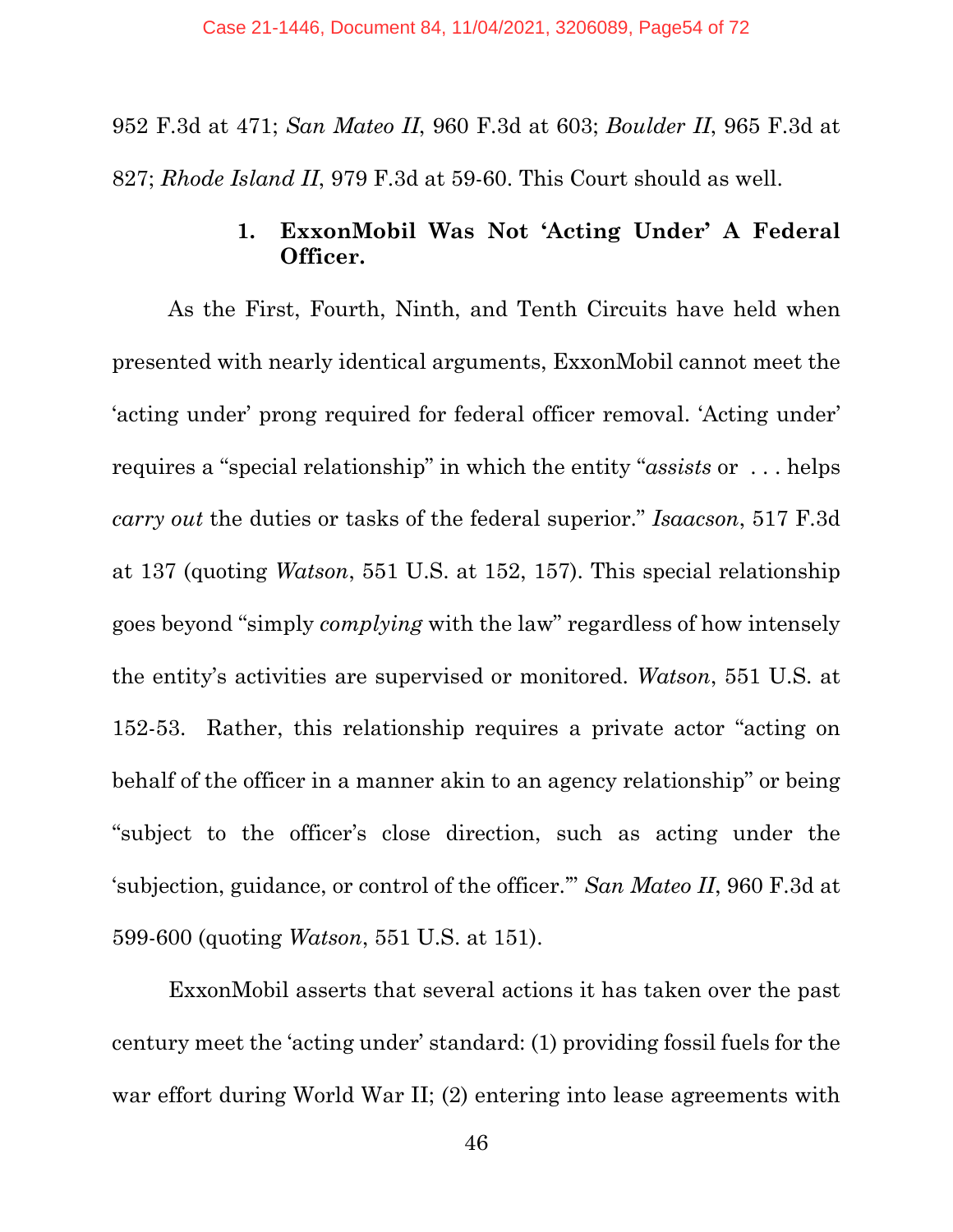the federal government under the Outer Continental Shelf Lands Act; and (3) contributing to the strategic energy stockpile as an operator and lessee of the Strategic Petroleum Reserve. Br. at 38-40. Despite the 'acting under' requirement being liberally construed, ExxonMobil cannot demonstrate that it was sufficiently acting under federal officer direction for purposes of triggering federal jurisdiction.

First, ExxonMobil cites a Ninth Circuit case for the proposition that the government exercised significant control of fossil fuels during World War II. Br. at 38 (citing *United States v. Shell Oil Co.*, 294 F.3d 1045 (9th Cir. 2002)). Whether an entity is 'acting under' federal supervision is a fact-specific inquiry. *In re MTBE*, 488 F.3d at 130 (defendants' burden to provide "candid, specific, and positive allegations . . . that they were acting under federal officers") (citation and internal quotation marks omitted). ExxonMobil points to nothing in the record—including any contractual relationship with the federal government—to support this 'acting under' assertion. Indeed, ExxonMobil was not even party in *United States v. Shell Oil Co*. Absent specific allegations about ExxonMobil's contractual relationship with the federal government, this Court has not been provided a sufficient record to make a determination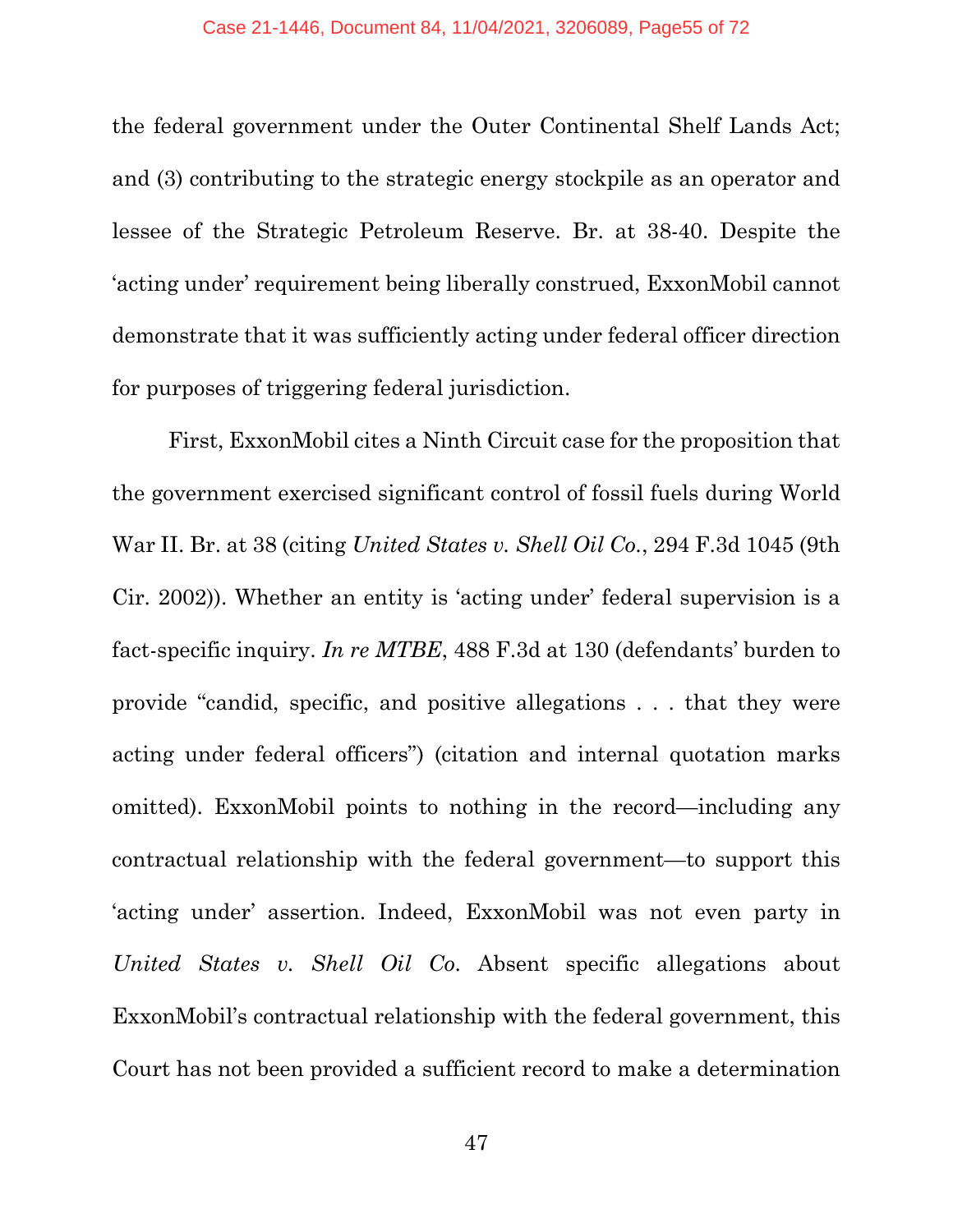about the subjection, guidance, or control by the federal government. *In re MTBE*, 488 F.3d at 131 ("in most instances, a contract, principal-agent relationship, or near-employee relationship with the government will be necessary to show the degree of direction by a federal officer necessary to invoke removal under 28 U.S.C. § 1442 (a) (1).").

Even if the Ninth Circuit's description of the federal government's relationship to Shell Oil and other companies during World War II could be imputed to ExxonMobil, however, the degree of supervision and control described in the cited caselaw fails to meet the requisite standard. The Ninth Circuit explained that petroleum refiners in the 1930s "developed new technologies for producing high-octane gas fuel," and the "primary consumer of this fuel was the Unites States military." *Shell Oil Co.*, 294 F.3d at 1049. In other words, the companies developed a product and sold it. The Court summarized the nature of the relationship: "[t]hroughout the war, the Oil Companies designed and built their facilities, maintained private ownership of the facilities, and managed their own refinery operations. The Oil Companies affirmatively sought contracts to sell [fossil fuel] to the government, and the contracts were profitable throughout the war." *Id.* at 1050.

48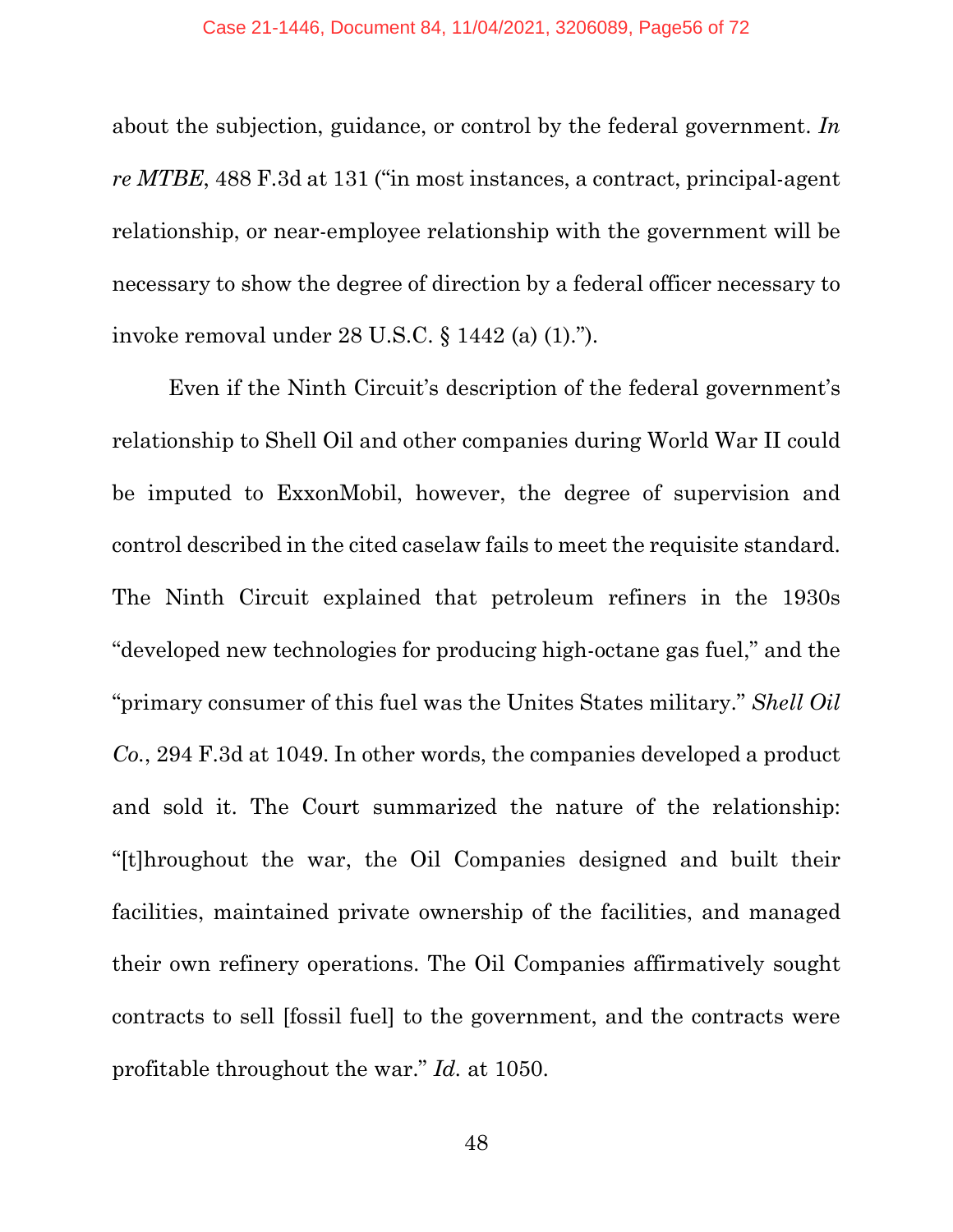The 'control' element that is crucial to ExxonMobil's argument came from "the War Production Board ("WPB") and the Petroleum Administration for War ("PAW")." *Id.* at 1049. These "agencies to oversee war-time production" were, in essence, merely strict federal regulators. For example, "[t]he WPB established a nationwide priority ranking system to identify scarce goods, prioritize their use, and facilitate their production; it also limited the production of nonessential goods." *Id.* The regulated entities, of which ExxonMobil claims one of its predecessor corporations was, simply had to comply with the new legal requirements about which products could be made and which could not. That sort of regulation does not constitute the requisite intense oversight or special agency relationship required for federal officer removal. *See Watson*, 551 U.S. 157 ("differences in the degree of regulatory detail or supervision cannot by themselves transform . . . regulatory *compliance* into ['acting under'] assistance")*.* If it did, every company that adjusted its production practices to contribute to the federal government's World War II efforts could claim to meet the first prong for federal officer removal.

Second, ExxonMobil asserts that it was 'acting under' federal direction because of its leases with the federal government to conduct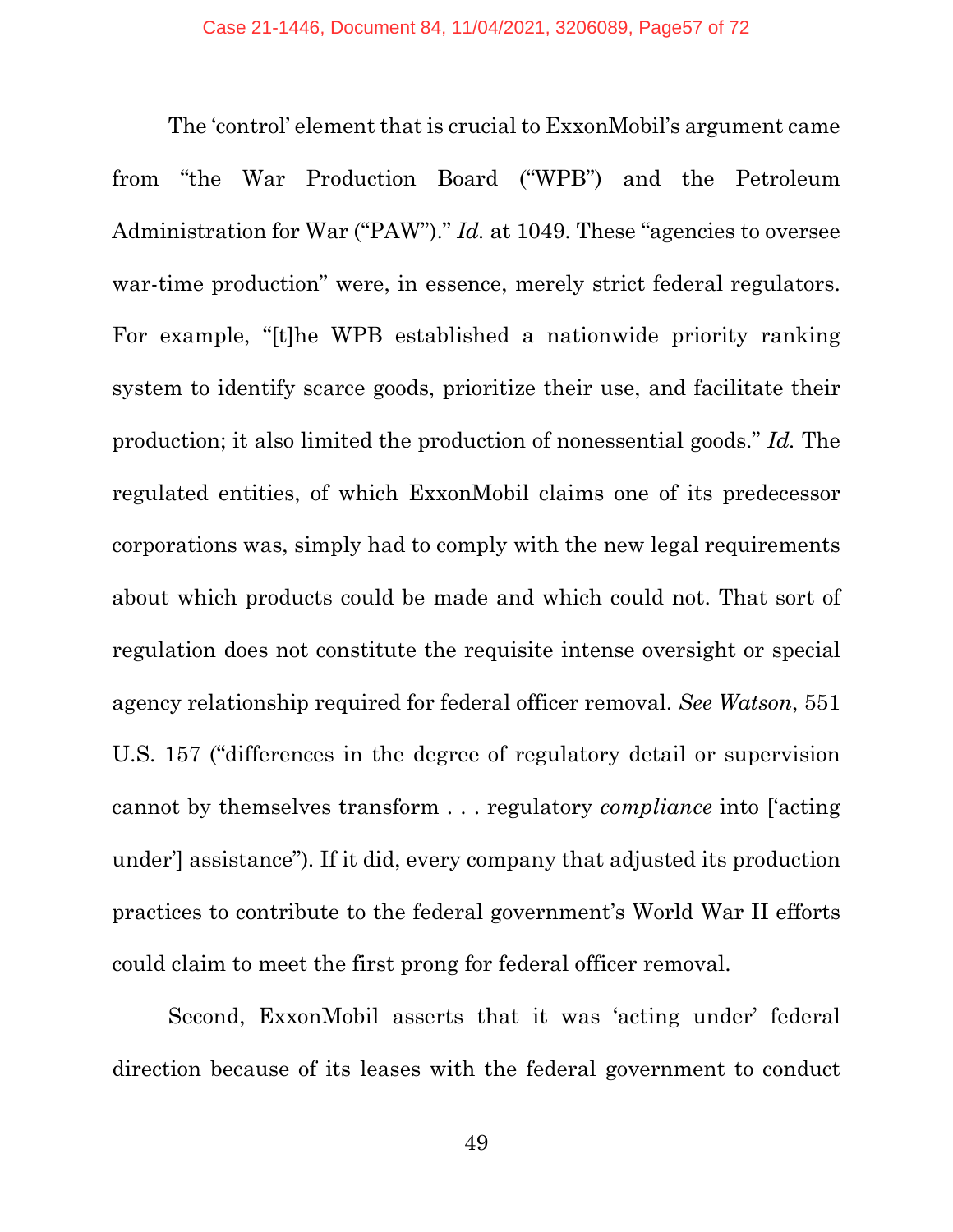operations on the outer Continental Shelf. Unlike the other asserted bases, ExxonMobil has provided the Court with evidence, in the form of copies of the leases, to support this claim. These same lease agreements, however, have been found insufficient to meet the 'acting under' criterion by four other Circuits. *See Baltimore II*, 952 F.3d at 465 (noting that lease provisions mirror regulatory requirements of the Outer Continental Shelf Lands Act (OCSLA), constitute mere arms-length commercial transactions, and do not sufficiently control lessee's activities); *San Mateo II*, 960 F.3d at 602-603 ("[t]he leases do not require that lessees act on behalf on the federal government, under its close direction, or to fulfill basic governmental duties. Nor are lessees engaged in an activity so closely related to the government's function that the lessee faces a significant state-court prejudice. In fact, the lease requirements largely track legal requirements . . . .") (citation and internal quotation marks omitted); *Boulder II*, 965 F.3d at 823-826 (agreeing with Fourth and Ninth Circuits that lease agreements fail to demonstrate 'acting under' federal officer because agreements amount to mere regulation and do not give government control of production of oil and gas or require it conform to government use); *Rhode Island II*, 979 F.3d at 59 ("[i]n the OCSLA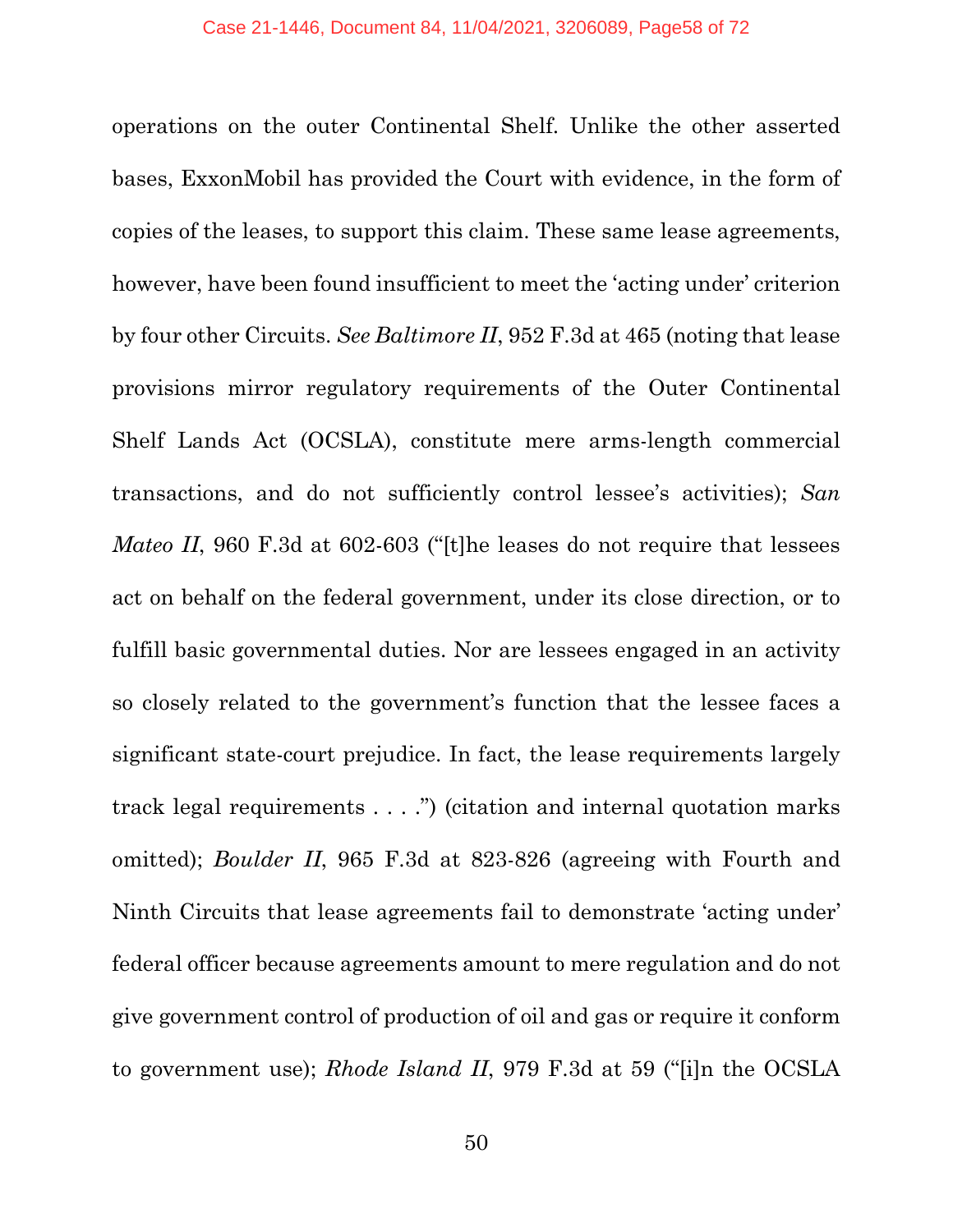leases . . . there appears to be no 'close supervision' of this extraction or production of oil 'specifically conformed to government use.'"). As the same lease agreements are provided here, this Court should follow the reasoning of the First, Fourth, Ninth and Tenth Circuits to hold that the lease agreements are insufficient to meet the 'acting under' requirement for federal officer jurisdiction.

Third, ExxonMobil states that it was 'acting under' the federal government through its involvement in the Strategic Petroleum Reserve and other actions "promoting energy security and reducing reliance on oil imported from hostile powers." Br. at 39-40. This bald assertion, however, suffers from the same lack of candid, specific, and positive allegations as its assertions about assisting with fossil fuel production in World War II. For that reason alone, it is insufficient. Moreover, even giving full credit to the unsupported assertions contained in ExxonMobil's Notice of Removal, J.A. 90-98, this argument suffers from the same flaws as ExxonMobil's reliance on the OCSLA lease agreements: the relationship created is mere government regulation, and any purported agreements such as those requiring paying "in kind" royalties, Br. at 40—are simply arm's-length transactions with conditions exchanged for the profitable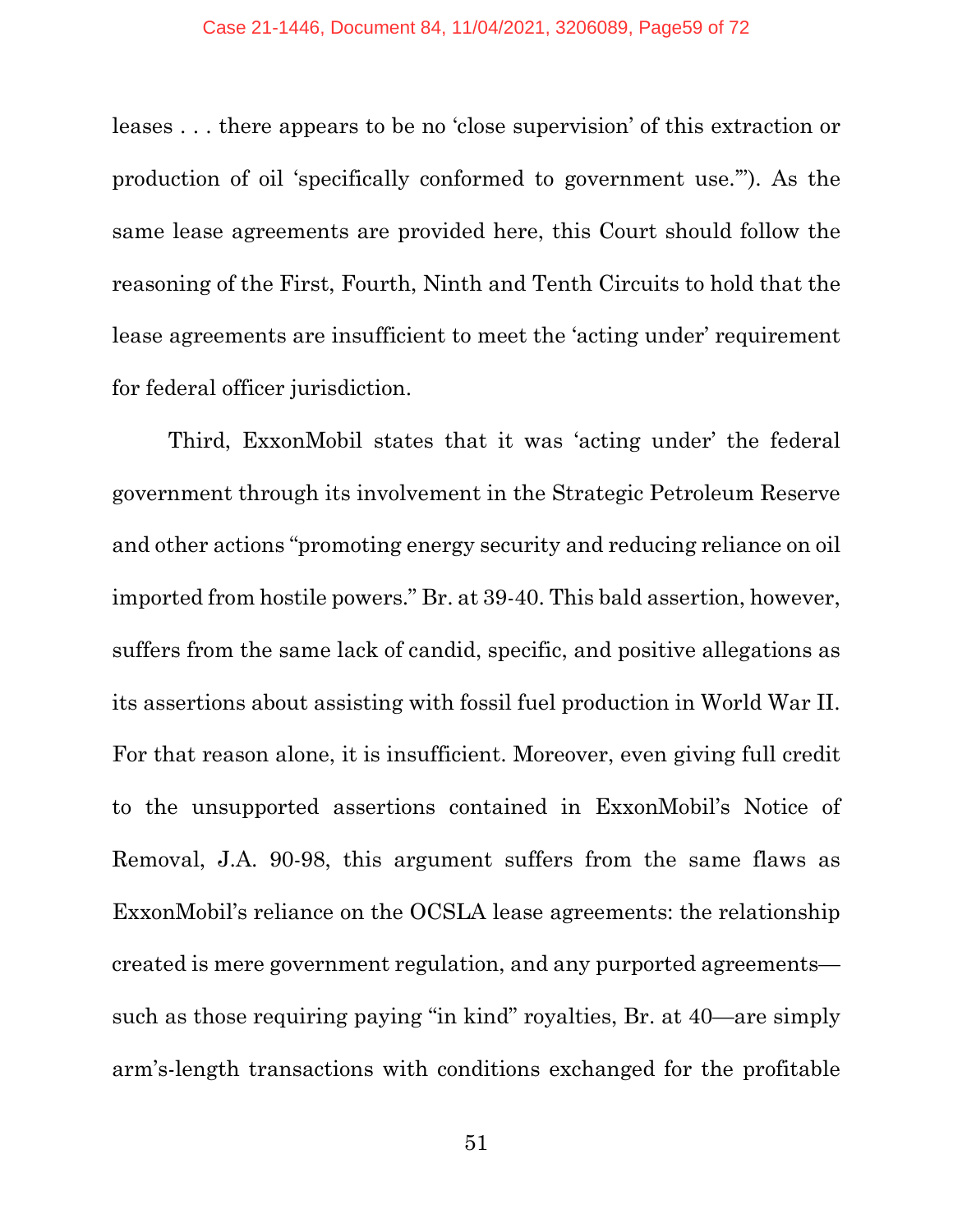privilege of conducting oil exploration and production on valuable government-owned land.

None of ExxonMobil's purported activities were done 'acting under' a federal officer such that they would confer federal jurisdiction. As such, the Court need not conduct any further analysis to reject jurisdiction under 28 U.S.C. § 1442.

# **2. There Is No Nexus Between ExxonMobil's Purported Actions Under A Federal Officer And The State's Claims.**

Under the second prong of the Federal Officer Removal Statute, ExxonMobil must demonstrate that it "performed *the actions for which [it] is being sued* 'under color of [federal] office.'" *Isaacson*, 517 F.3d at 135 (emphasis added). In other words, ExxonMobil must demonstrate that its *marketing and branding statements* were directed by a federal officer. It cannot, and therefore it is not entitled to remove this case pursuant to 28 U.S.C. § 1442. J.A. 239-40. Because ExxonMobil cannot plausibly allege that its World War II fossil fuel production, its drilling operations under OCSLA leases, or its involvement with the Strategic Petroleum Reserve are the actions for which the State has alleged CUTPA violations, it instead urges this Court to abandon precedent and,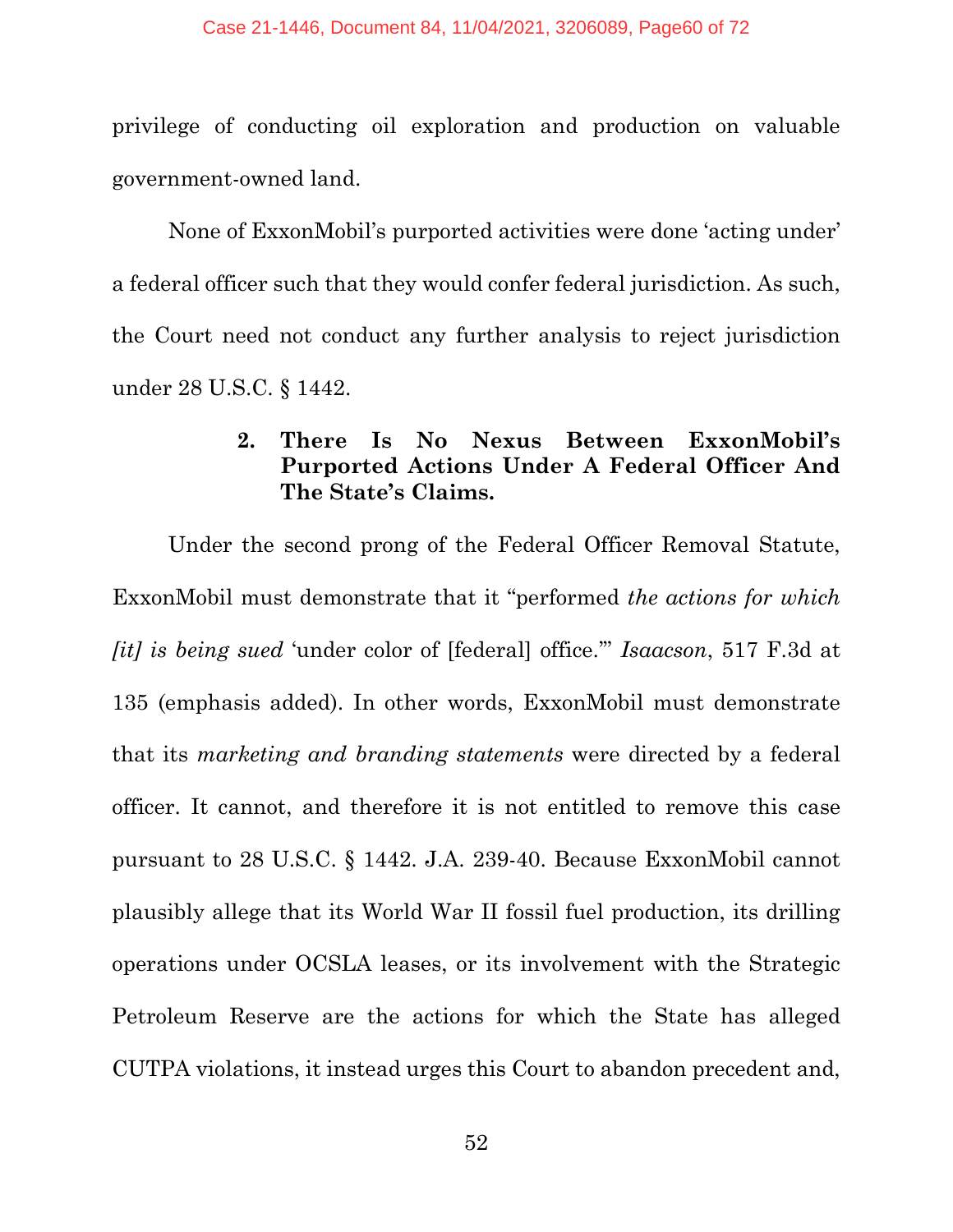in essence, eliminate the need for there to be *any* nexus between an act taken at direction of a federal officer and the conduct for which the party is being sued. This argument is wholly unsupported, and the district court properly rejected it.

Despite federal officer removal having the same basic premise for two centuries, *see supra* at 45-46, ExxonMobil argues that the Removal Clarification Act of 2011 drastically changed its scope by adding the words "or relating to" in several places. *See* Pub L. No. 112-51, 125 Stat. 545. The clause at issue now states that federal officer removal applies to actions against entities acting under federal officers "for or relating to any act under color of such office." 28 U.S.C. § 1442 (a) (1). Even a cursory examination of the Public Act upon which ExxonMobil bases its argument, however, reveals that the purpose of the Act was to clarify what *type* of proceeding qualifies for federal officer removal. *See* Pub L. No. 112-51, Sec. 2 (a) (titled "Clarification of Inclusion of Certain *Types* of Proceedings") (emphasis added). The substantive amendment defines "civil action" and "criminal prosecution" to include "any proceeding (whether or not ancillary to another proceeding) to the extent that in such proceeding a judicial order, including a subpoena for testimony or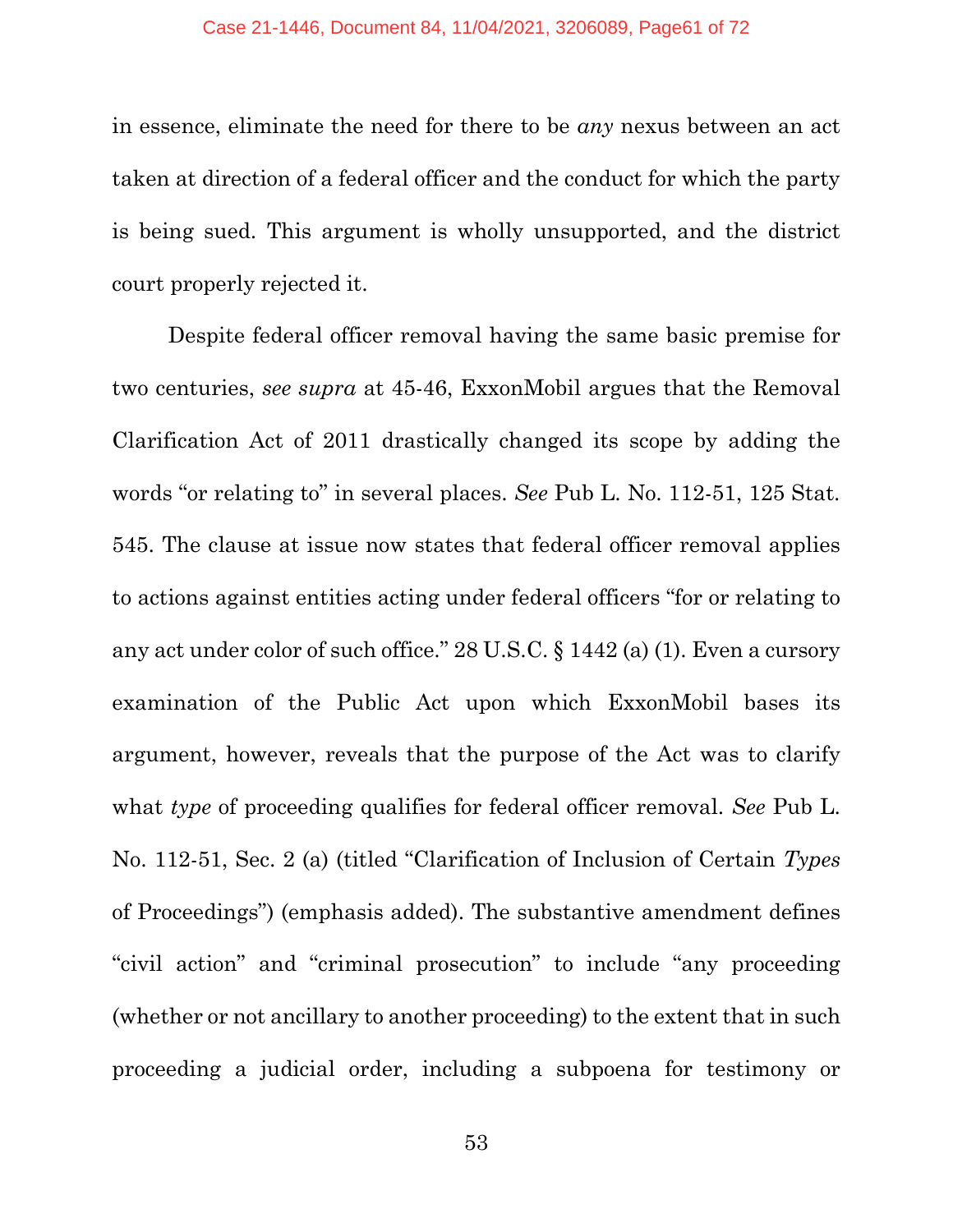documents, is sought or issued." *Id.* at Sec. 2 (a) (2). It further clarifies that only *that* proceeding, and not the entire litigation, may be removed to district court. *Id.* The "relating to" language on which ExxonMobil premises this entire argument is merely part of the conforming amendment to make sure that the substantive amendment is reflected throughout the statute. *See id.* at Sec. 2 (b). That this is the intent of the Removal Clarification Act of 2011 is also reflected in the bill's summary. *See* https://www.congress.gov/bill/112th-congress/house-bill/368 (last visited November 1, 2021). ExxonMobil points to nothing to suggest otherwise.

Instead, ExxonMobil's argument that the "relating to" language should change the scope of the Second Circuit's review relies primarily on the assessment of the Fifth Circuit, which sat *en banc* to address its own "extraordinarily confused" precedent about the extent to which a causal nexus is required. *See Latiolais v. Huntington Ingalls, Inc.*, 951 F.3d 286, 289 (5th Cir. 2020). However, in *Latiolais*, the Fifth Circuit merely rejected its prior "*direct* causal nexus test," *id.* at 292 (emphasis in original), which was much stricter than the causation test used by the Second Circuit, so that its jurisprudence would "align with sister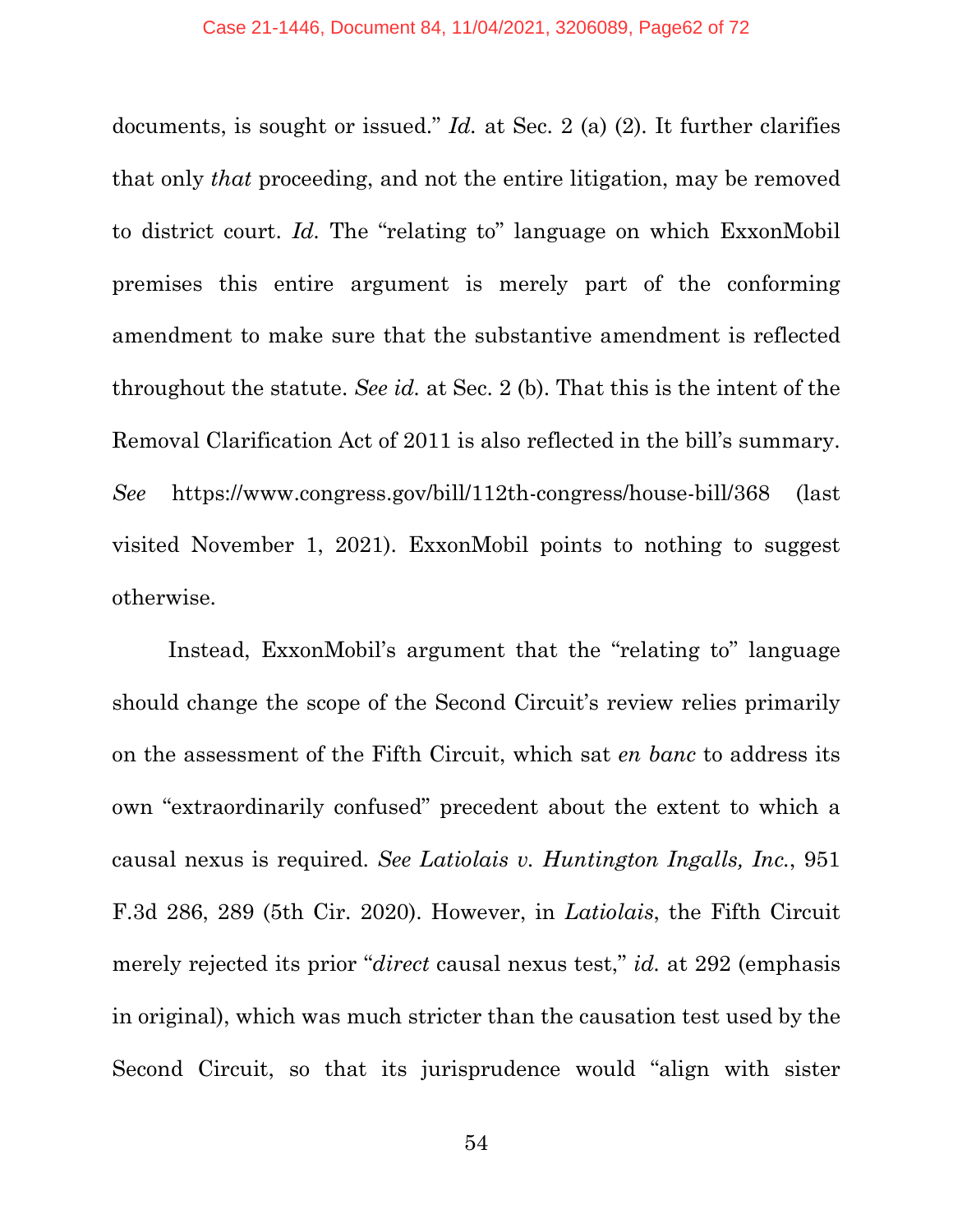circuits," *id.* at 289. Indeed, the other Circuits, to which ExxonMobil points, that have considered the 2011 Removal Clarification Act, now simply conform with the interpretation the Second Circuit has had all along. *See Baker v. Atlantic Richfield Co.*, 962 F.3d 937, 944-45 (7th Cir. 2020) (quoting *Isaacson* for proposition that "[t]o show causation, Defendants must only establish that the act that is the subject of Plaintiffs' attack . . . occurred *while* Defendants were performing their official duties."); *Sawyer v. Foster Wheeler LLC,* 860 F.3d 249, 258 (4th Cir. 2017) (rejecting "*strict causal connection*" test to determine that federal officer removal proper when boiler builder died from asbestos exposure when building boilers for the Navy) (emphasis in original); *In re Commonwealth's Motion to Appoint Counsel*, 790 F.3d 457, 471 (3d Cir. 2015) (federal officer removal proper where disqualification proceedings initiated against Federal Defenders for failing to conform professional activities to those statutorily granted).

The causal nexus test in the Second Circuit has never required showing that the claim be "for the very acts" directed by federal authority. *Isaacson*, 517 F.3d at 137 (quoting *Maryland v. Soper*, 270 U.S. 9, 33 (1926)). Rather, when applied to "non-governmental corporate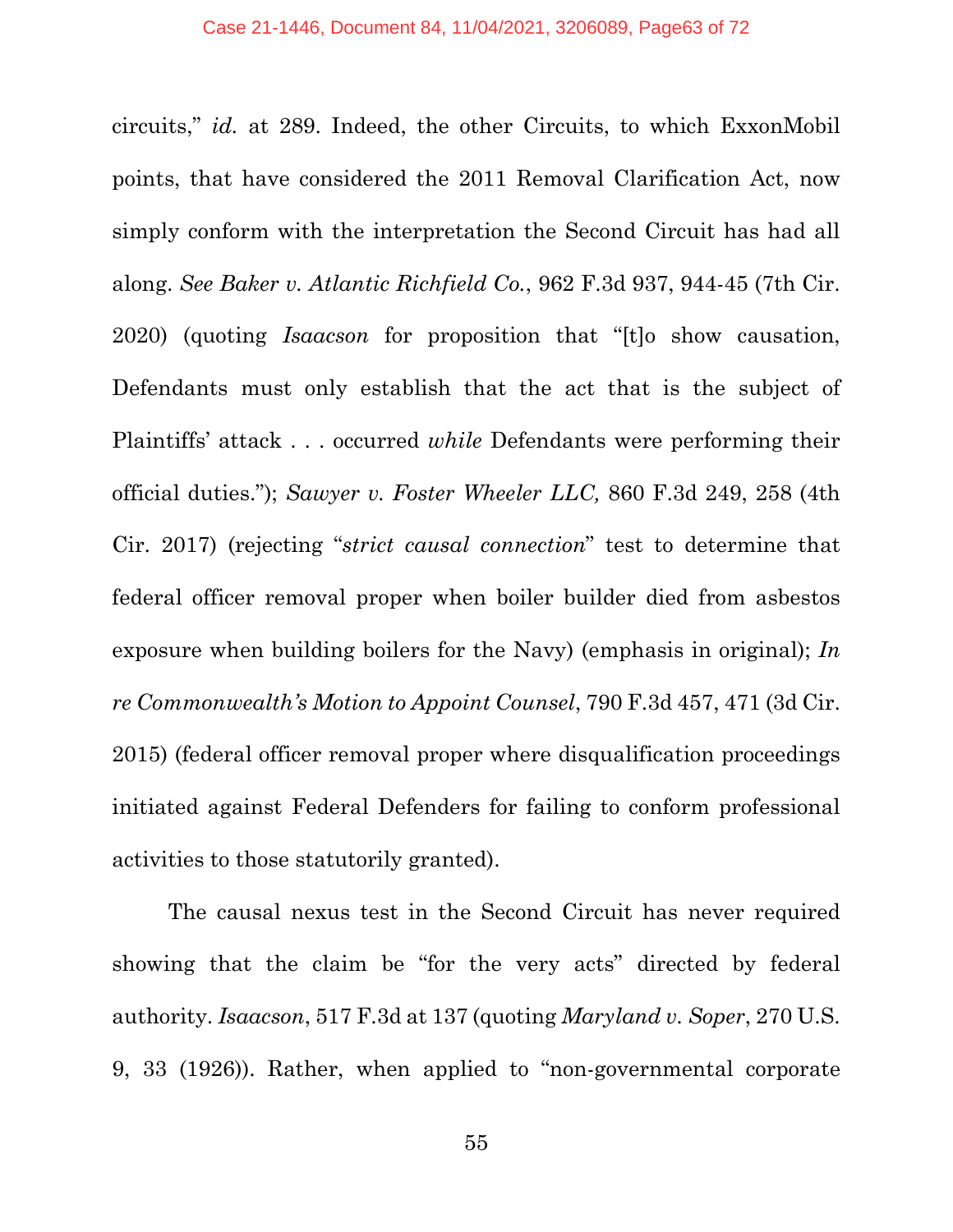defendants, such entities must demonstrate that the acts for which they are being sued . . . occurred *because of what they were asked to do by the Government*." *Isaacson*, 517 F.3d at 137 (emphasis added). "The hurdle erected by this requirement is quite low," *id.*, but it is a requisite hurdle that this Court has consistently reiterated even after the 2011 Removal Clarification Act. *See Veneruso v. Mount Vernon Health Center*, 586 Fed. Appx. 607, 608 (2d Cir. 2014) (noting "requisite 'causal connection' between the acts for which [defendant] is being sued and the asserted federal authority"); *Agyin v. Razmzan*, 986 F.3d 168, 179 (2d Cir. 2021) (sufficient nexus when "*challenged conduct* was directed by federal regulation and he was acting under a federal officer.") (emphasis added); *Badilla v. Midwest Air Traffic Control Service, Inc.*, 8 F.4th 105, 120-21 (2d Cir. 2021) (citing *Isaacson*'s nexus requirement as being met when air traffic controller "being sued for allegedly negligent acts that occurred *while performing* its official air traffic control duties.") (emphasis added).

ExxonMobil cannot demonstrate its advertising decisions and branding statements "occurred because of what [it was] asked to do by the Government." *Isaacson*, 517 F.3d at 137. Indeed, finding a sufficient nexus for the acts purportedly performed at the direction of federal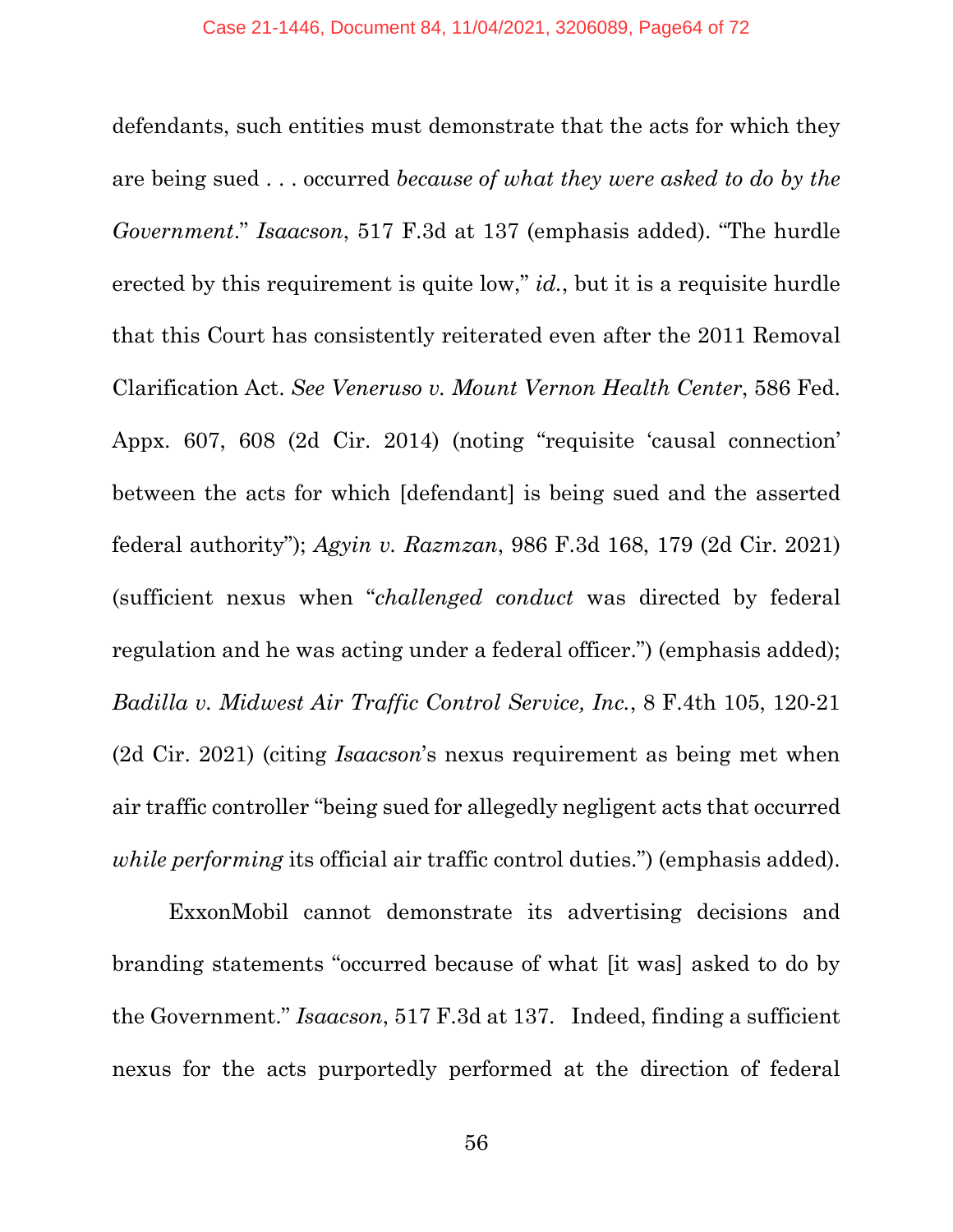officers and ExxonMobil's marketing and branding statements would require eliminating the nexus prong of the federal officer removal test altogether. *See* J.A. 188 (district court questioning ExxonMobil about whether hypothetical automobile accident with ExxonMobil tanker truck delivering gas could satisfy 'related to' standard). Elimination of the nexus prong for federal officer removal, as ExxonMobil advocates, would offend notions of federalism by permitting removal of any State enforcement action to federal court simply because a private actor, at some point in time in an unrelated matter, acted under a federal officer's control.

ExxonMobil has failed to present any credible connection between its relationship to the federal government and its unfair and deceptive marketing practices. As the First Circuit held, with regard to similar examples of purported federal control, including OCSLA leases, "these agreements may have the flavor of federal officer involvement in the oil companies' business, but that mirage only lasts until one remembers what [the State] is alleging in its lawsuit." *Rhode Island II*, 979 F.3d at 59-60. "There is simply no nexus between anything for which [the State] seeks damages and anything the oil companies allegedly did at the behest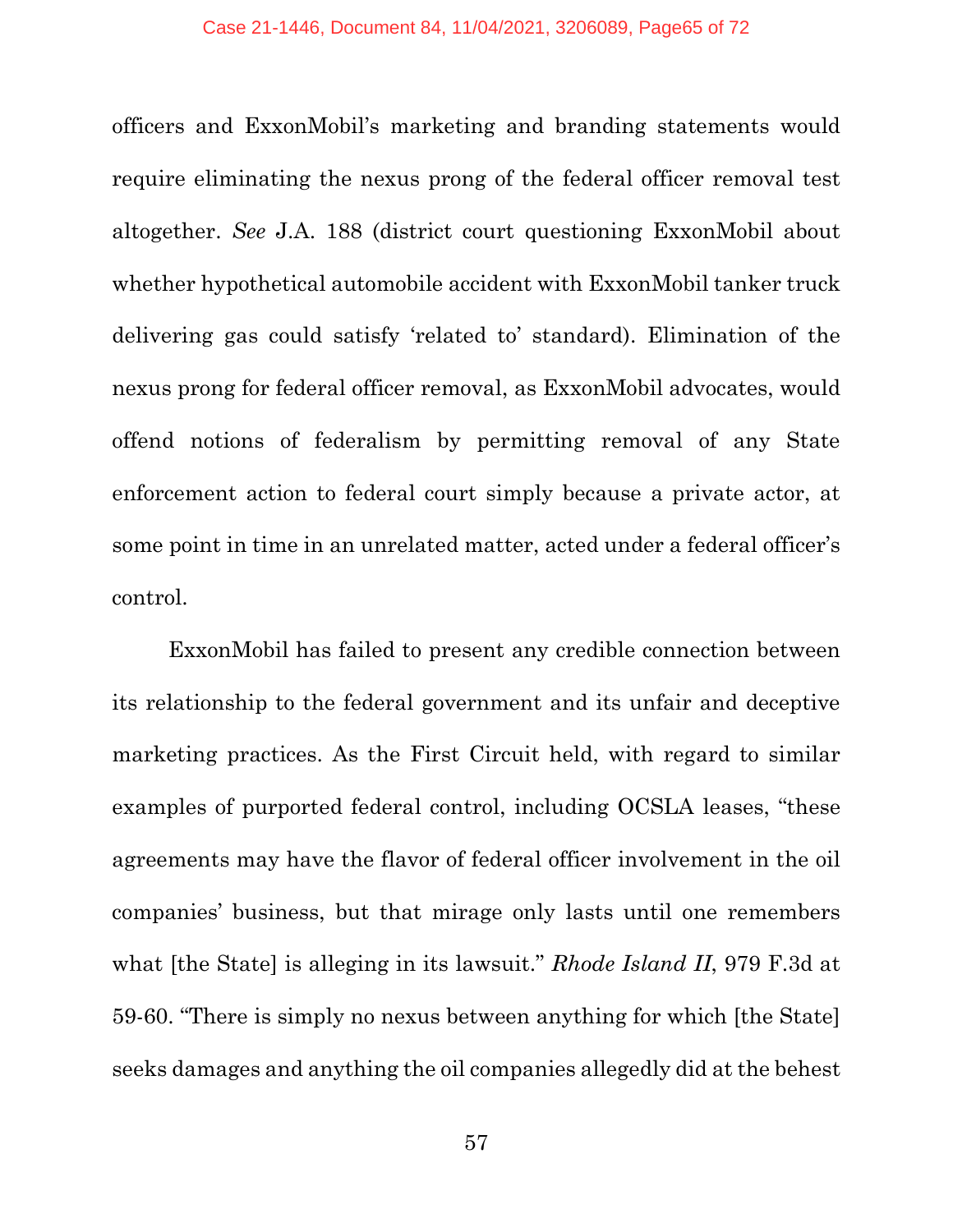of a federal officer." *Id.* at 60. The same is true here, and this Court should therefore affirm the district court's denial of removal pursuant to 28 U.S.C. § 1442 (a) (1).

# **B. The Outer Continental Shelf Lands Act (OCSLA) Is Inapplicable To The State's Claims.**

Federal jurisdiction under OCSLA simply does not exist in this case. *See* 43 U.S.C. § 1349 (b) ("the district courts of the United States shall have jurisdiction of cases and controversies arising out of, or in connection with (A) any operation conducted on the outer Continental Shelf which involves exploration, development, or production of the minerals, of the subsoil and seabed of the outer Continental Shelf, or which involves rights to such minerals . . . ."). "Courts typically assess jurisdiction under this provision in terms of whether (1) the activities that caused the injury constituted an 'operation' 'conducted on the outer Continental Shelf' that involved the exploration and production of minerals, and (2) the case 'arises out of, or in connection with' the operation." *In re Deepwater Horizon*, 745 F.3d 157, 163 (5th Cir. 2014). The second prong has been interpreted as a but-for causation requirement. *Id.* ExxonMobil cannot meet either criterion.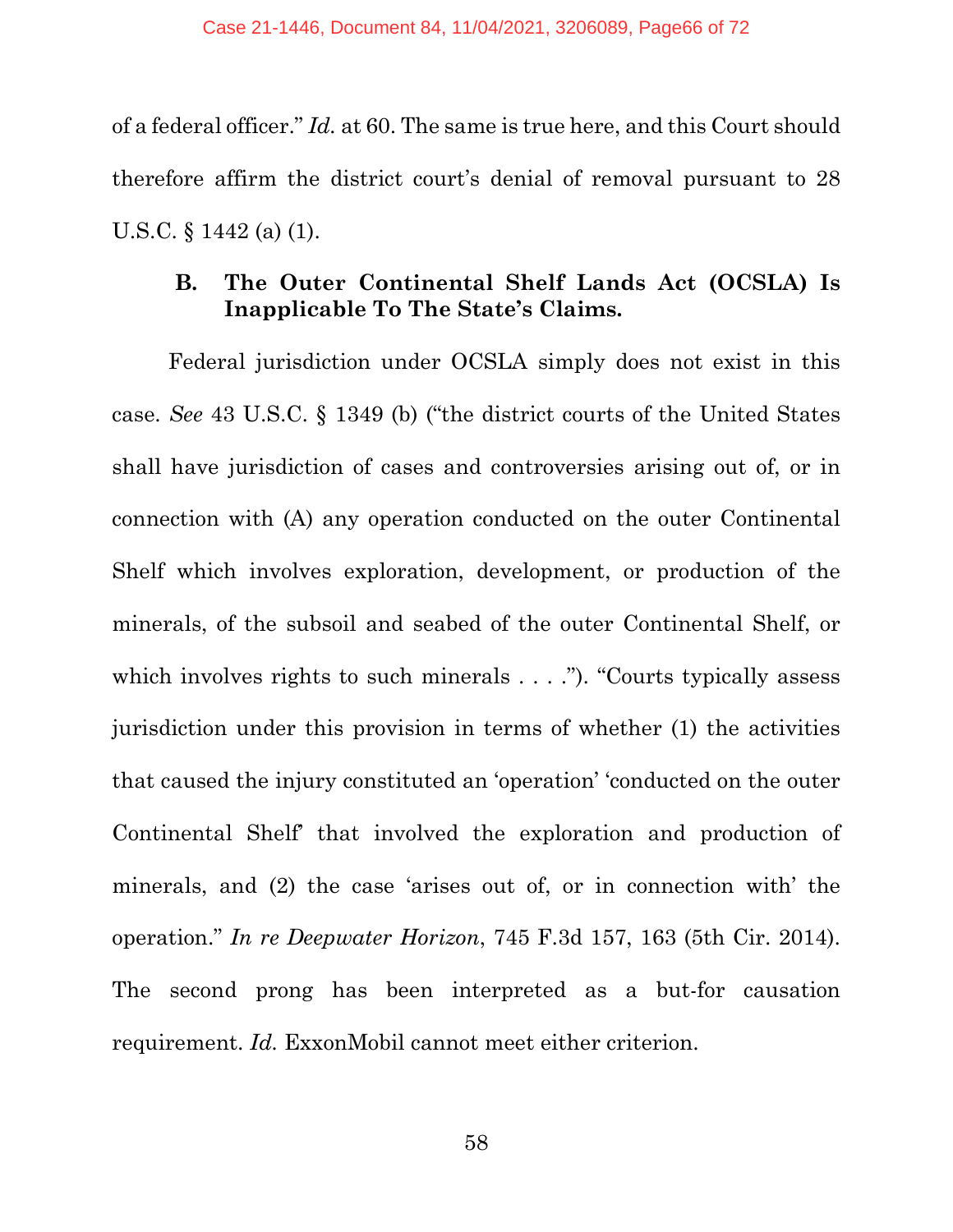ExxonMobil cannot meet the first criterion because "the term 'operation' contemplate[s] the doing of some physical act on the [outer Continental Shelf]." *EP Operating Limited Partnership v. Placid Oil Co.,*  26 F.3d 563, 567 (5th Cir. 2014). Moreover, that activity must relate to exploration, development, or production. *Id.* at 567-68 (reading 'operation' broadly "to encompass the full range of oil and gas activity from locating mineral resources through the construction, operation, servicing and maintenance of facilities to produce those resources."). Here, however, even considering a broad reading of 'operation,' the marketing of fossil fuel products is not an "operation . . . involves in exploration, development, or production" of oil and gas on the outer Continental Shelf. Indeed, the State's complaint does not allege anything about any of ExxonMobil's purported activities on the outer Continental Shelf. *See* J.A. at 243 ("although the Complaint details the harms caused by combustion of fossil fuels in order to explain why ExxonMobil's statements violate CUTPA, these are not the harms that underlie [the State's] claims in this case."). There is no "operation" at issue.

Likewise, ExxonMobil cannot meet the "arising out of" but-for causation requirement of the second criterion required for OCSLA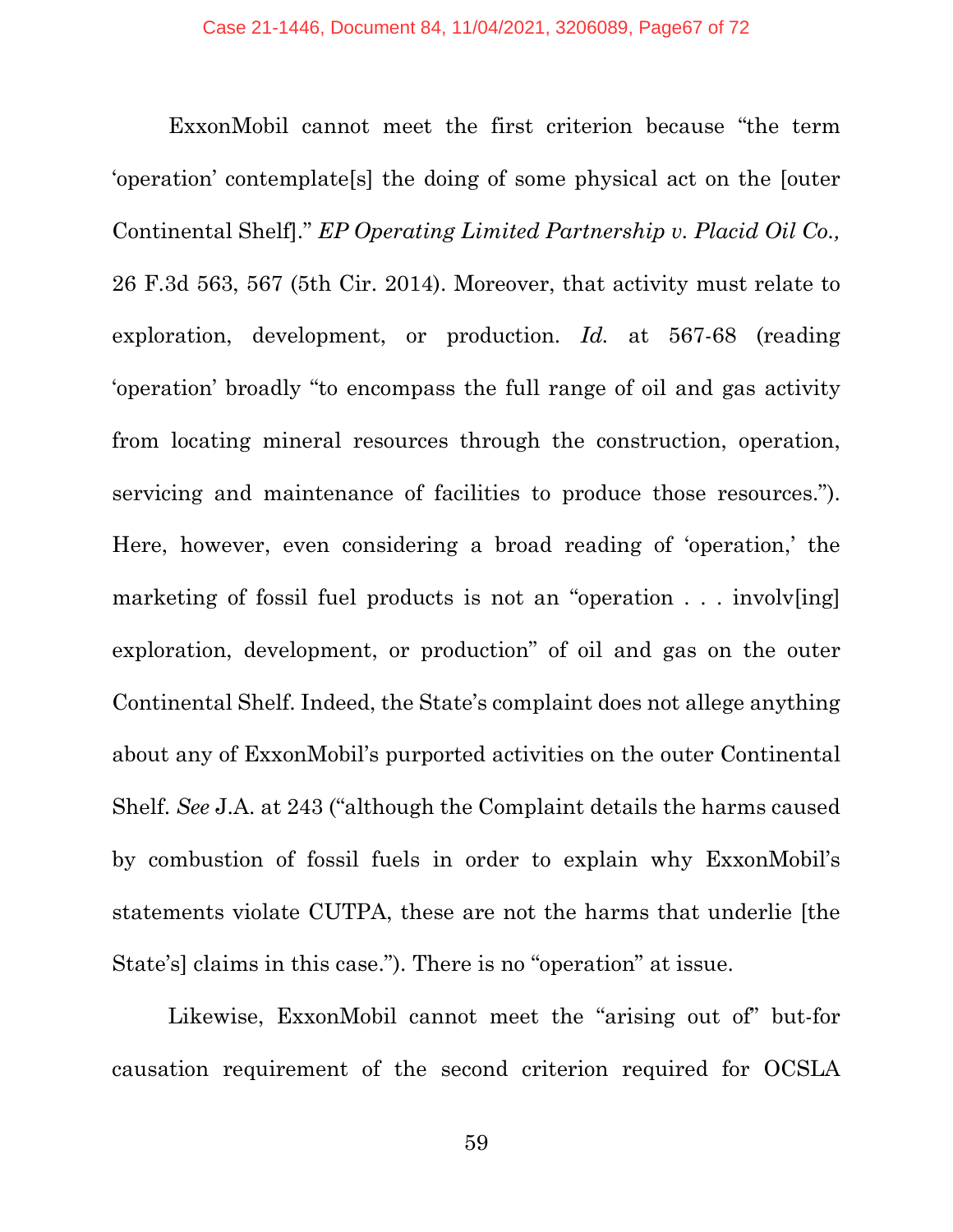jurisdiction. ExxonMobil's marketing and branding statements did not occur *but for* its purported operations on the outer Continental Shelf. *See*  J.A. 242 ("ExxonMobil's argument on this issue fails because the claims [the State] has chosen to bring in this case seek redress for deceptive and unfair practices relating to ExxonMobil's interactions with consumers in Connecticut"). Any relationship to outer Continental Shelf operations if one exits at all—is far too attenuated for OCSLA jurisdiction. Even courts that decided cases in which causation and injury were required for establishing liability rejected removal based on OCSLA. *See, e.g., Boulder I*, 405 F. Supp. 3d at 978 (holding no jurisdiction under OCSLA because "[t]he fact that some of ExxonMobil's oil was apparently sourced from the [outer Continental Shelf] does not create the required direct connection."); *Rhode Island I*, 393 F. Supp. 3d at 151-52 (holding no jurisdiction under OCSLA because "Defendants' operations on the Outer Continental Shelf may have contributed to the State's injuries; however, Defendants have not shown that these injuries would not have occurred but for those operations."); *Baltimore I*, 388 F. Supp. 3d at 566-67 (holding no jurisdiction under OCSLA because "defendants offer no basis to enable this Court to conclude that the City's claims for injuries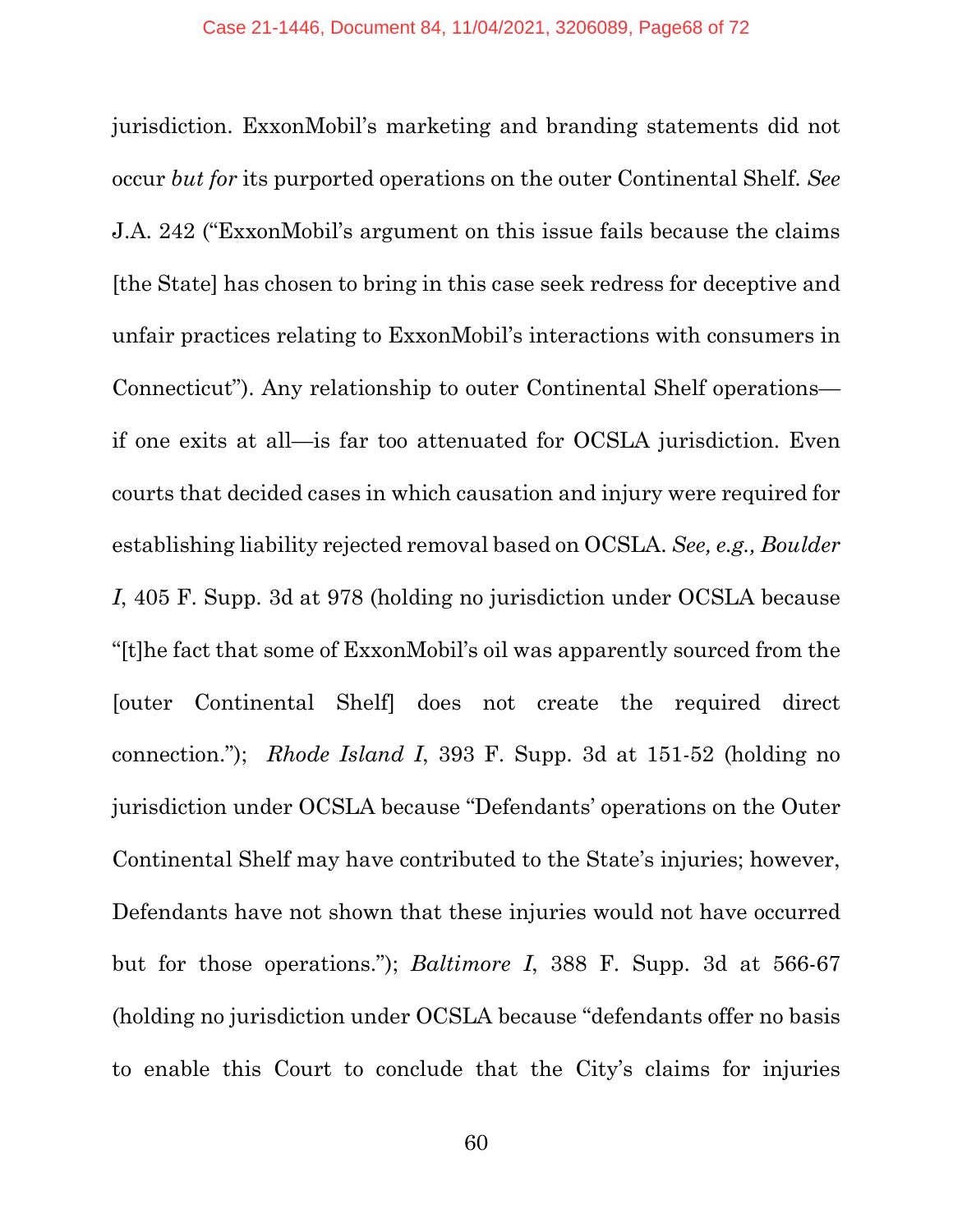stemming from climate change would not have occurred but for defendants' extraction activities on the [outer Continental Shelf]."); *San Mateo I*, 294 F. Supp. 3d at 938-39 (holding no jurisdiction under OCSLA because "defendants have not shown that the plaintiffs' causes of action would not have accrued *but for* the defendants' activities on the shelf.").

In short, the State's claims do not arise out of, nor are they in connection with, ExxonMobil's exploration, development, or mineral production operations on the outer Continental Shelf.

## **CONCLUSION**

The remand order and judgment of the district court should be affirmed, and this case should be remanded to the Superior Court of Connecticut, Docket No. HHD-CV-20-6132568-S.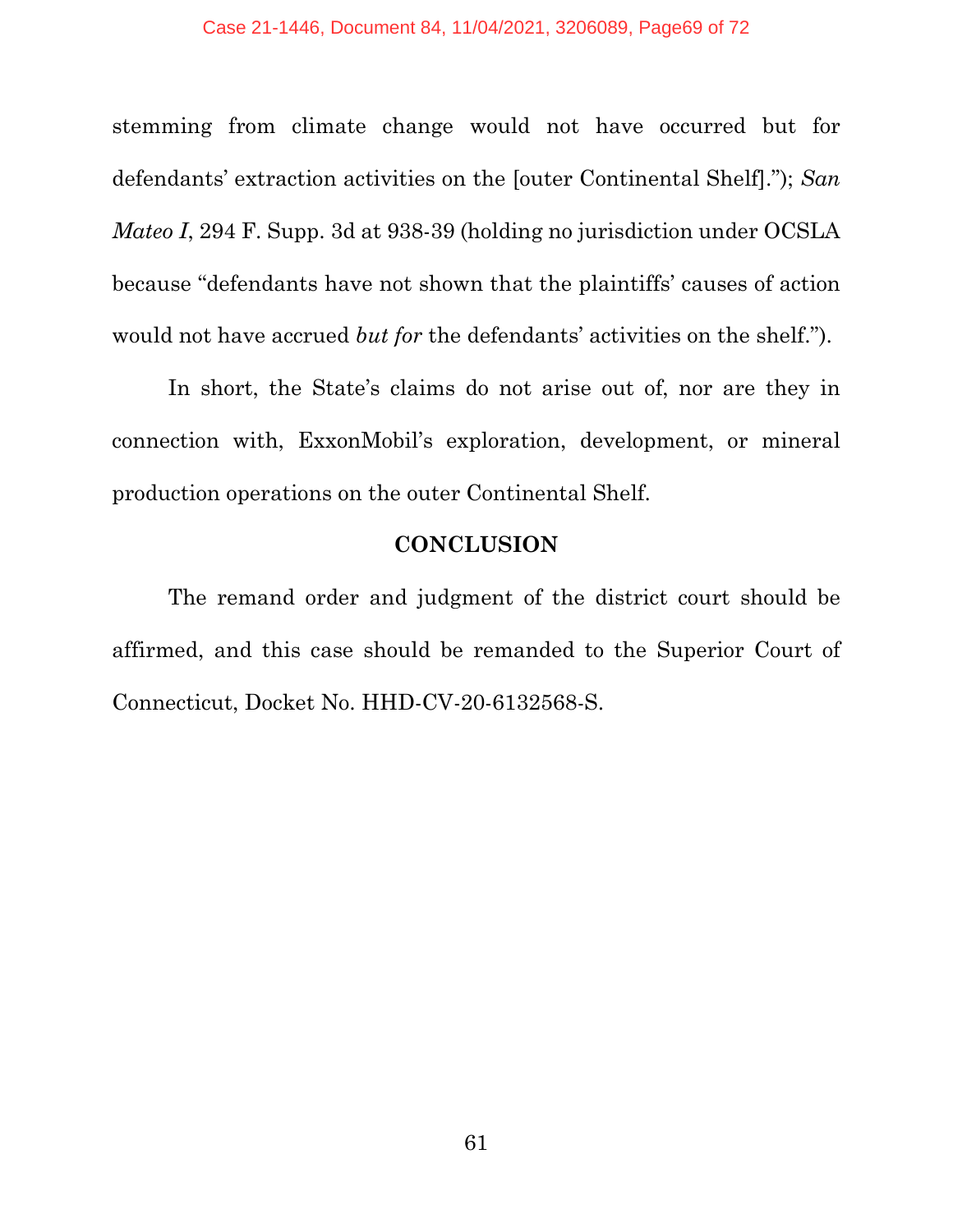Case 21-1446, Document 84, 11/04/2021, 3206089, Page70 of 72

Respectfully Submitted,

THE STATE OF CONNECTICUT THE PLAINTIFF-APPELLEE

WILLIAM TONG ATTORNEY GENERAL OF CONNECTICUT

BY: */S/Benjamin W. Cheney*  BENJAMIN W. CHENEY ASSISTANT ATTORNEY GENERAL MATTHEW I. LEVINE DEPUTY ASSOCIATE ATTORNEY GENERAL DANIEL M. SALTON JONATHAN E. HARDING ASSISTANT ATTORNEYS GENERAL OFFICE OF THE ATTORNEY GENERAL OF CONNECTICUT *165 CAPITOL AVENUE HARTFORD, CT 06106 (860) 808-5250 BENJAMIN.CHENEY@CT.GOV*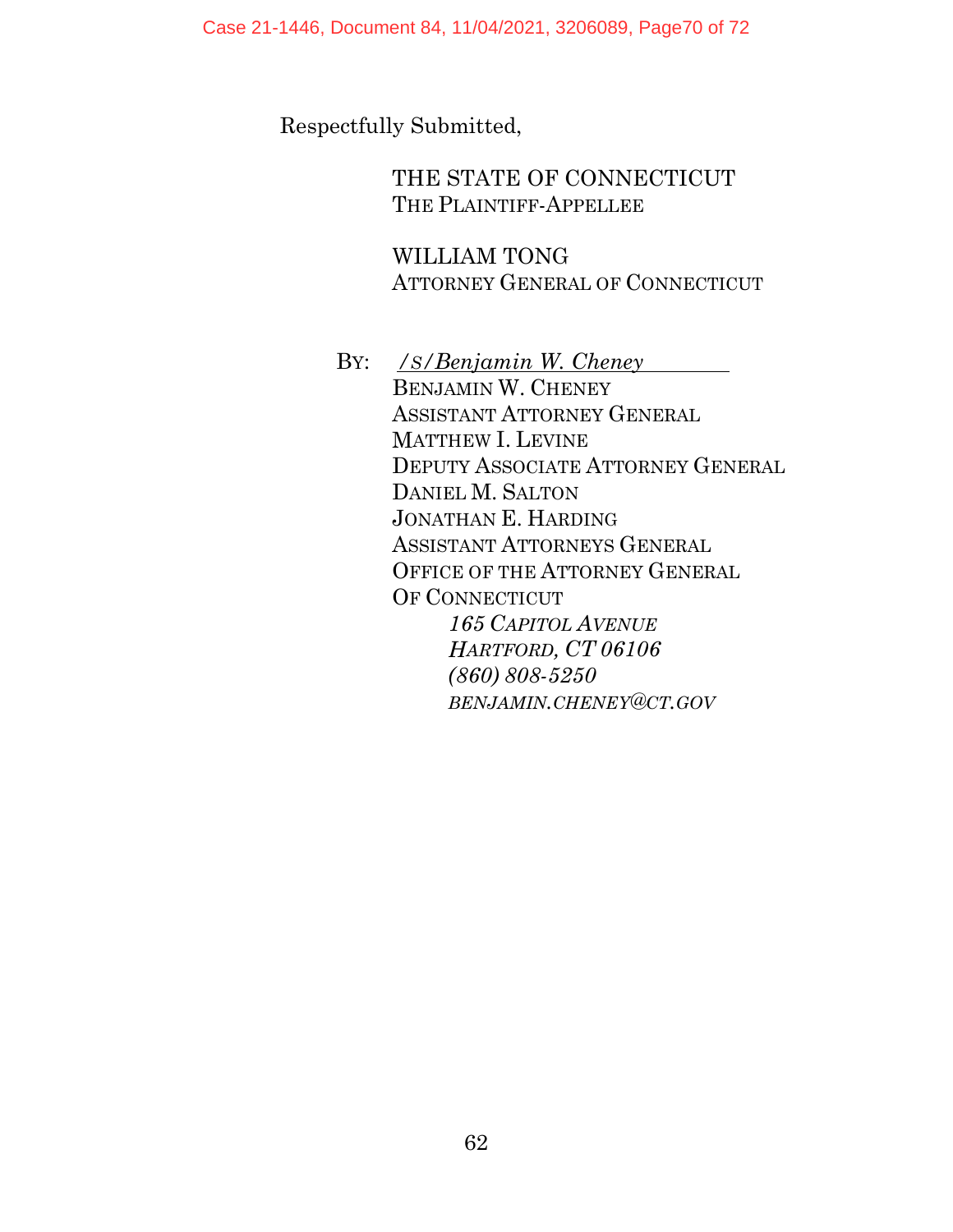# **CERTIFICATE OF COMPLIANCE WITH TYPEFACE AND WORD-COUNT LIMITATIONS**

I, Benjamin W. Cheney, Assistant Attorney General of the State of Connecticut and a member of the Bar of this Court, certify pursuant to Federal Rule of Appellate Procedure 32 (g) and Local Rule 32.1 (a) (4), that the foregoing Brief of Appellee State of Connecticut is proportionately spaced, has a typeface of 14 points or greater, and contains 12,082 words.

NOVEMBER 4, 2021 */s/ Benjamin W. Cheney* BENJAMIN W. CHENEY